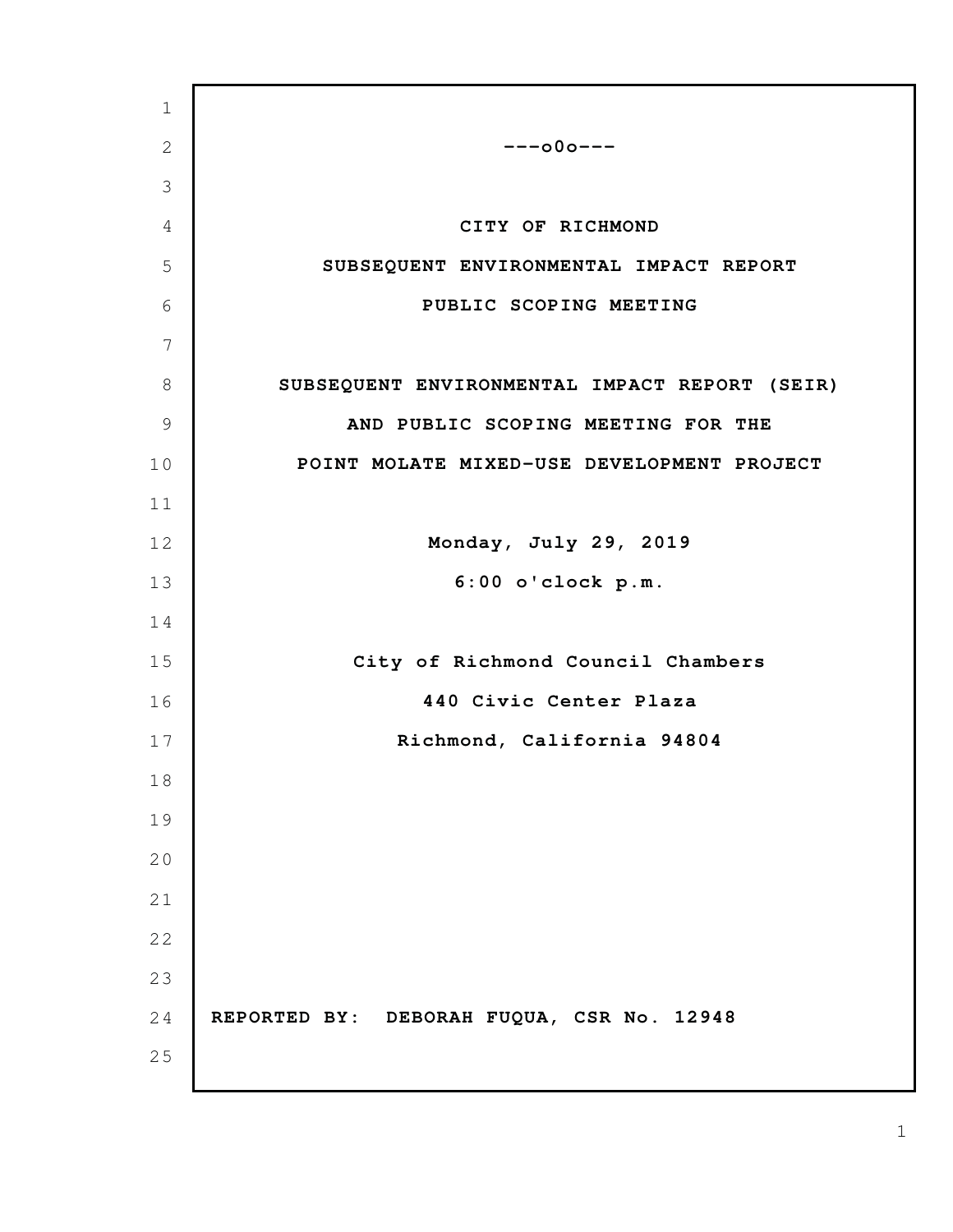| $\mathbf 1$    | CITY OF RICHMOND PLANNING AND BUILDING SERVICES                    |
|----------------|--------------------------------------------------------------------|
| 2              | LINA VELASCO, Director, Richmond Planning and Building<br>services |
| 3              |                                                                    |
| $\overline{4}$ |                                                                    |
| 5              | CEQA Consultants                                                   |
| 6              | ANALYTICAL ENVIRONMENTAL SERVICES                                  |
| 7              | RYAN SAWYER, Vice President, Project Manager                       |
| 8              | BIBIANA ALVAREZ, Project Manager, Presenter                        |
| 9              |                                                                    |
| 10             | $---000---$                                                        |
| 11             |                                                                    |
| 12             | PUBLIC COMMENT                                                     |
| 13             | PAGE                                                               |
| 14             | SHIRLEY DEAN 18                                                    |
| 15             | BERYL GOLDEN 20                                                    |
| 16             | NORMAN LA FORCE 21                                                 |
| 17             | ROBERT CHEASTY 23                                                  |
| 18             | 26<br>ROBERTA WYN                                                  |
| 19             | DAVID HELVARG 28                                                   |
| 20             | MICHELE RAPPAPORT 30                                               |
| 21             | GAIL SEYMOUR 32                                                    |
| 22             | JIM HANSON 34                                                      |
| 23             | TONI HANNA 36                                                      |
| 24             |                                                                    |
| 25             | (continued)                                                        |
|                |                                                                    |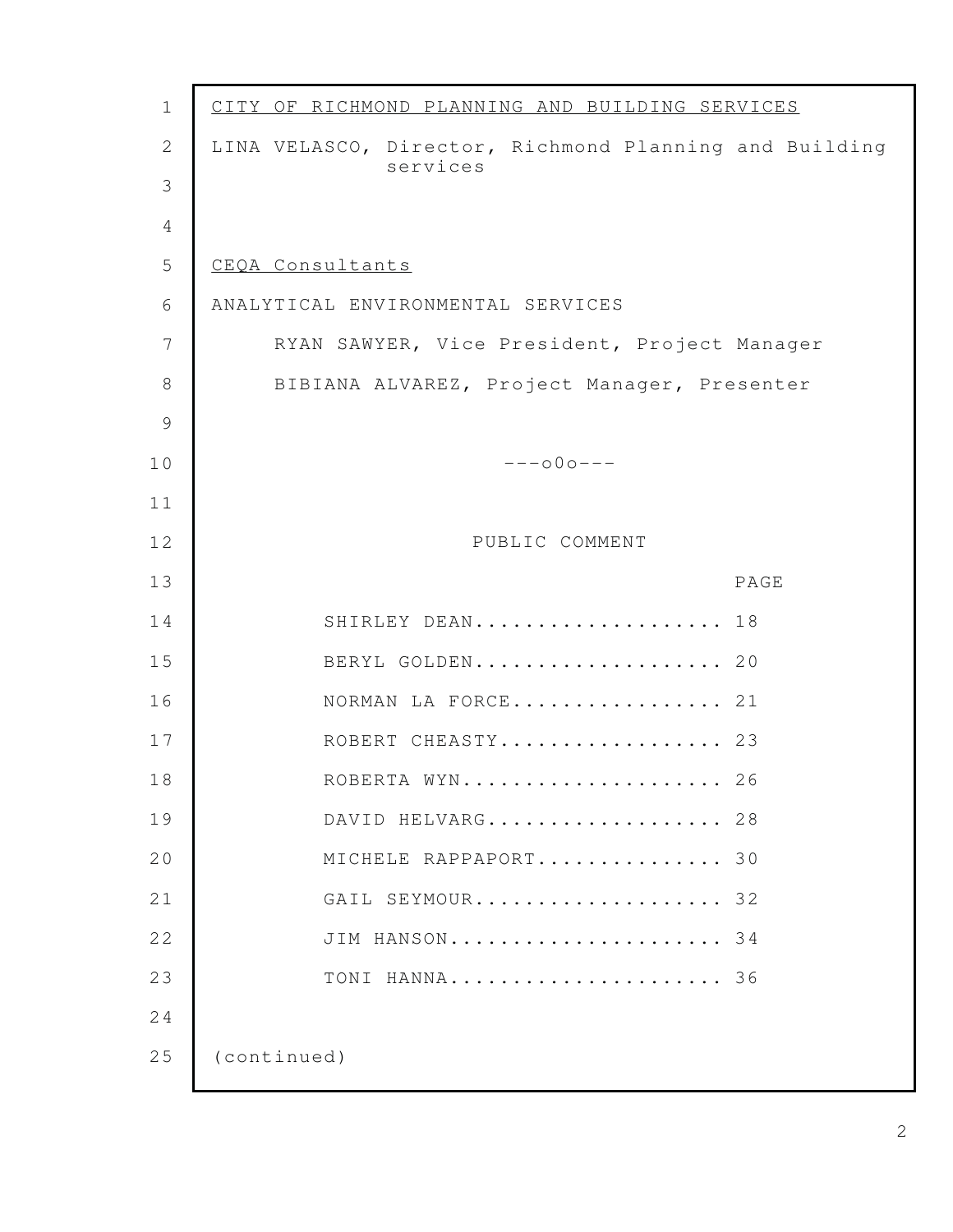| $\mathbf 1$    | PUBLIC COMMENT<br>(continued) |      |
|----------------|-------------------------------|------|
| $\overline{2}$ |                               | PAGE |
| 3              | PAUL CARMON 39                |      |
| $\overline{4}$ | LUIS PADILLA                  | -42  |
| 5              | ALIX MAZUET                   | 42   |
| 6              | NINA SMITH                    | 45   |
| 7              | DEBORAH BAYER                 | 46   |
| 8              | CHARLES SMITH 49              |      |
| 9              | WALTER LINDSLEY 51            |      |
| 10             | DAVID REINERTSON              | 54   |
| 11             | JANET JOHNSON 56              |      |
| 12             | PAM STELLO 57                 |      |
| 13             | BEN THERRIAMT 59              |      |
| 14             | ELIZABETH DOUGHERTY           | 61   |
| 15             | EDUARDO MARTINEZ 64           |      |
| 16             | KELLY HAMMARGREN 66           |      |
| 17             | DONNA BALL 68                 |      |
| 18             |                               |      |
| 19             | $---000---$                   |      |
| 20             |                               |      |
| 21             |                               |      |
| 22             |                               |      |
| 23             |                               |      |
| 24             |                               |      |
| 25             |                               |      |
|                |                               |      |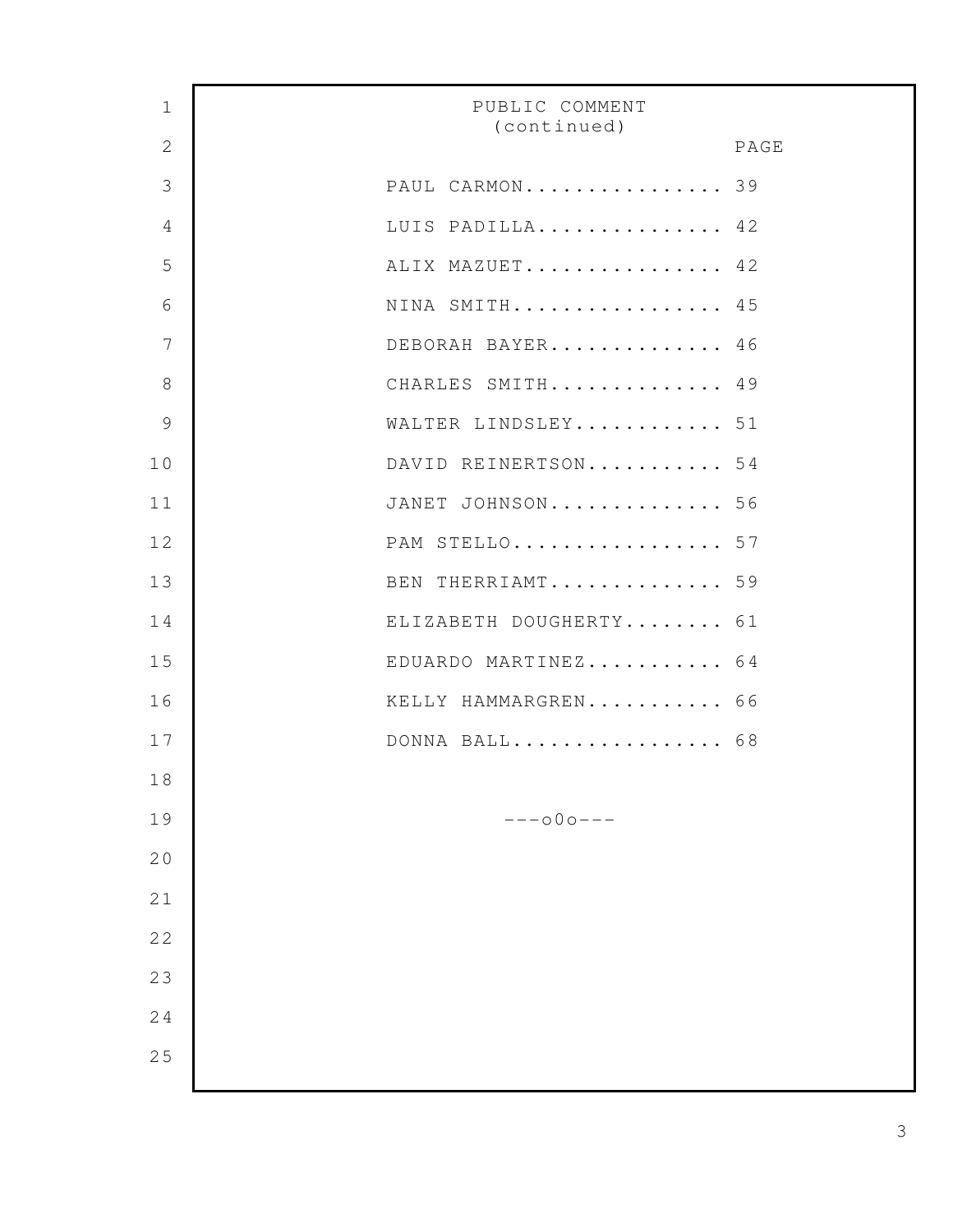| $\mathbf 1$    | Monday, July 29, 2019<br>6:01~p.m.                      |
|----------------|---------------------------------------------------------|
| $\mathbf{2}$   | $---000---$                                             |
| 3              | LINA VELASCO: Good evening, everyone. Happy             |
| $\overline{4}$ | Monday. If we're ready to get started -- I know it's    |
| 5              | 6:00 o'clock, and we want to value your time, so I just |
| 6              | wanted to start.                                        |
| 7              | So first of all, welcome. My name is                    |
| $\,8\,$        | Lina Velasco. I'm the Planning and Building Services    |
| $\mathsf 9$    | Director. And we are here tonight for the public        |
| 10             | scoping meeting for the Point Molate mixed-use project. |
| 11             | So I'm going to introduce a few people from             |
| 12             | AES, Analytical Environmental Services. We have         |
| 13             | Ryan Sawyer and Bibiana Alvarez. And they are both up   |
| 14             | here in the front.                                      |
| 15             | We are also recording the meeting this evening          |
| 16             | so that we make sure we get all your comments on the    |
| 17             | record. So I ask you to please not speak over each      |
| 18             | other when you're given the microphone. Please state    |
| 19             | your name and your city of residence or any             |
| 20             | organization you may be representing as your comments   |
| 21             | will be recorded.                                       |
| 22             | So I'm going to do a little bit of                      |
| 23             | housekeeping. We do have an agenda. So it's available   |
| 24             | in the front. And then also there is a yellow speaker   |
| 25             | card. If you're hoping this evening to provide verbal   |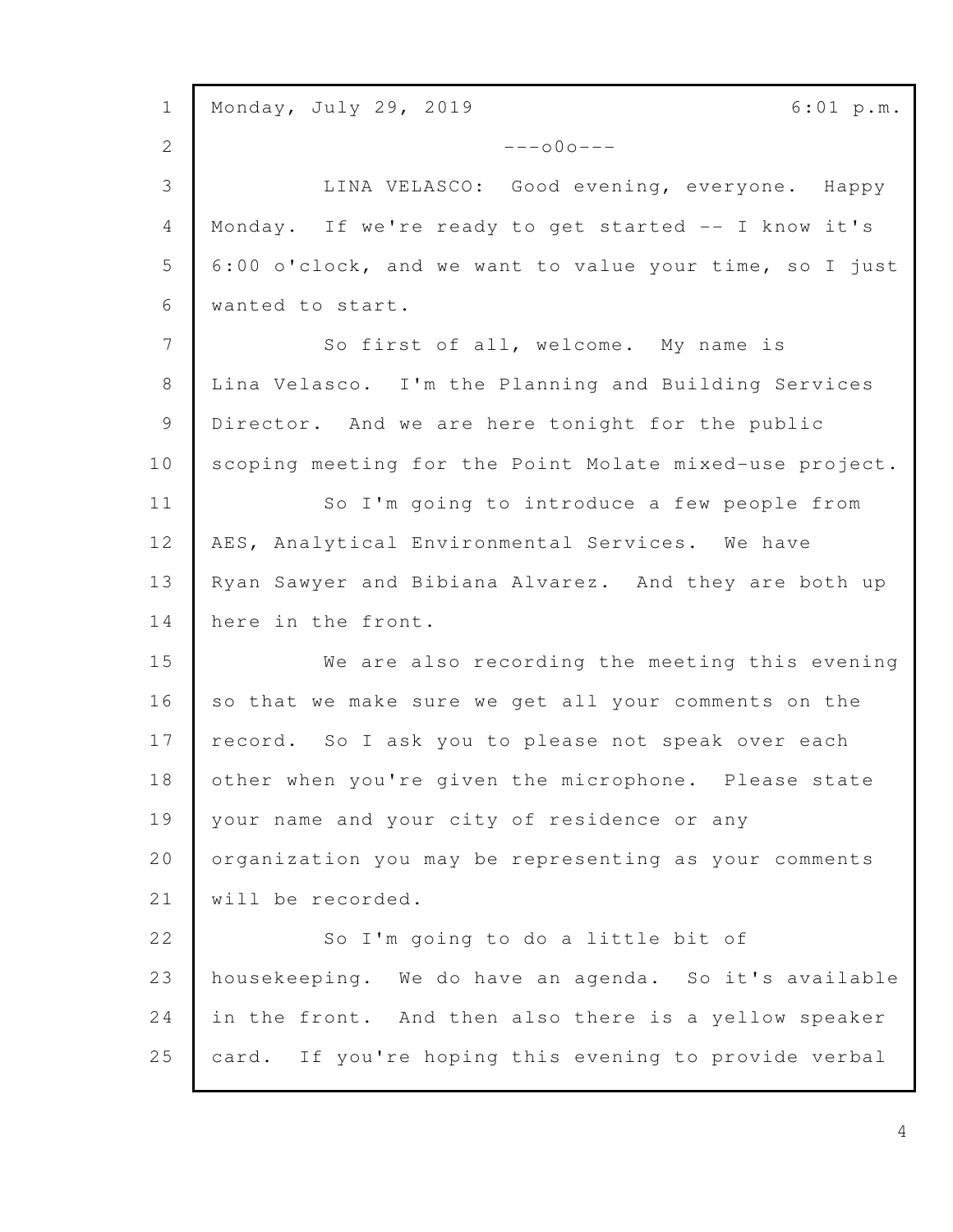1 comments, please provide -- fill this out and provide 2 it to staff. I will collect those, or you can also 3 provide them to Beatrice, who is at the table. And 4 with that, we also do have a written comment card. If 5 you don't want to provide your comments verbally this 6 evening, you're welcome to provide your comments in 7 writing. 8 The deadline is also noted in the Notice Of 9 Preparation, so you can provide it at a later date. 10 And we're going to start off this evening with just an 11 overview of the CEQA process as well as the project. 12 We'll be taking your comments. We will be 13 recording them. And we're here to sort of learn from 14 you, from members of the public, what are some of the 15 key issues that are important to your agency or your 16 | organization regarding the project. We -- if you wish 17 to speak, make sure you fill out the speaker card, and 18 additional instructions will be given at the end of the 19 presentation. 20 We are going to ask the speakers to come to 21 the front. We'll sort of line you up. You will be 22 given three minutes to provide your comments, and then 23 | we'll move on to the next person. 24 Like I said, if the three minutes is not long 25 enough, you're welcome to provide your comments in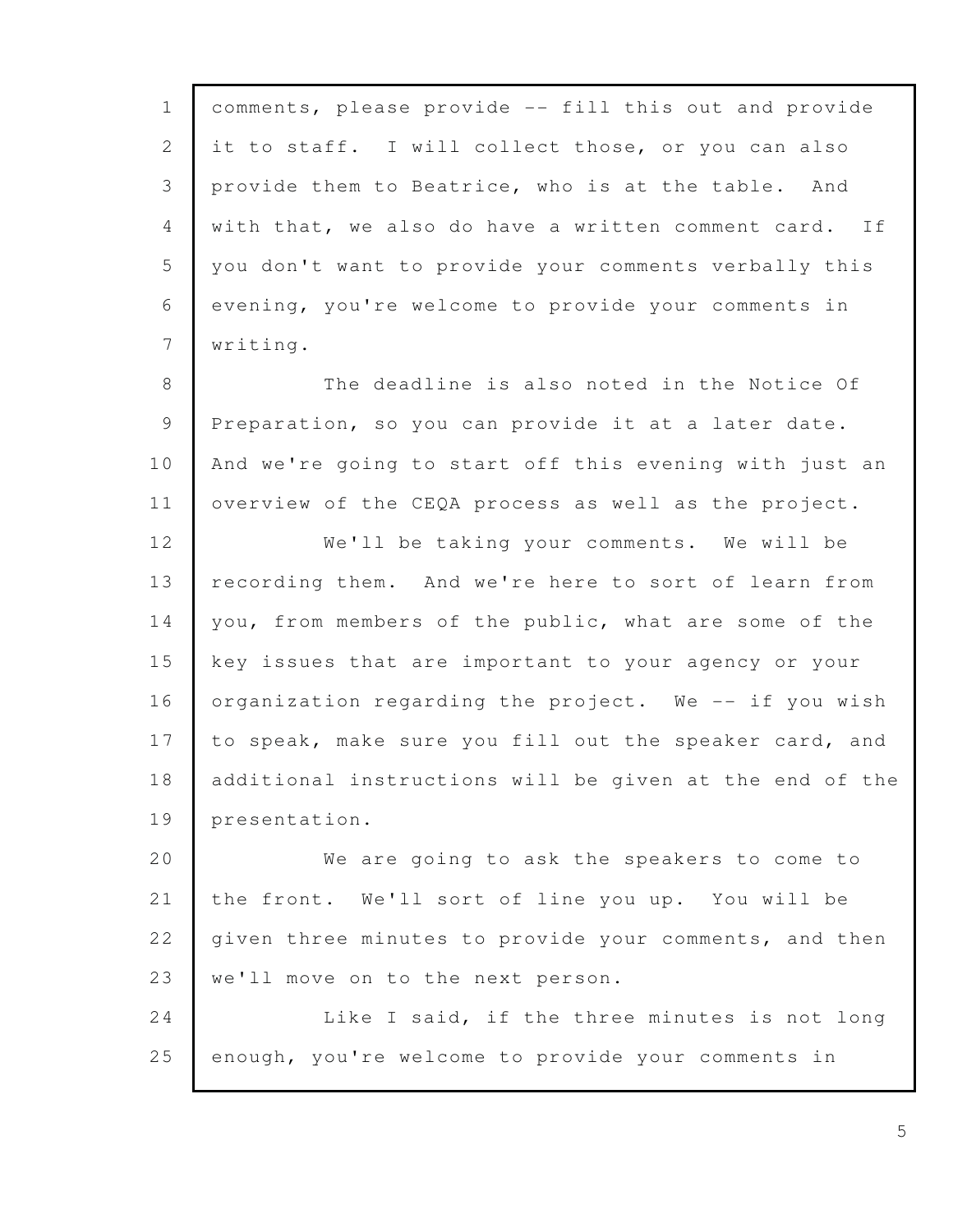| $\mathbf 1$    | writing. And information as to where to submit those    |
|----------------|---------------------------------------------------------|
| $\mathbf{2}$   | comments is provided on the Notice of Preparation as    |
| 3              | well as the agenda.                                     |
| $\overline{4}$ | So with that, I will pass it over to                    |
| 5              | Bibiana Alvarez.                                        |
| 6              | BIBIANA ALVAREZ: Good evening, everyone, and            |
| $7\phantom{.}$ | thank you so much for being here this evening. I'm      |
| 8              | Bibiana Alvarez. I'm the project manager at Analytical  |
| $\mathcal{G}$  | Environmental Services, or AES, and the City's CEQA     |
| 10             | consultant for this project.                            |
| 11             | The following presentation will provide an              |
| 12             | overview of the Point Molate Mixed-Use Development      |
| 13             | Project, outline the environmental review process, and  |
| 14             | discuss opportunities for public involvement.           |
| 15             | Following the presentation, we will open up a           |
| 16             | hearing for public comments, as Lina mentioned,         |
| 17             | regarding the proposed scope and environmental analysis |
| 18             | alternatives and mitigation measures to be evaluated in |
| 19             | the CEQA document.                                      |
| 20             | The Point Molate site is located on the                 |
| 21             | San Pablo Peninsula within the City of Richmond in      |
| 22             | Contra Costa County.                                    |
| 23             | The project site is bounded by San Francisco            |
| 24             | Bay to the West, open space parcels to the north and    |
| 25             | south, and the Chevron Richmond Refinery to the east    |
|                |                                                         |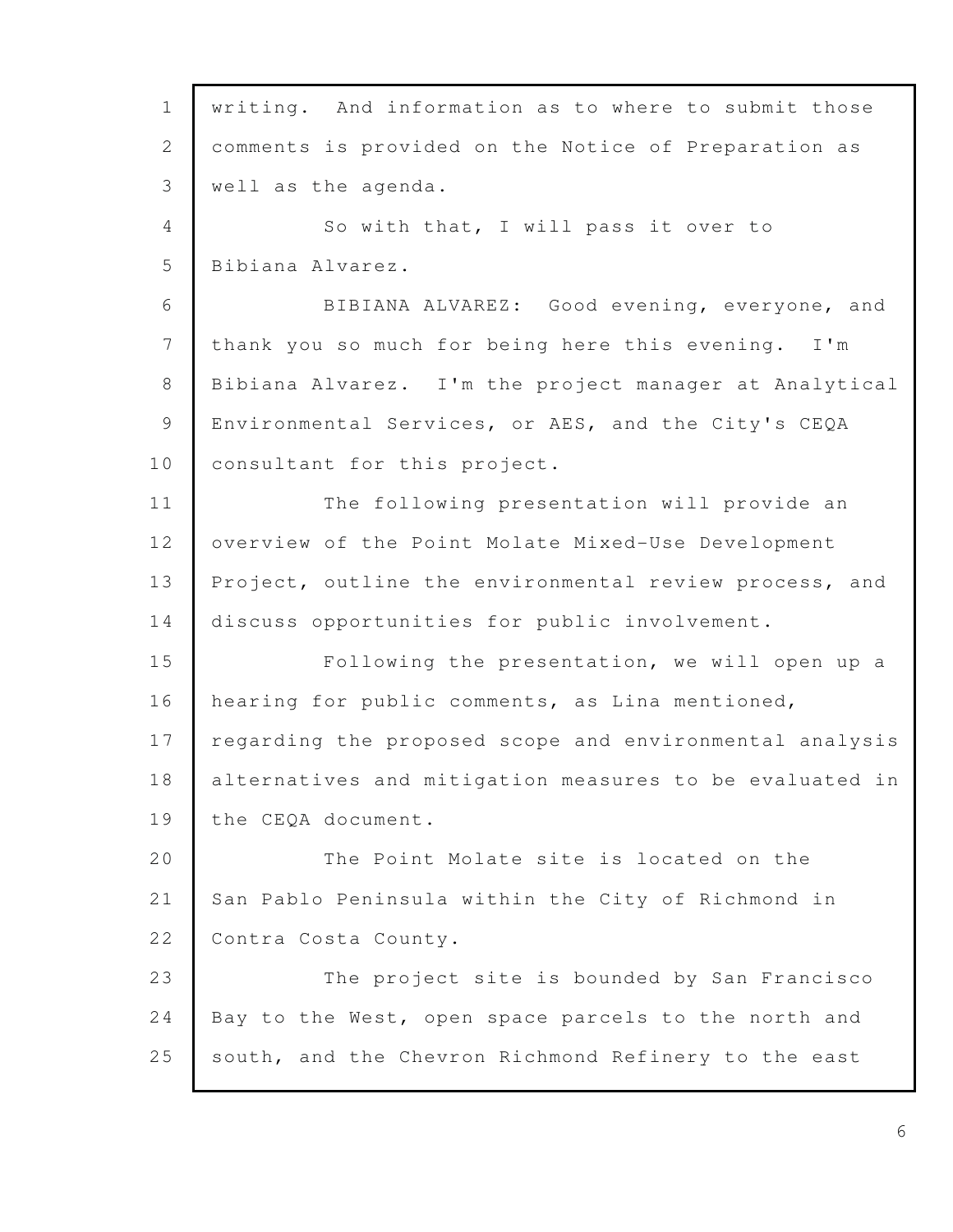| with Potrero Ridge's 480-foot hillside separating those |
|---------------------------------------------------------|
| two sites. Approximately 142 acres of the               |
| approximately 413-acre project site are submerged in    |
| the San Francisco Bay, leaving approximately 271 acres  |
| above the water.                                        |
| The project site is approximately 1.5 miles             |
| north of Interstate 580 and the Richmond-San Rafael     |
| Bridge and has a direct freeway access through Stenmark |
| Drive, a City-owned roadway.                            |
| The Point Molate site was primarily used for            |
| fishing, commercial, and naval activities through the   |
| 20th century. After the U.S. Naval fuel storage and     |
| transfer facility in 1995, under the U.S. Department of |
| Defense Base Realignment and Closure Act, a Blue Ribbon |
| Advisory Committee developed the Point Molate Reuse     |
| Plan, which was approved by the Richmond City Council   |
| acting as the Local Reuse Authority in 1997.            |
| The Reuse Plan contemplated a development               |
| scenario as Point Molate site with 670 residential      |
| units and preservation of approximately 70 percent of   |
| the land within the Point Molate site as open space.    |
| In addition, the Reuse Plan envisioned that the         |
| Winehaven Historic District, listed on the National     |
| Register of Historic Places, would be preserved for     |
| adaptive reuse.                                         |
|                                                         |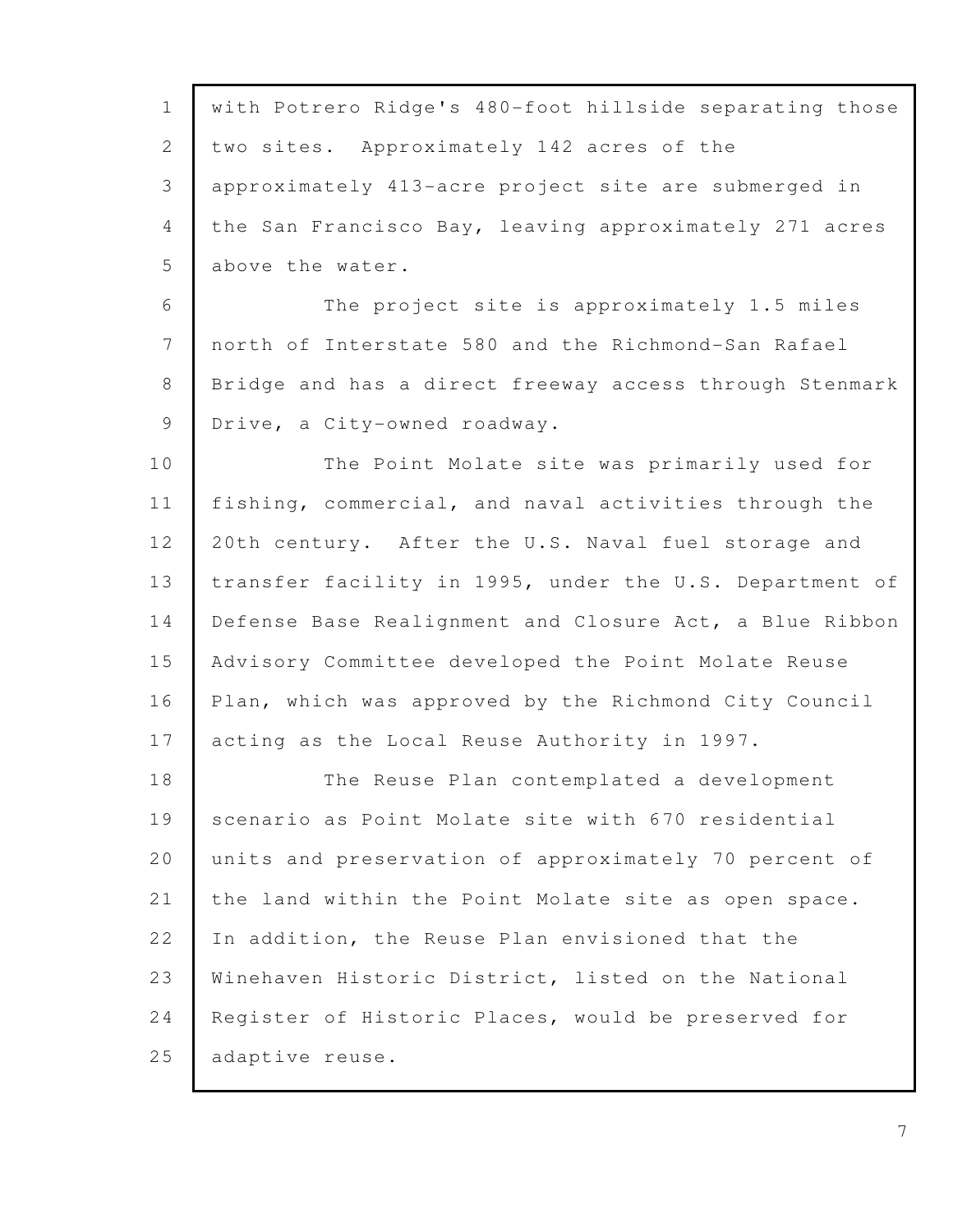1 **A Draft Environmental Impact** 2 Statement/Environmental Impact Report for proposed -- 3 previously proposed casino project was released in July 4 of 2009. Because the City prepared the 2009 DEIS/EIR 5 jointly with the Bureau of Indian Affairs to satisfy 6 the National Environmental Policy Act, it addressed all 7 alternatives to the same level of detail as the 8 proposed casino project. 9 The 2011 Final EIR included full analysis of 10 the five alternatives addressed in the 2009 Draft 11 EIS/EIR as well as the six alternatives added in 12 response to comments. In March 2011, the City 13 certified the 2011 Final EIR for the Point Molate 14 Mixed-Use Tribal Destination Resort and Casino but, 15 soon after, discontinued consideration of the casino 16 project. 17 In 2018, the City undertook a comprehensive 18 community visioning process to obtain input from the 19 local community regarding what types of land uses 20 should be considered on the project site. Because the 21 Point Molate Mixed-Use Development Project or modified 22 project may result in new and substantially more severe 23 impacts than the former alternatives analyzed in the 24 2011 Final EIR, the City is preparing a Subsequent 25 Environmental Impact Report or SEIR for the modified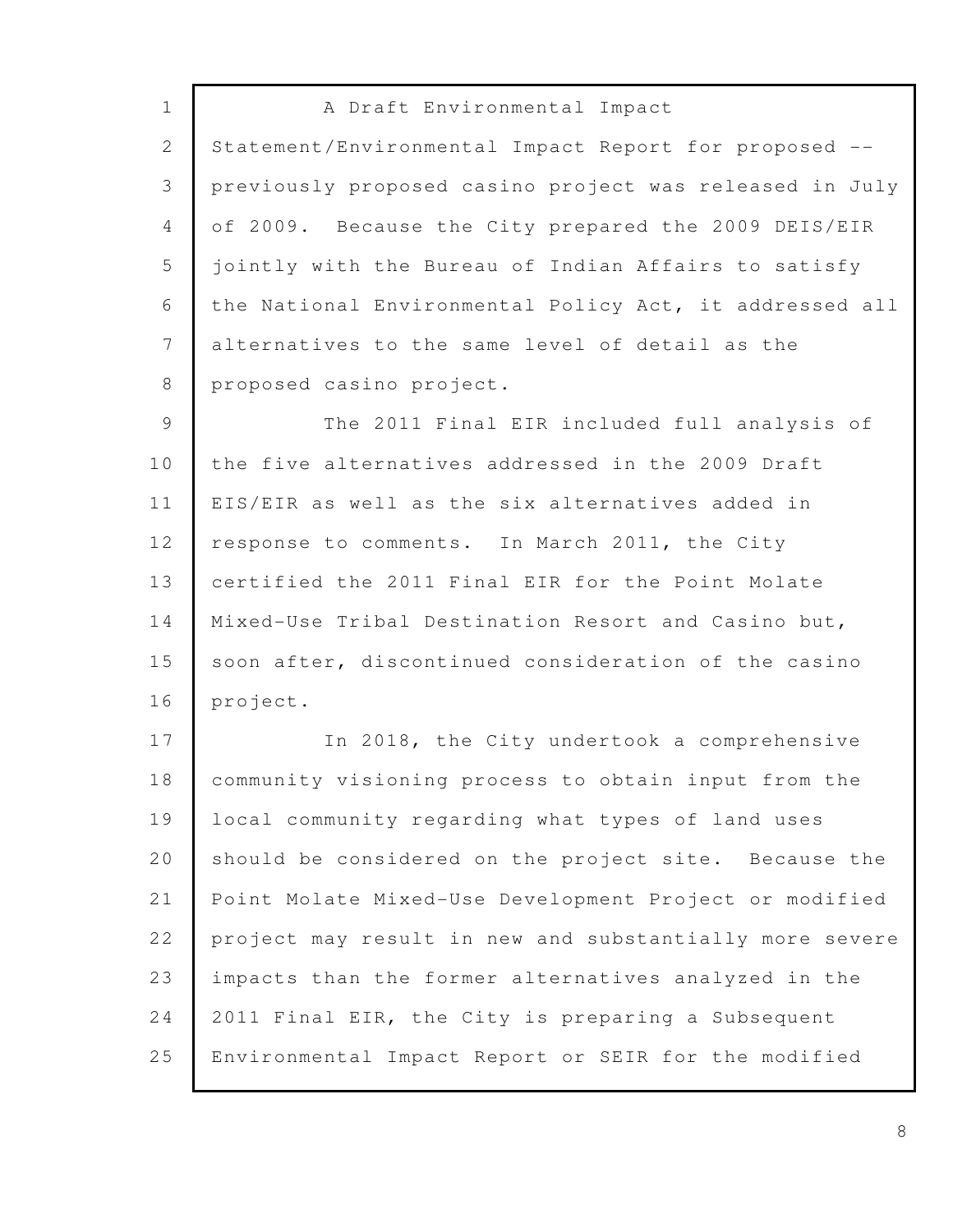| $\mathbf 1$    | project, which is described in the NOP and which I will |
|----------------|---------------------------------------------------------|
| 2              | summarize in the following slides.                      |
| 3              | In brief, the project will include the                  |
| $\overline{4}$ | development of approximately 80 acres of the            |
| 5              | approximately 413-acre Point Molate site that includes  |
| 6              | a variety of residential and commercial uses as well as |
| $7\phantom{.}$ | supporting road and utility infrastructure.<br>The      |
| 8              | remainder of the Point Molate site would remain as open |
| $\mathcal{G}$  | space that is enhanced with the incorporation of        |
| 10             | natural trails.                                         |
| 11             | It is anticipated that the -- once -- or if             |
| 12             | approved, it's anticipated that the project will take   |
| 13             | 18 to 24 months to design and be developed in a single  |
| 14             | development phase that would last seven to nine years.  |
| 15             | The modified project is a mixed-use community           |
| 16             | consisting of residential development, historic         |
| 17             | rehabilitation, and open space divided into eight       |
| 18             | planning areas, A through H. The planning areas shown   |
| 19             | depict the approximate outer limits of where            |
| 20             | development could occur and may ultimately include some |
| 21             | open space within those areas.                          |
| 22             | Outside of the historic district, the modified          |
| 23             | project proposes approximately 650 medium density       |
| 24             | residential units in Planning Areas A through D and     |
| 25             | approximately 350 high density residential units in     |
|                |                                                         |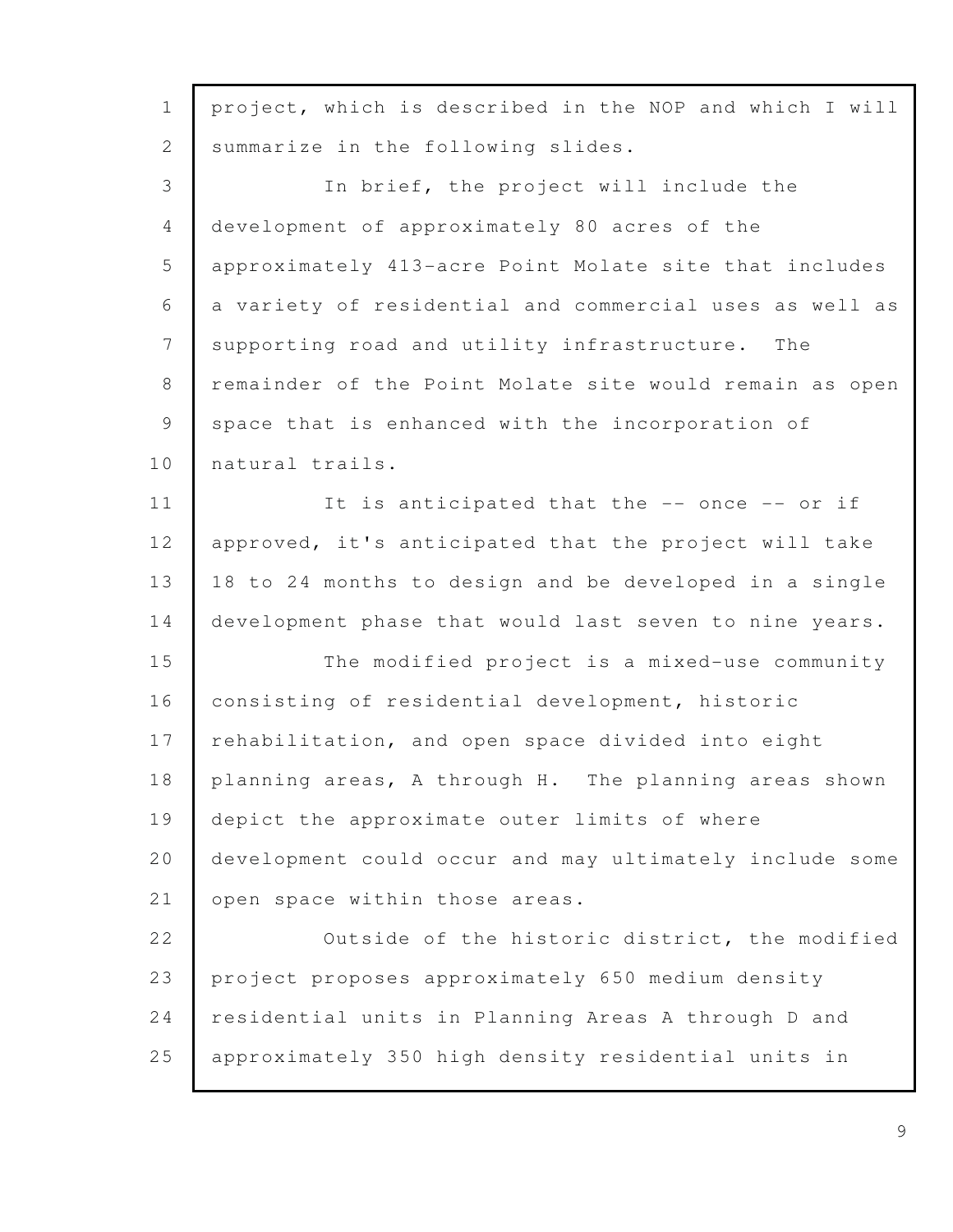| $\mathbf 1$     | Area E.                                                 |
|-----------------|---------------------------------------------------------|
| 2               | Planning Areas F through H, which represents            |
| 3               | the focused historic rehabilitation areas, will include |
| $\overline{4}$  | 300 residential units in Planning Area G.               |
| 5               | Approximately 374,572 square feet of existing           |
| 6               | structures will be rehabilitated to include up to       |
| $7\phantom{.0}$ | 20,000 square feet of retail and restaurants and the    |
| 8               | remainder as flexible-use space for commercial and/or   |
| 9               | residential uses; 250,000 square feet of new            |
| 10              | construction within the historic rehabilitation areas   |
| 11              | will include up to 20,000 square feet of retail and     |
| 12              | restaurants with a remainder as flexible-use space for  |
| 13              | commercial and/or residential uses.                     |
| 14              | The buildings highlighted in orange are the             |
| 15              | buildings proposed to be rehabilitated in the historic  |
| 16              | district.                                               |
| 17              | The hillside land in the northern portion of            |
| 18              | the project site will be maintained as open space in    |
| 19              | accordance with the Reuse Plan. The open space will     |
| 20              | include pedestrian trails, picnic areas, restroom       |
| 21              | facilities, and a shoreline park.                       |
| 22              | Lastly, the project proposes a terminal on the          |
| 23              | existing pier that may be accessible to ferries,        |
| 24              | shuttles, and/or water taxis and a removal of various   |
| 25              | storage tanks that are currently located within the     |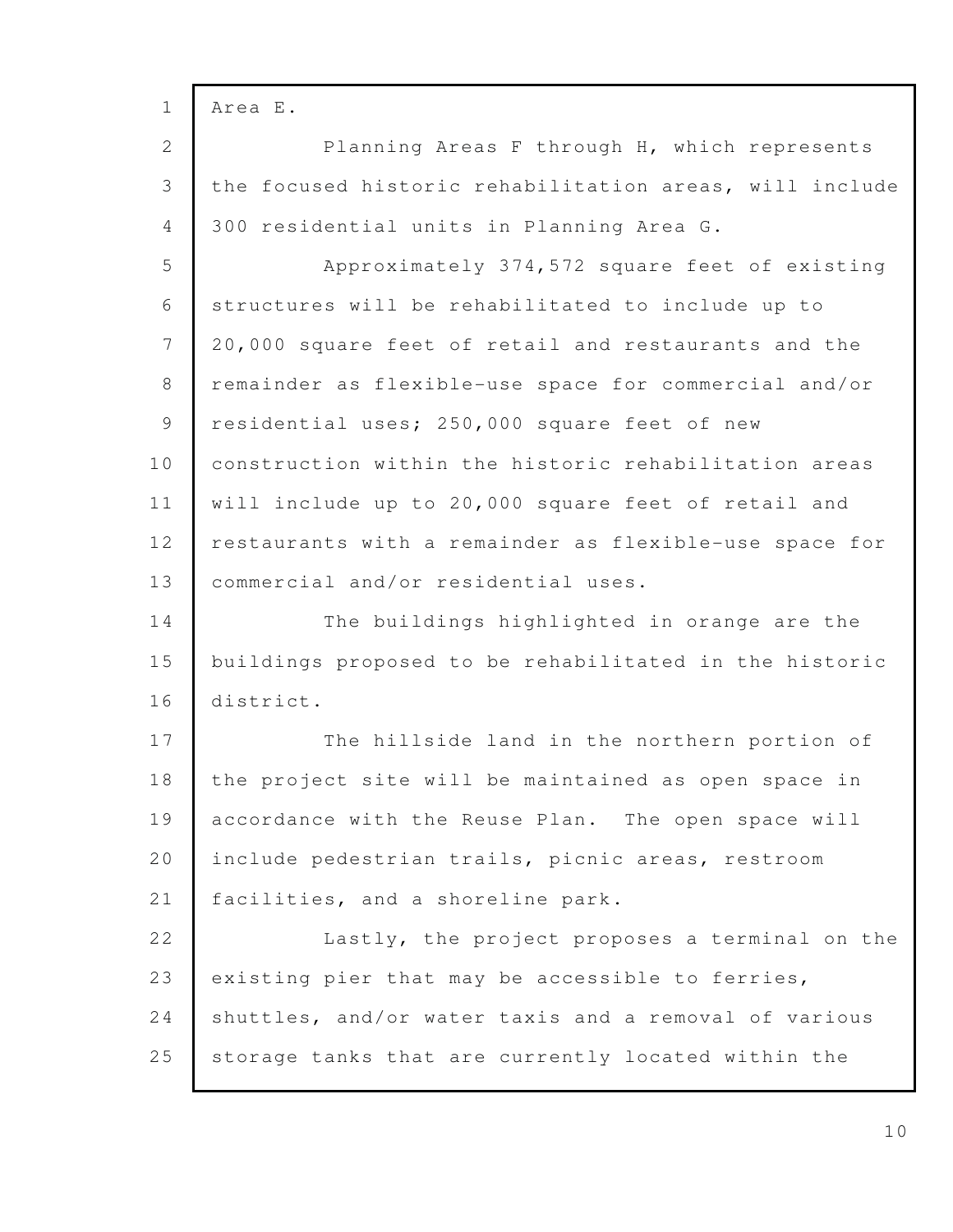1 planning areas.

2 The 2011 Final EIR for casino project studied 3 the environmental impacts of a large casino-hotel 4 complex as well as several alternatives, including the 5 non-trust acquisition and non-gaming mixed-use 6 development alternative, or Alternative D, and the 7 "Preserve Building 6" Mixed-Use Tribal Destination 8 Resort and Casino with Residential Component termed 9 Alternative B1.

10 The overall land uses and development plan 11 characteristics of the modified project are similar to 12 the scope of Alternative D, but like Alternative B1, 13 the modified project proposes to rehabilitate all of 14 the contributing buildings to the historic Winehaven 15 District.

16 Water infrastructure would consist of a 17 combination of existing infrastructure and new service 18 connections.

19 The Modified Project will include the removal 20 or abandonment of most of the existing storm water 21 drainage system and the installation of a new storm 22 drainage system while retaining the downstream outfalls 23 to the bay.

24 The Modified Project may implement low impact 25 development treatment facilities which would intercept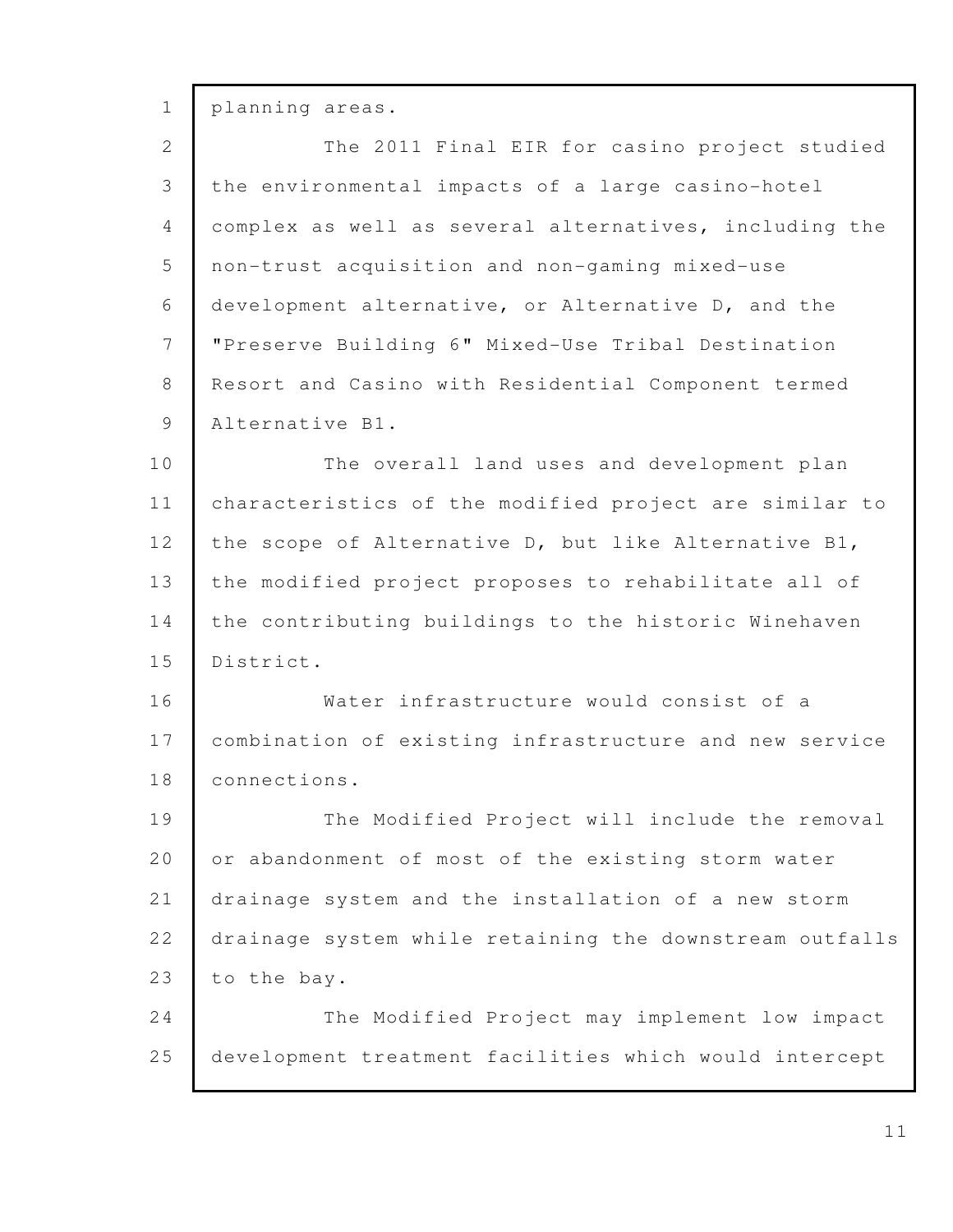1 stormwater for treatment prior to discharge into the 2 existing outfalls. Like existing water infrastructure, 3 the existing wastewater infrastructure would be 4 preserved to the extent feasible with the installation 5 of minimal new service connections for the proposed 6 redevelopment. 7 Two possible options for wastewater treatment 8 are being considered for analysis. Proposed Wastewater 9 Treatment Option A is to install a new sanitary sewer 10 treatment facility which would operate as a stand-alone 11 treatment system for the Modified Project sanitary 12 sewer needs. 13 The second wastewater treatment option that 14 will be analyzed in the subsequent EIR is the 15 installation of a new force main to bring sanitary 16 sewer service to the project site from an existing 17 12-inch sanitary sewer line in the City of Richmond. 18 Off-site improvements may include improvements 19 to roadway and utility infrastructure needed to support 20 the Modified Project. The environmental effects of 21 | these improvements will be evaluated in the SEIR. 22 ROBERT CHEASTY: Bibiana, by -- when you say 23 "off-site," do you mean, like, for example, 580 and the 24 bridge? 25 BIBIANA ALVAREZ: That would be up to the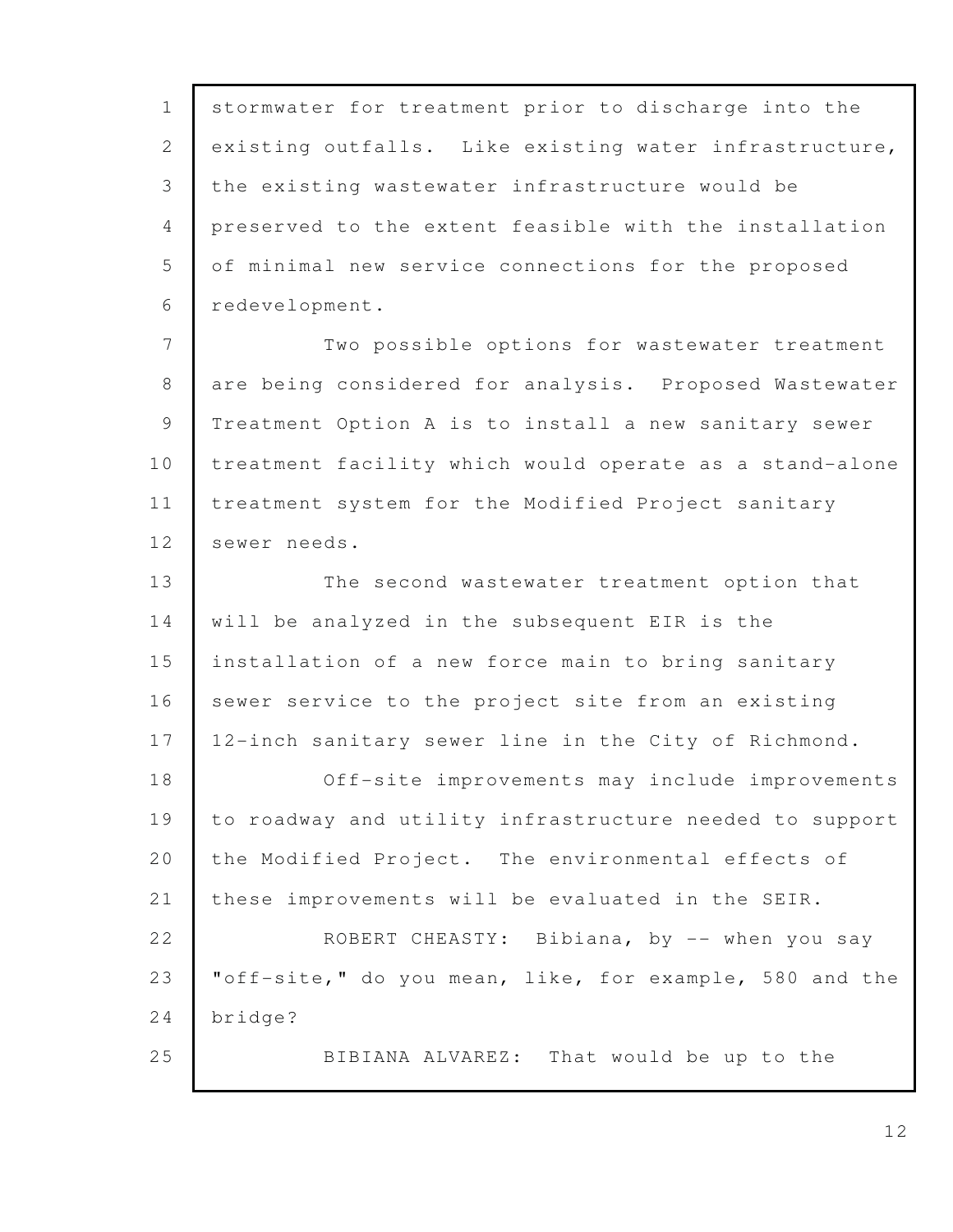| $\mathbf 1$    | mitigation that's deemed in the analysis. So            |
|----------------|---------------------------------------------------------|
| $\mathbf{2}$   | anything -- any improvements that are required off      |
| 3              | site.                                                   |
| $\overline{4}$ | And if I could ask everybody to please hold             |
| 5              | any questions until the end of the presentation,        |
| 6              | please.                                                 |
| $7\phantom{.}$ | The Modified Project has several discretionary          |
| 8              | approvals required from the City of Richmond. These     |
| $\overline{9}$ | may include but are not limited to General Plan         |
| 10             | amendment, rezoning to a plan area district, a planned  |
| 11             | area plan, design review, vesting tentative subdivision |
| 12             | map, and certification of the Subsequent EIR.           |
| 13             | The discretionary approvals needed for the              |
| 14             | Modified Project trigger a review under CEQA.<br>The    |
| 15             | purpose of CEQA is to inform decision makers and the    |
| 16             | public of the project's potential environment effects,  |
| 17             | engage the public in the environmental review process,  |
| 18             | disclose potential project impacts on the environment,  |
| 19             | and avoid or reduce potential impacts of the project    |
| 20             | with alternatives and/or mitigation measures.           |
| 21             | As noted above or previously, the City has              |
| 22             | determined that a Subsequent EIR is the appropriate     |
| 23             | document to comply with CEQA given the previous studies |
| 24             | done for the site. The SEIR will be broken up into      |
| 25             | several distinct sections that will address the topics  |
|                |                                                         |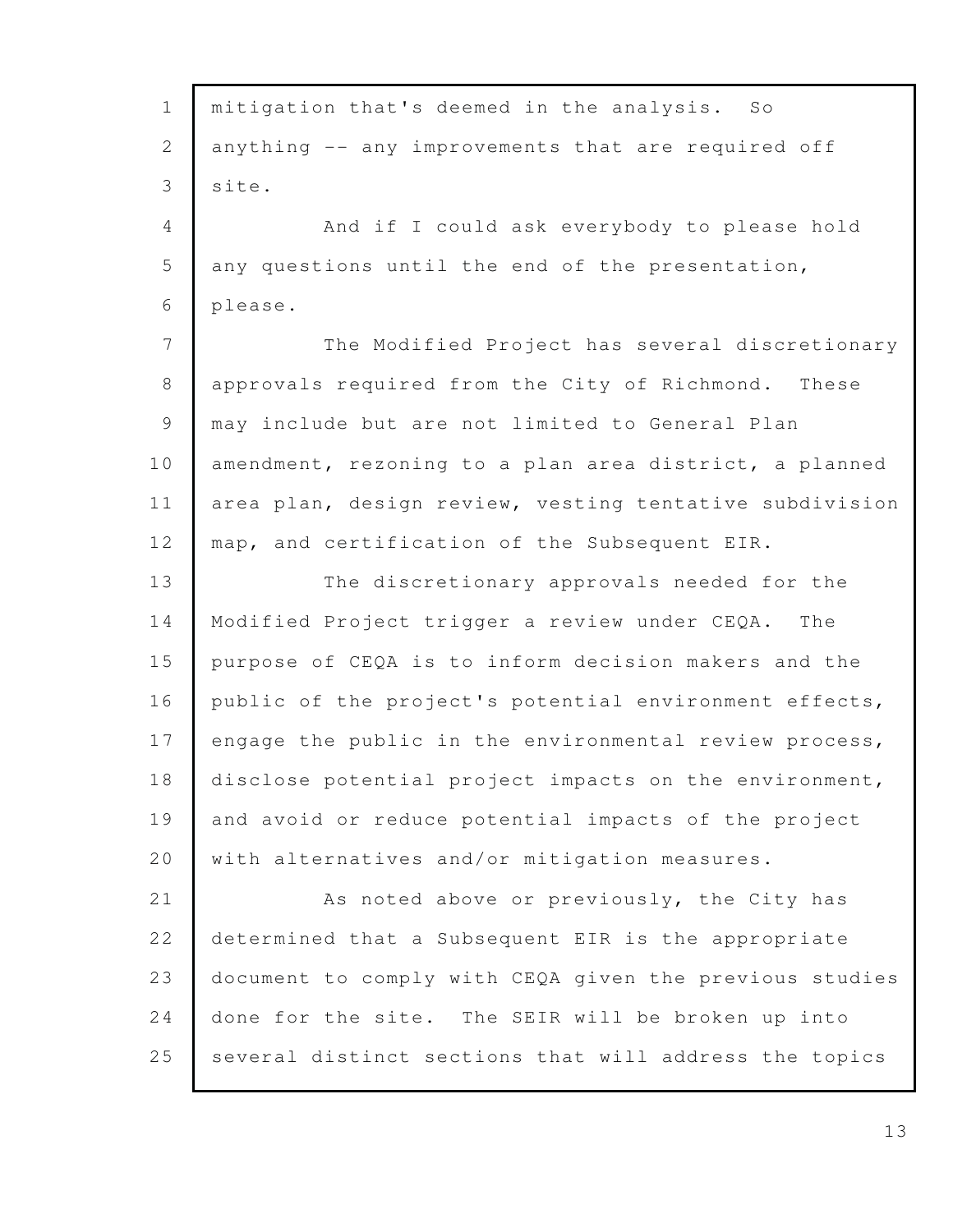| $\mathbf 1$    | on this slide. This will include a detailed             |
|----------------|---------------------------------------------------------|
| 2              | description of the Modified Project, a description of   |
| 3              | existing conditions on the site in the context of       |
| 4              | several resource areas, an analysis of impacts of the   |
| 5              | Modified Project, discussions of alternatives to the    |
| 6              | project that could feasibly reduce or eliminate one or  |
| $7\phantom{.}$ | more of the significant effects of the Modified         |
| $\,8\,$        | Project, and will also include technical appendices     |
| 9              | containing supporting analysis and information.         |
| 10             | The scope of the environmental issues to be             |
| 11             | addressed within the SEIR is determined in part by the  |
| 12             | public and agency input received during the NOP comment |
| 13             | period, including any comments that may be provided     |
| 14             | today.                                                  |
| 15             | That being said, it is anticipated that the             |
| 16             | SEIR will be rather comprehensive and will address each |
| 17             | of the resource areas listed on this slide.             |
| 18             | At this time, we are in the                             |
| 19             | information-gathering phase of the CEQA process and the |
| 20             | scoping, which means the City is soliciting comments    |
| 21             | from the public and agencies to help define the issues  |
| 22             | that will be addressed in the Draft SEIR.<br>This       |
| 23             | includes the comments that are provided here today.     |
| 24             | The Notice of Preparation, which was released           |
| 25             | on July 12th, describes the project and identifies      |
|                |                                                         |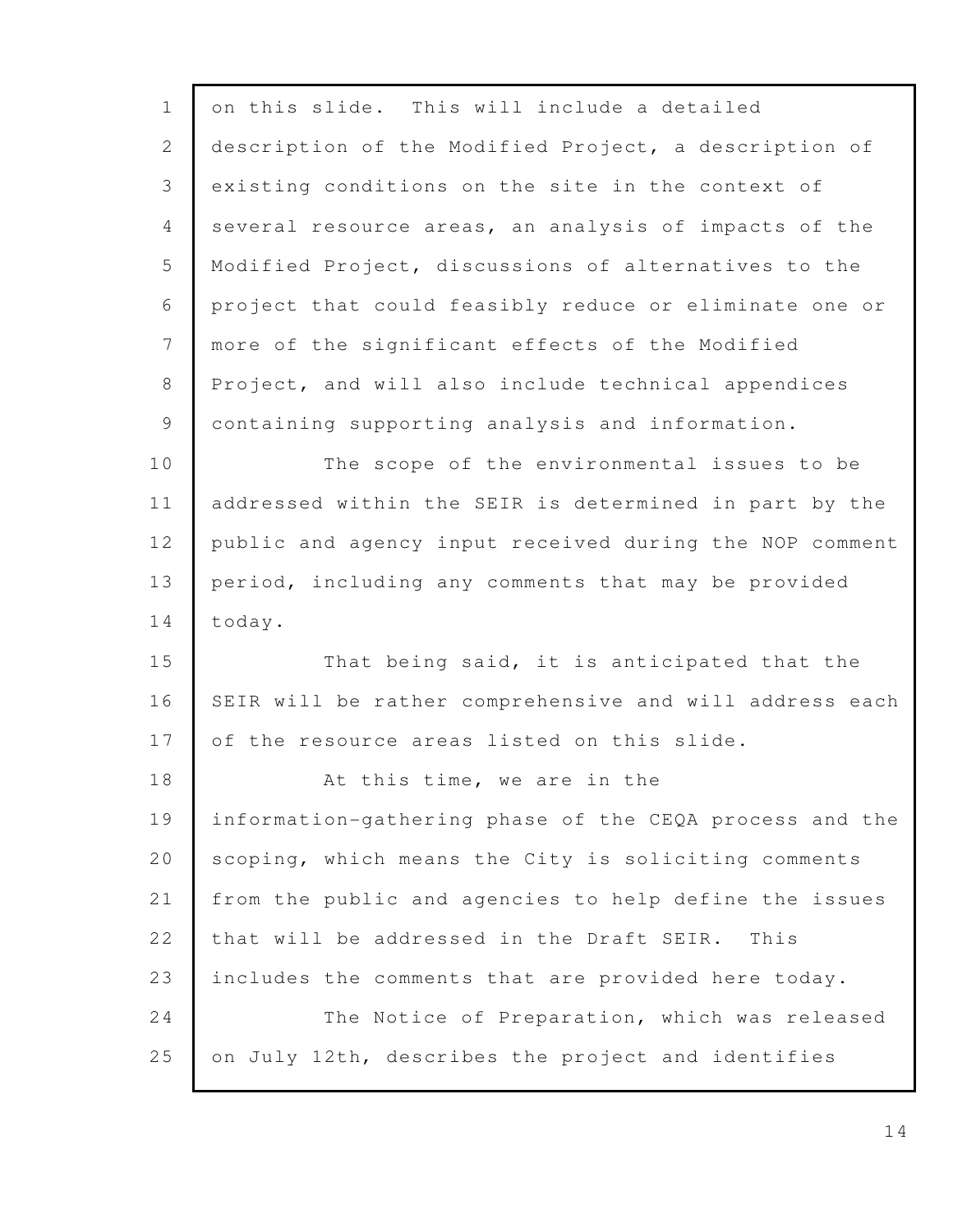| $\mathbf 1$    | anticipated scope of analysis for the SEIR. Comments    |
|----------------|---------------------------------------------------------|
| $\mathbf{2}$   | responding to the NOP, including both written and       |
| 3              | verbal comments made here in this hearing, will be      |
| 4              | documented and considered during the preparation of the |
| 5              | SEIR.                                                   |
| 6              | Based on the results of the scoping process,            |
| $7\phantom{.}$ | the Draft SEIR will be prepared and released for public |
| $8\,$          | and agency review and comment. This is anticipated to   |
| 9              | occur later this year.                                  |
| 10             | Much like in the scoping phase, comments on             |
| 11             | the Draft SEIR will be addressed in the Final SEIR.     |
| 12             | Some comments on the Draft SEIR may require revisions   |
| 13             | to the text of the document. If such revisions are      |
| 14             | necessary, they will be shown in the Final SEIR. The    |
| 15             | Final SEIR is anticipated to be released early next     |
| 16             | year. When the Final SEIR is complete, the City         |
| 17             | decision makers will hold one or more public hearings   |
| 18             | to review the SEIR and consider the requested approvals |
| 19             | under the Modified Project.                             |
| 20             | Public involvement is an integral part of the           |
| 21             | EIR process. Public comments are welcomed during the    |
| 22             | scoping period, which ends on August 12th, on the draft |
| 23             | SEIR after its publication, and at public hearings      |
| 24             | related to the project. The website listed on this      |
| 25             | slide also provides -- is also provided on tonight's    |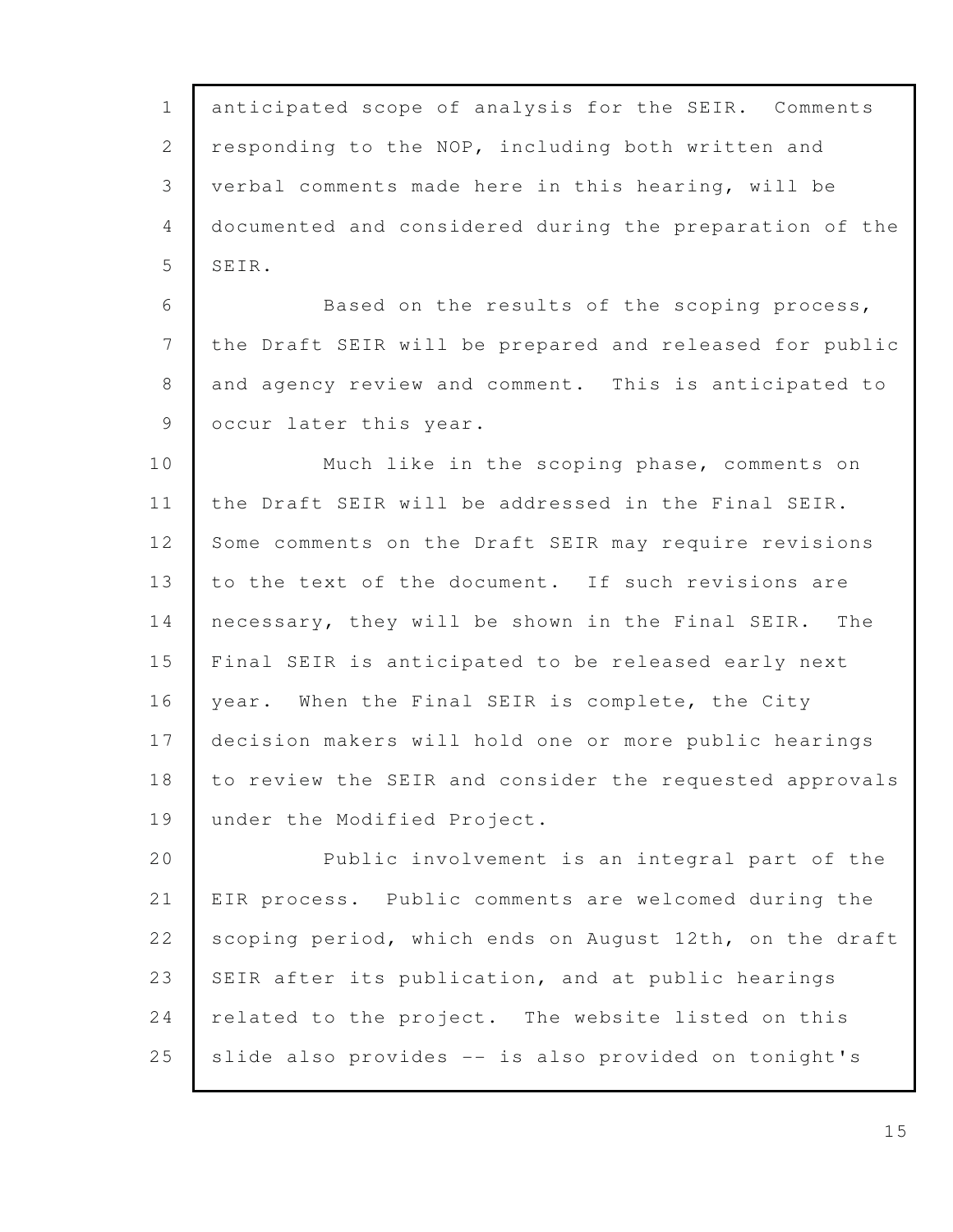| $\mathbf 1$    | agenda and will include a link to the Draft SEIR and    |
|----------------|---------------------------------------------------------|
| 2              | Final SEIR when those documents are available.          |
| 3              | We will now begin the public comment portion            |
| 4              | of the meeting. Speakers will be called five at a time  |
| 5              | in the order in which they submitted their comment      |
| 6              | cards and will be asked to sit -- there's some chairs   |
| $7\phantom{.}$ | marked here, reserved. Each individual will be          |
| 8              | allotted three minutes to speak. There's a light box    |
| $\overline{9}$ | up front, and this will turn yellow when you have 30    |
| 10             | seconds remaining and will turn red and beep when your  |
| 11             | time is up.                                             |
| 12             | Please understand that the purpose of this              |
| 13             | meeting is to receive public comments and, because we   |
| 14             | are in the information-gathering stage of the process,  |
| 15             | we will not be answering questions at this time. We     |
| 16             | will, however, listen to your comments and concerns and |
| 17             | make sure they were carefully recorded.                 |
| 18             | Please state your name for the record. And,             |
| 19             | if possible, we will appreciate a copy of any of your   |
| 20             | transcripts or letters you might be able to share. You  |
| 21             | can come and leave them up here or at the -- in the     |
| 22             | back.                                                   |
| 23             | UNIDENTIFIED SPEAKER: Bibiana, I just have              |
| 24             | one question. What is the difference between an EIR     |
| 25             | and an SEIR?                                            |
|                |                                                         |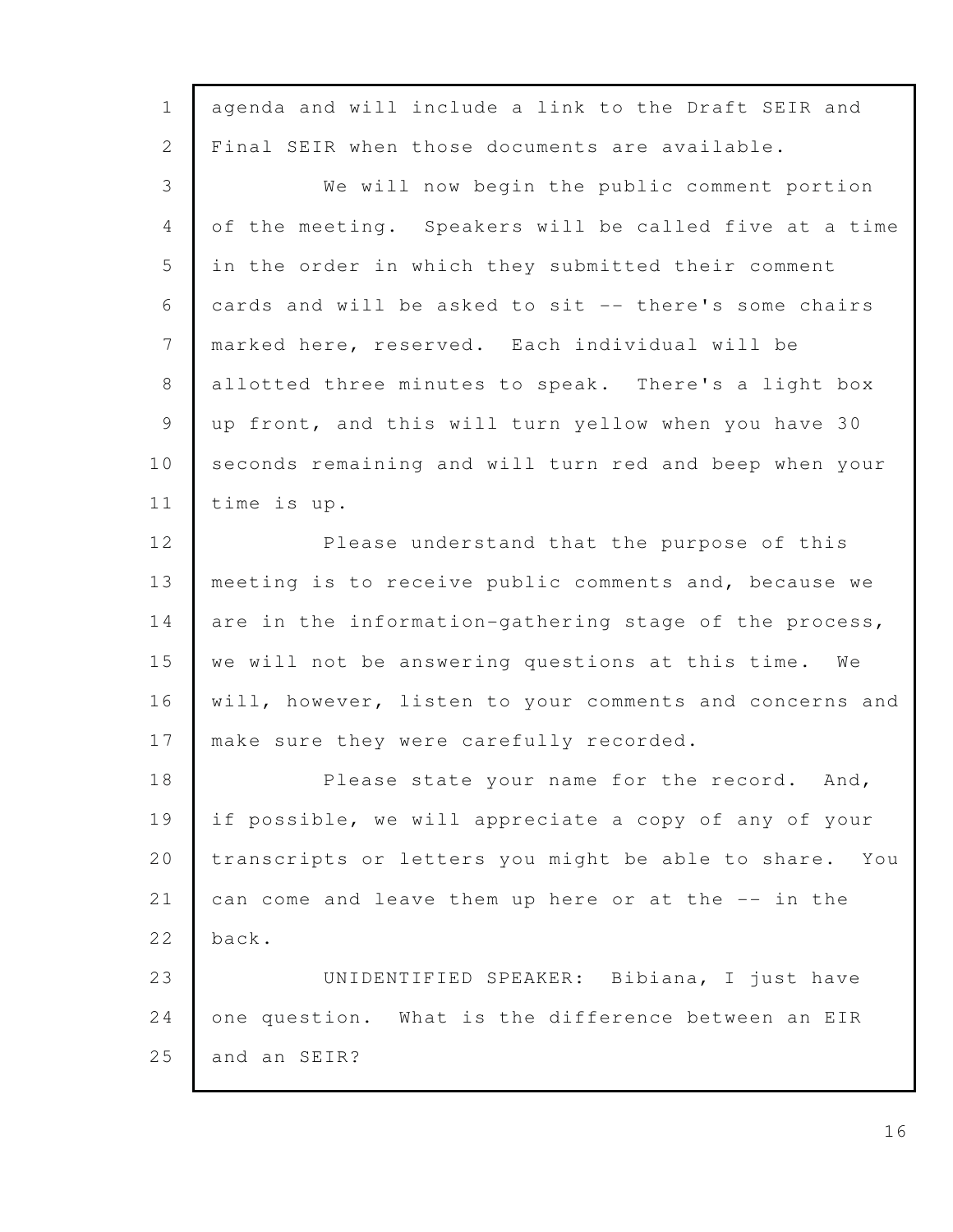1 BIBIANA ALVAREZ: So updating the sites of the 2 | EIR that was done previously. A subsequent EIR is just 3 a CEQA analysis is done after an EIR has been already 4 done. 5 UNIDENTIFIED SPEAKER: How much is 6 reconsidered of the original document that's been -- I 7 mean, do they say, "This has to be rewritten, but this 8 doesn't," or is everything looked at again? 9 BIBIANA ALVAREZ: The scope and what is 10 included in the Subsequent EIR is going to be based on 11 the comments that are received during the scoping 12 period, including the ones here tonight. So if you 13 have questions on that or you want to see all the 14 things, please say so tonight, and that's going to be 15 | considered for what the ultimate scope is. 16 However, as you saw on one of the previous 17 | slides of what we anticipate to be included in the 18 SEIR, it's pretty comprehensive 19 UNIDENTIFIED SPEAKER: But all that was 20 included in the old EIR. So I wonder was that 21 comprehensive and it's frozen in time, or will it be 22 amended? I'm sorry. I just need to know. 23 BIBIANA ALVAREZ: I think if you have -- 24 UNIDENTIFIED SPEAKER: I think her question is 25 | is it different from a new EIR?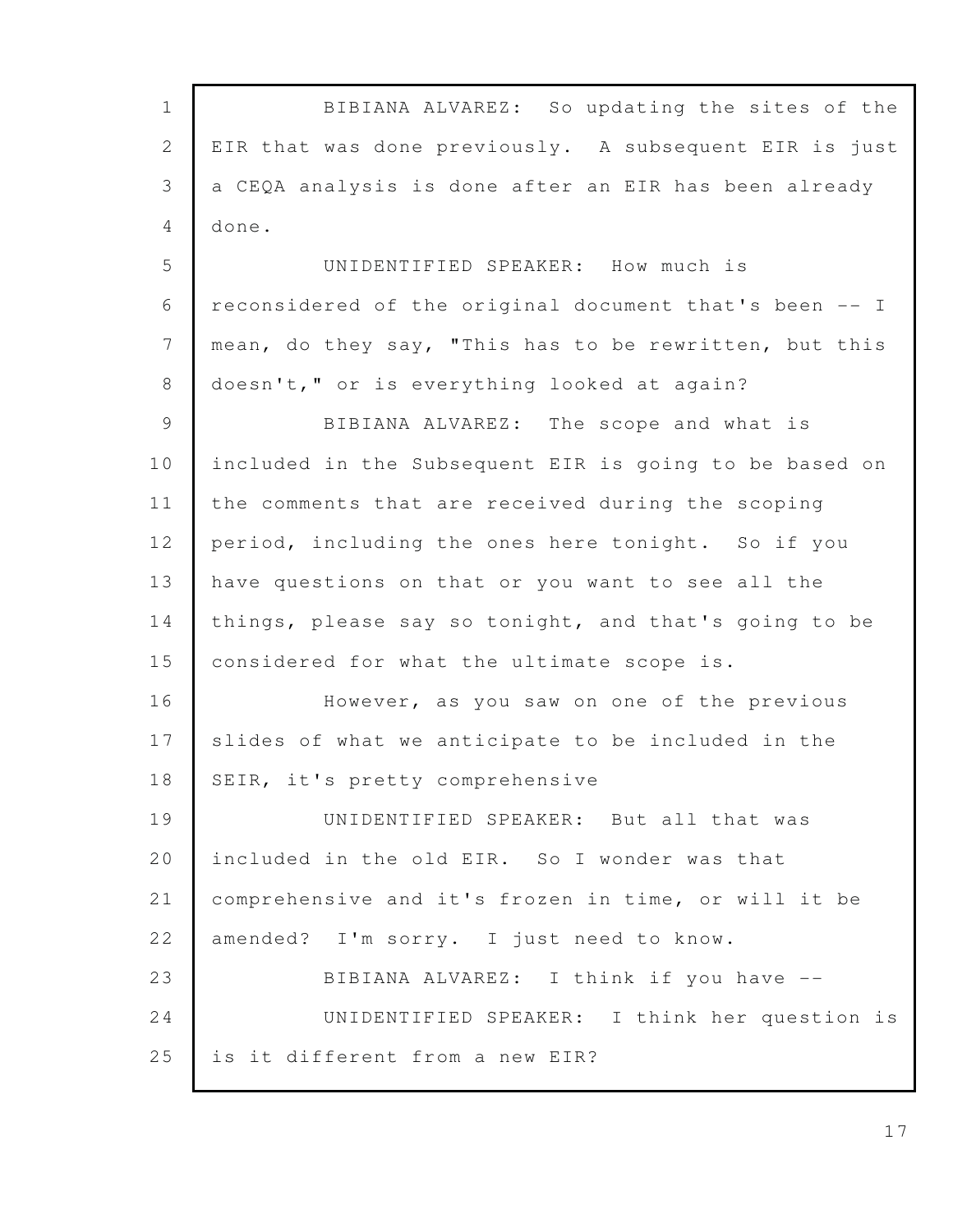1 UNIDENTIFIED SPEAKER: Yeah, how would it be 2 different than if you were writing the new EIR? 3 BIBIANA ALVAREZ: Not very because it will 4 take -- the EIR is going to cover the analysis for the 5 Modified Project. So the -- the Subsequent EIR is 6 going to be thorough for this new Modified Project. 7 RYAN SAWYER: It will include some comparisons 8 to the alternatives previously analyzed. That's pretty 9 | much the main difference. 10 UNIDENTIFIED SPEAKER: Could you just show 11 again that off-site improvements slide? It went by 12 pretty quickly. 13 (Slide shown) 14 RYAN SAWYER: Okay. As Bibiana mentioned, 15 we're going to start the public comment period now -- 16 excuse me, the public comment portion of the meeting 17 tonight. So I will calling up five speakers at a time. 18 So if you wouldn't mind just please coming up here and 19 sitting in these front chairs, that way it minimizes 20 the amount of time between speakers coming up. 21 The first five speakers will be Shirley Dean, 22 Beryl Golden, Norman LaForce, Robert Cheasty, and 23 Roberta Wyn. SHIRLEY DEAN: My name is Shirley Dean, and 25 I'm affiliated with Citizens for East Shore Parks. **Public Hearing** 24

**PH1**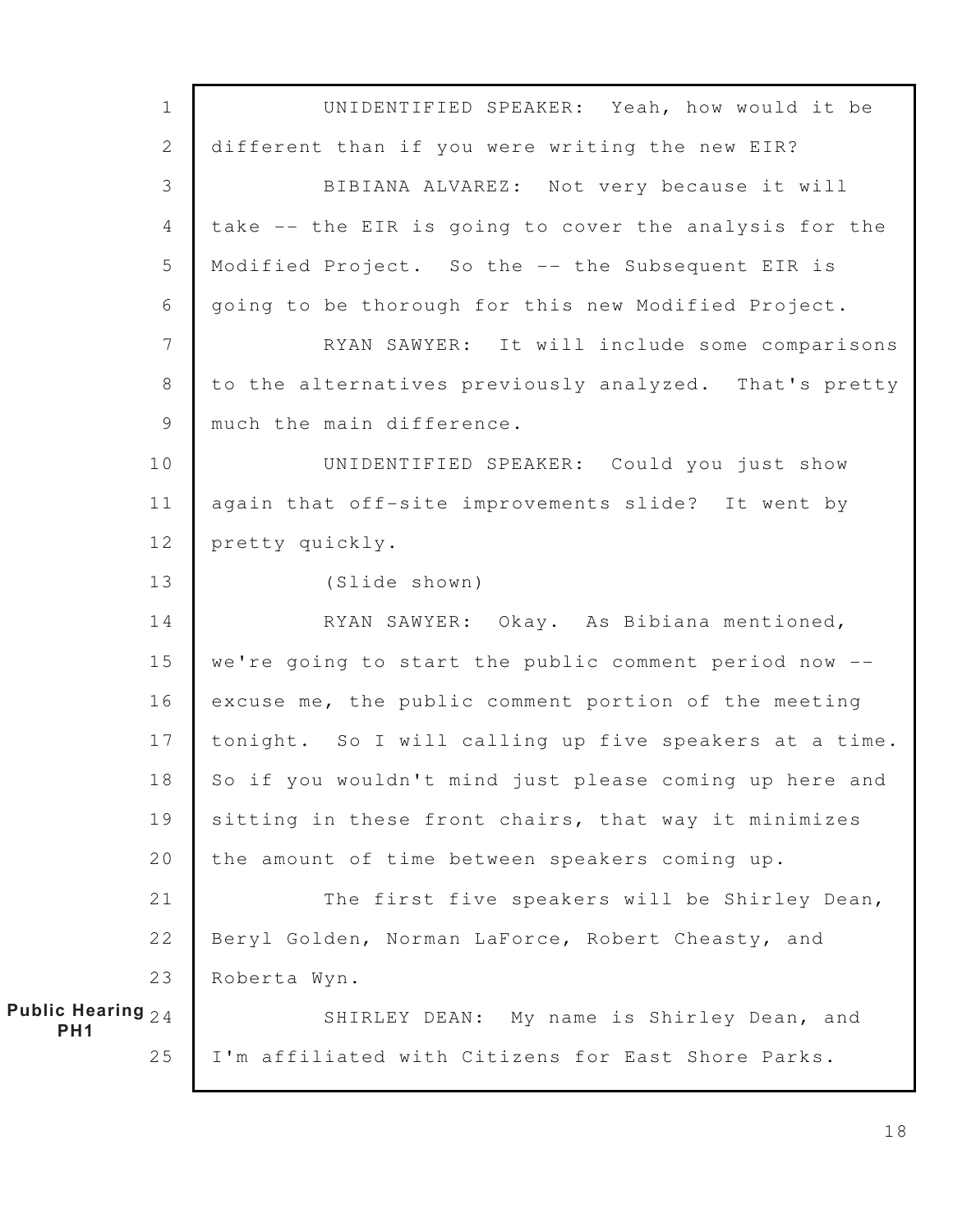1 Tiering an EIR off an out-dated EIR is 2 probably illegal and so ill-advised and inadequate that 3 a full new EIR is required. 4 The proposed project is only a fuzzy concept 5 for a range of 1500 to maybe 2,280 housing units that 6 someone might buy for a million each, except these 7 homes are next door to a large, fully operating oil 8 refinery and located in a designated fire risk area 9 that has only one way in and one way out. 10 Independent financial studies indicate this 11 concept will punch a hole in the City's revenue of 12 around 3.5 million a year. 13 Counting only residential-related cars, the 14 average-size household in Richmond of 2.87 people will 15 probably have two cars per unit, producing around 5,500 16 cars which spew out about 28,000 tons of carbon dioxide 17 annually, not to mention the methane or nitrous oxide, 18 which contribute smaller amounts but which can have a 19 bigger impact on global warming, all because this 20 concept is proposed for an area without public 21 | transportation and one that bypasses putting needed 22 housing in your designated priority development areas 23 which require you to meet Richmond's fair share of 24 housing in the Bay Area region and which are 25 specifically meant to reduce automobile use and reduce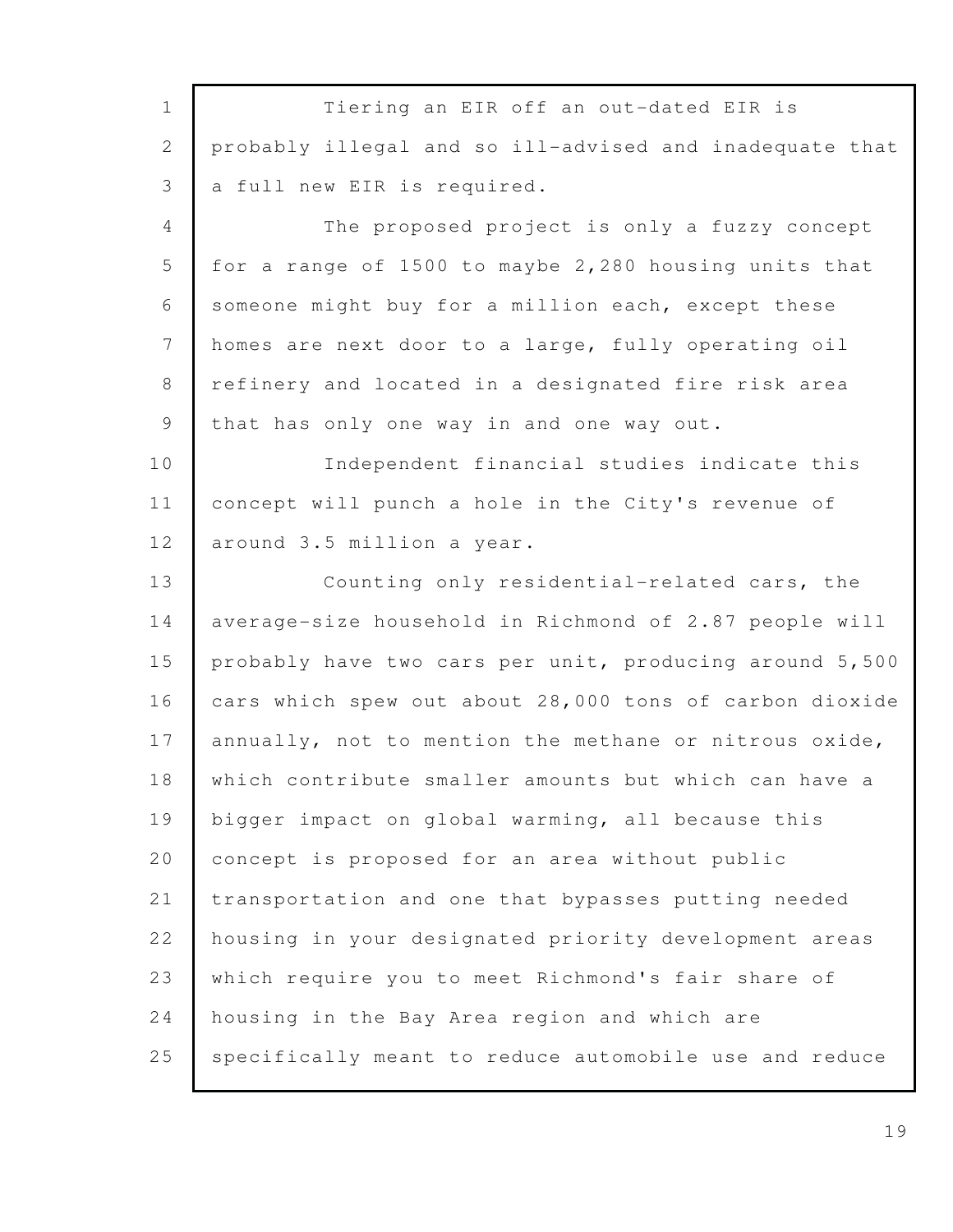| $\mathbf 1$                            | the advance of climate change.                          |
|----------------------------------------|---------------------------------------------------------|
| $\mathbf{2}$                           | Because you aren't developing in your PDAs and          |
| 3                                      | also not meeting your regional housing allotment goals, |
| 4                                      | you are likely to lose state and federal transportation |
| 5                                      | funding and make an even greater impact on the          |
| 6                                      | environment, endangering everyone in the Bay Area       |
| $7\phantom{.0}$                        | because we now know there are only 10 to 12 years       |
| 8                                      | before we might lose the planet itself.                 |
| 9                                      | There is significant new traffic information            |
| 10                                     | that must be analyzed, costs determined, and new        |
| 11                                     | information regarding the environment that has never    |
| 12                                     | before been considered as to how it all fits into the   |
| 13                                     | plan to reduce climate change. That's why a new EIR is  |
| 14                                     | necessary.                                              |
| 15                                     | Further comments from -- further comments from          |
| 16                                     | CESP about this issue and other issues will be provided |
| 17                                     | in writing.                                             |
| 18                                     | Thank you very much.                                    |
| Public Hearing $19$<br>PH <sub>2</sub> | BERYL GOLDEN: I'm going to --                           |
| 20                                     | Beryl Golden, Richmond.                                 |
| 21                                     | I'm going to speak about the traffic impact             |
| 22                                     | analyses that need to be done. This project has the     |
| 23                                     | potential of 2,280 residential units, 40,000 square     |
| 24                                     | feet of retail and restaurant uses in addition to the   |
| 25                                     | potential 2,280 residential units.                      |
|                                        |                                                         |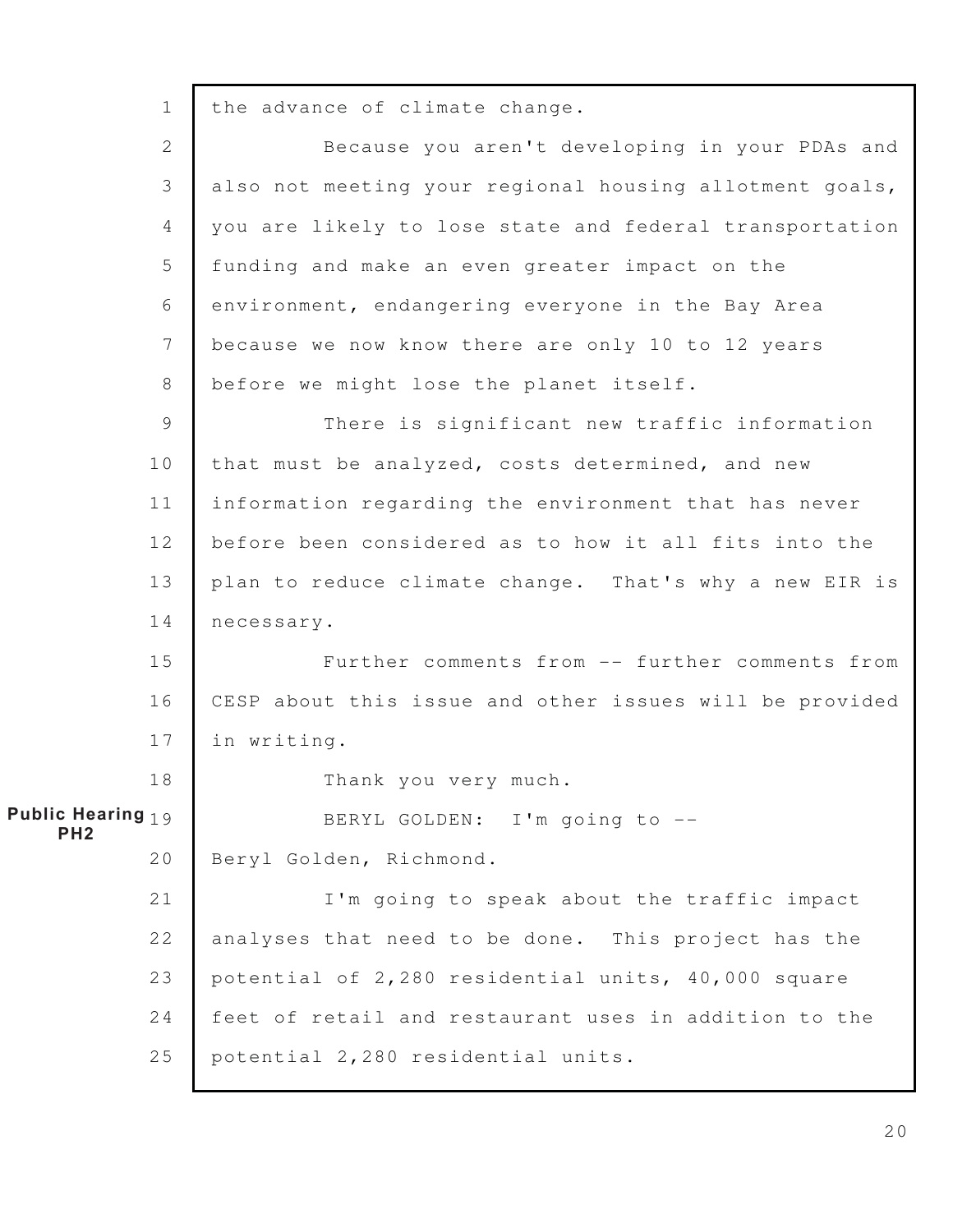1 The analysis of the SEIR needs to analyze the 2 effects of the existing projects that have been 3 completed since the 2011 SEIR and also the projects 4 that have been approved since the 2011 FEIR but not yet 5 | completed. The analysis needs to update the traffic 6 impacts fees that would apply. It needs to include 7 public transit possibilities. It needs to include road 8 improvements and/or reconfigurations that may be needed 9 and have not yet been completed since the 2011 FEIR. 10 RYAN SAWYER: Next speaker is Norm -- Norman, 11 excuse me. 12 NORMAN LA FORCE: Yeah, good evening. Norman 13 LaForce. I speak on behalf of the Sierra Club and 14 SPRAWLDEF. Written comments will be submitted by both 15 organizations. 16 First, this whole process is legally null and 17 void because the City entered into an illegal agreement 18 with the developer and Indian tribe in violation of the 19 Public Open Meeting Act; therefore, we're engaging in a 20 process that should be stopped immediately. 21 Secondly, the SEIR relies upon a legally 22 invalid prior EIR because that EIR, while purportedly 23 certified, is legally insufficient since it did not 24 certify a project that was ever approved. Moreover, 25 that prior EIR failed to provide any statement of **Public Hearing** 12

**PH3**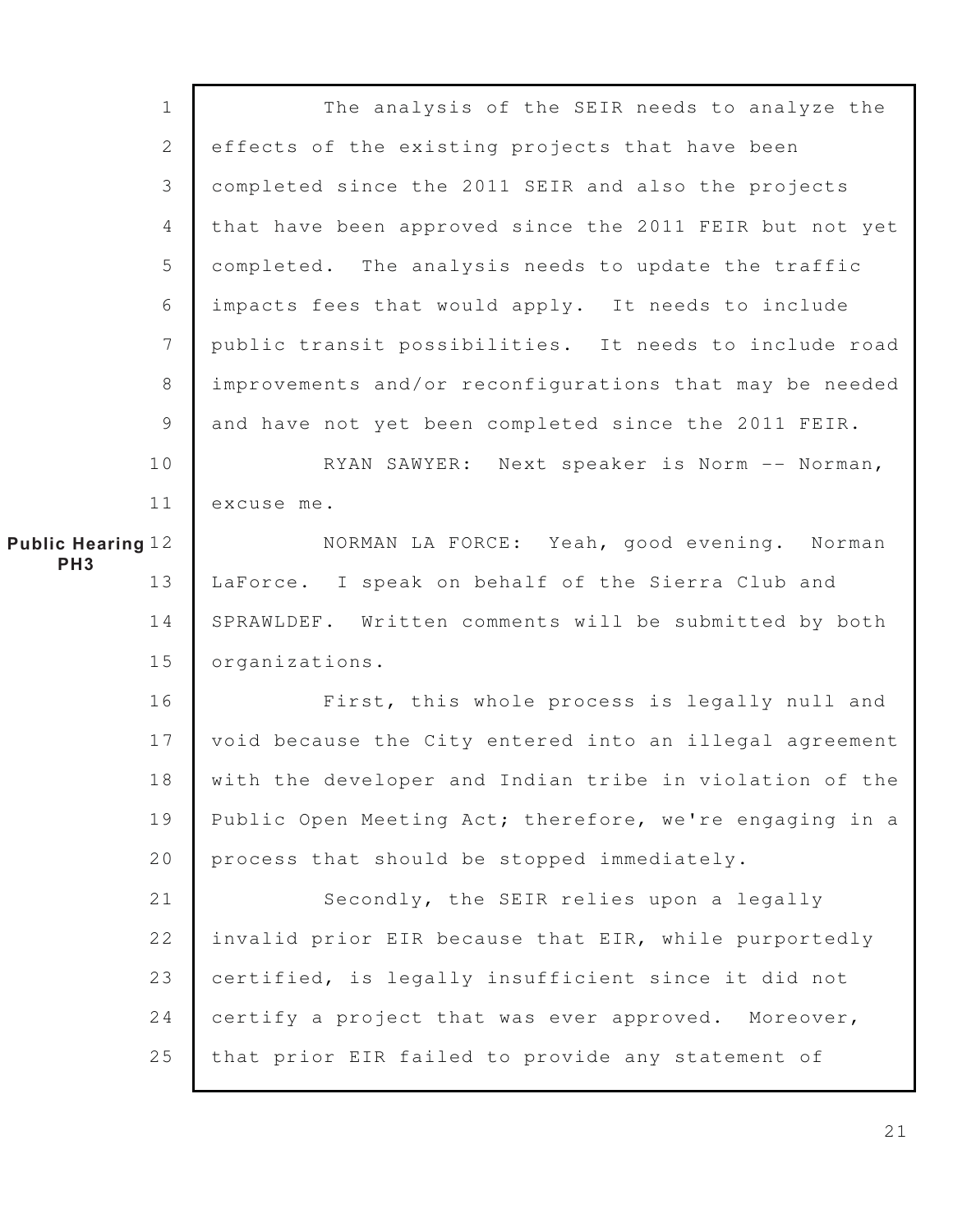1 overriding considerations for the many significant 2 unavoidable and mitigatable adverse impacts as required 3 by law and therefore is null and void. 4 This purported SEIR includes a new alternative 5 for 2,280, homes that was never identified or approved 6 by the City Council, and therefore, an alternative is 7 being thrown into this process that came out of 8 | nowhere, and that's legally invalid. This SEIR needs 9 to look at various other alternatives, particularly the 10 Community Plan that was put together by CESP, Sierra 11 Club, the Point Molate Alliance, and SPRAWLDEF. If it 12 | fails to do that, it's not fully analyzing a range of 13 | alternatives as required by law. 14 The fifth, the traffic analysis is null and 15 void because the prior EIR relied upon a now outmoded 16 and legally insufficient method for doing traffic 17 | analysis that's no longer used. Therefore, all new 18 traffic analyses must be done pursuant to the latest 19 methodology. 20 In addition, the Bay Plan needs to be analyzed 21 because Point Molate is not one of the preferred 22 development areas, PDAs, identified for Richmond for 23 residential development. And there has to be an 24 explanation for why that would be case. There's a 25 number of other deficiencies concerning the eel grass.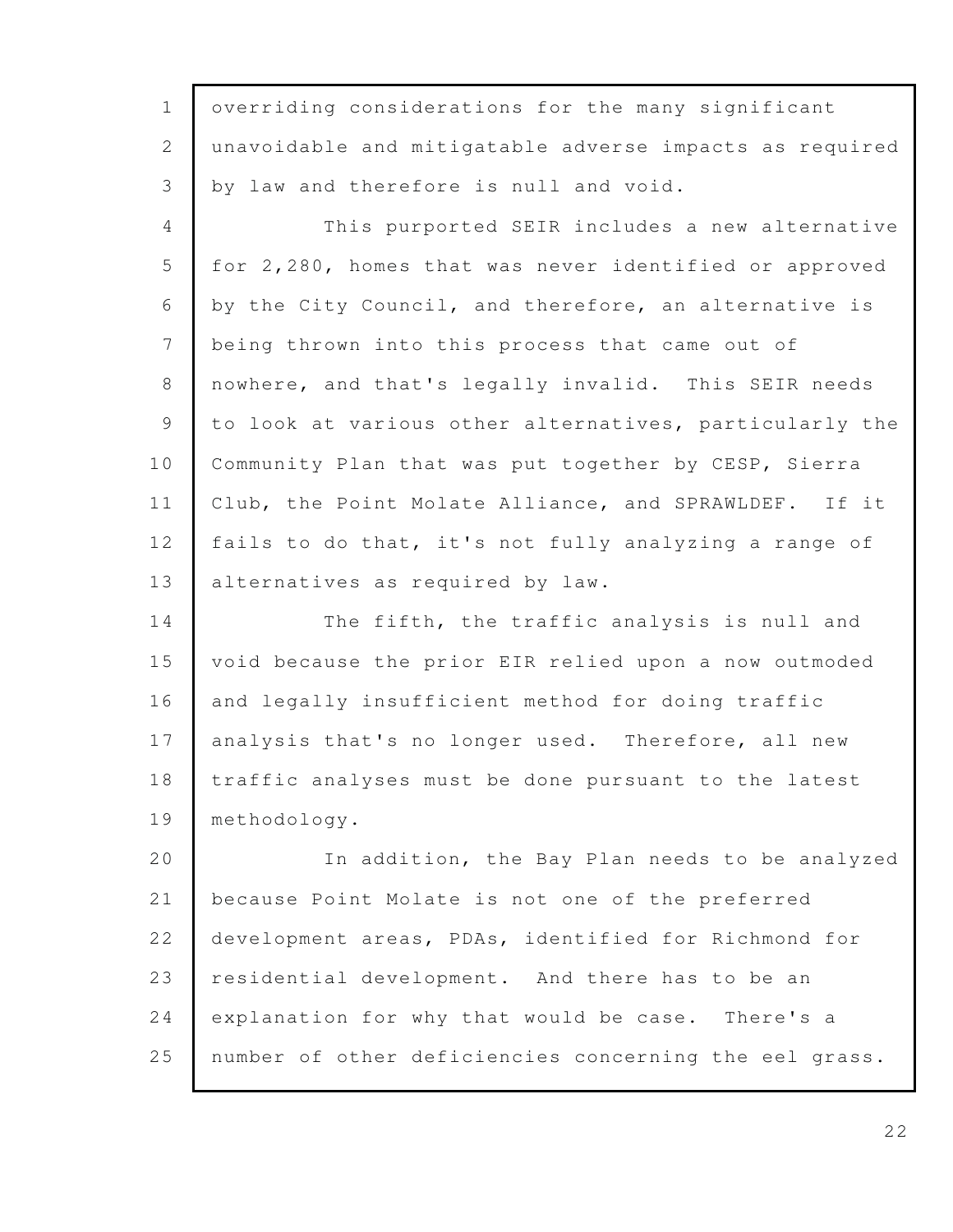| $\mathbf 1$                   | The EIR must also address the fact that an                           |
|-------------------------------|----------------------------------------------------------------------|
| $\mathbf{2}$                  | economic analysis done by Alexander Quinn of Hatch                   |
| 3                             | shows that there would be a \$3.5 million subsidy by the             |
| 4                             | City, either through a reduction in services or                      |
| 5                             | increase in taxes, to provide the infrastructure costs               |
| 6                             | for the proposed project, and that needs to be part of               |
| $7\phantom{.0}$               | this document.                                                       |
| 8                             | In addition and finally, the document also has                       |
| 9                             | to look at the lack of feasibility of providing                      |
| 10                            | low-income and affordable housing at the Point Molate                |
| 11                            | site since there is no infrastructure for that housing,              |
| 12                            | and that housing would be more appropriate in the PDAs               |
| 13                            | where it should be, should go. Thank you.                            |
| Public Hearing $_{14}$<br>PH4 | ROBERT CHEASTY: Good evening --                                      |
| 15                            | RYAN SAWYER: Sorry. You can start.                                   |
| 16                            | ROBERT CHEASTY: I'm Robert Cheasty. I'm the                          |
| 17                            | Executive Director of Citizens for East Shore Parks.<br>$\mathbb{I}$ |
| 18                            | begin with by -- I'll truncate things a little. I'll                 |
| 19                            | adopt and incorporate the remarks by Shirley Dean,                   |
| 20                            | Beryl Golden, and Norman La Force before me as part of               |
| 21                            | my presentation, and I endorse the comments that they                |
| 22                            | made.                                                                |
| 23                            | Though perhaps a larger view of what we're                           |
| 24                            | doing here is required, we have, according to the U.S.               |
| 25                            | government and a particular scientific agency that's                 |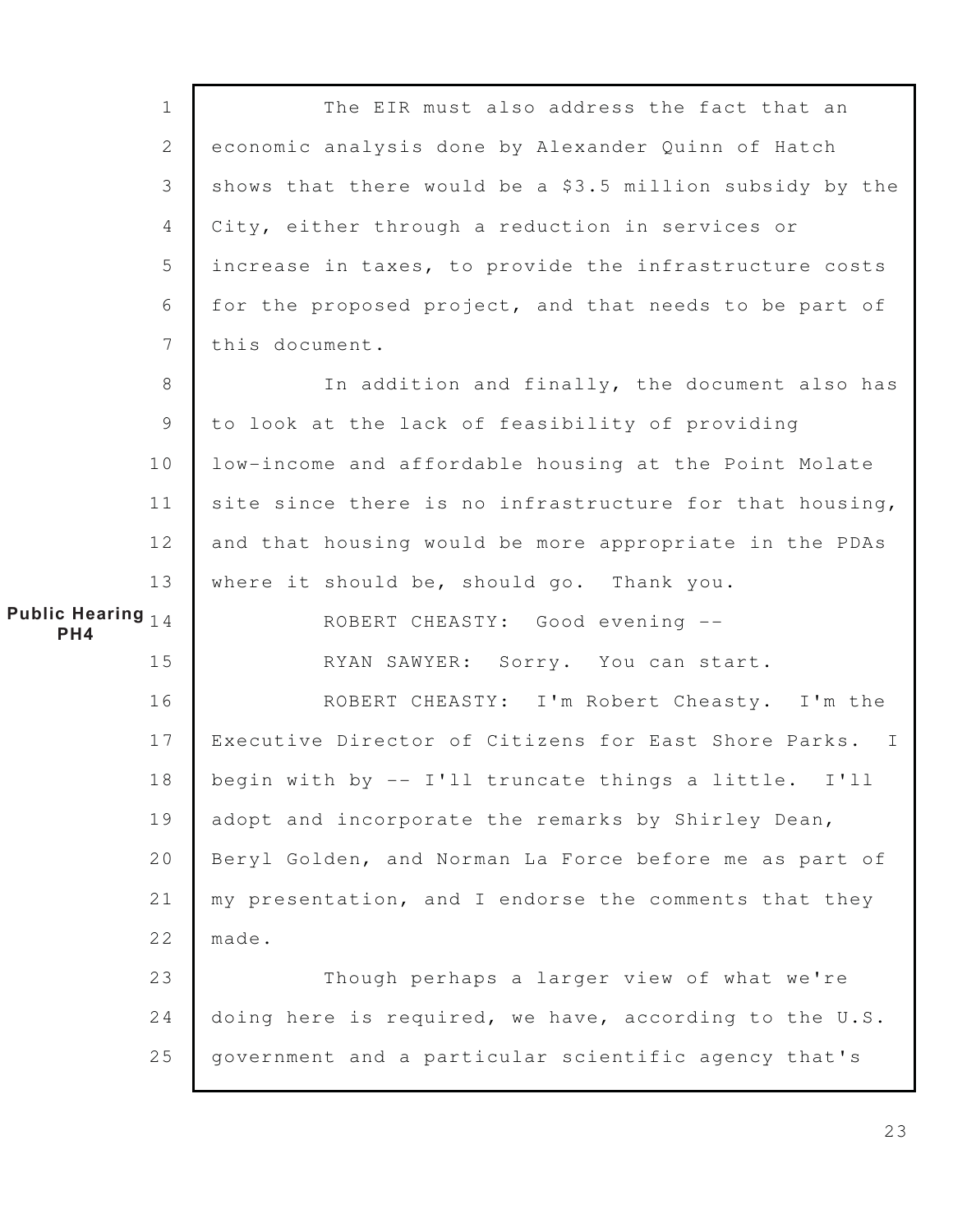1 responsible for informing the government and the 2 population about the impacts of human activity on 3 global climate change, we have between now and the end 4 of this century an expectation of a degrees of increase 5 in heat from 4.2 to 8.5 degrees. This means that the 6 estimated ability to adapt, which is limited to about 7 | 2.5 degrees, is going to be far exceeded.

8 This means also that, based on that trajectory 9 that we're going, unless we reverse the trend, we will 10 see consequences that will be catastrophic. There will 11 be a global collapse of the oceans, seas, and bays due 12 to acidity. There will be mass extinction, global 13 droughts leading to crop failure worldwide, massive 14 increase in the force of hurricanes, tornadoes, 15 typhoons leading to coastal devastation and inland 16 disasters, melting of the glaciers worldwide, melting 17 of the tundra in the Arctic region causing the release 18 of tons of methane gas that will accelerate increasing 19 temperatures worldwide to the point that the damage 20 cannot be reversed.

21 The second point that needs to be observed is 22 that, according to the scientists that are working with 23 the United Nations and to the report that they issued 24 in November, we have between 10 and 12 years to fix 25 this and to reverse the trend. And if we don't, we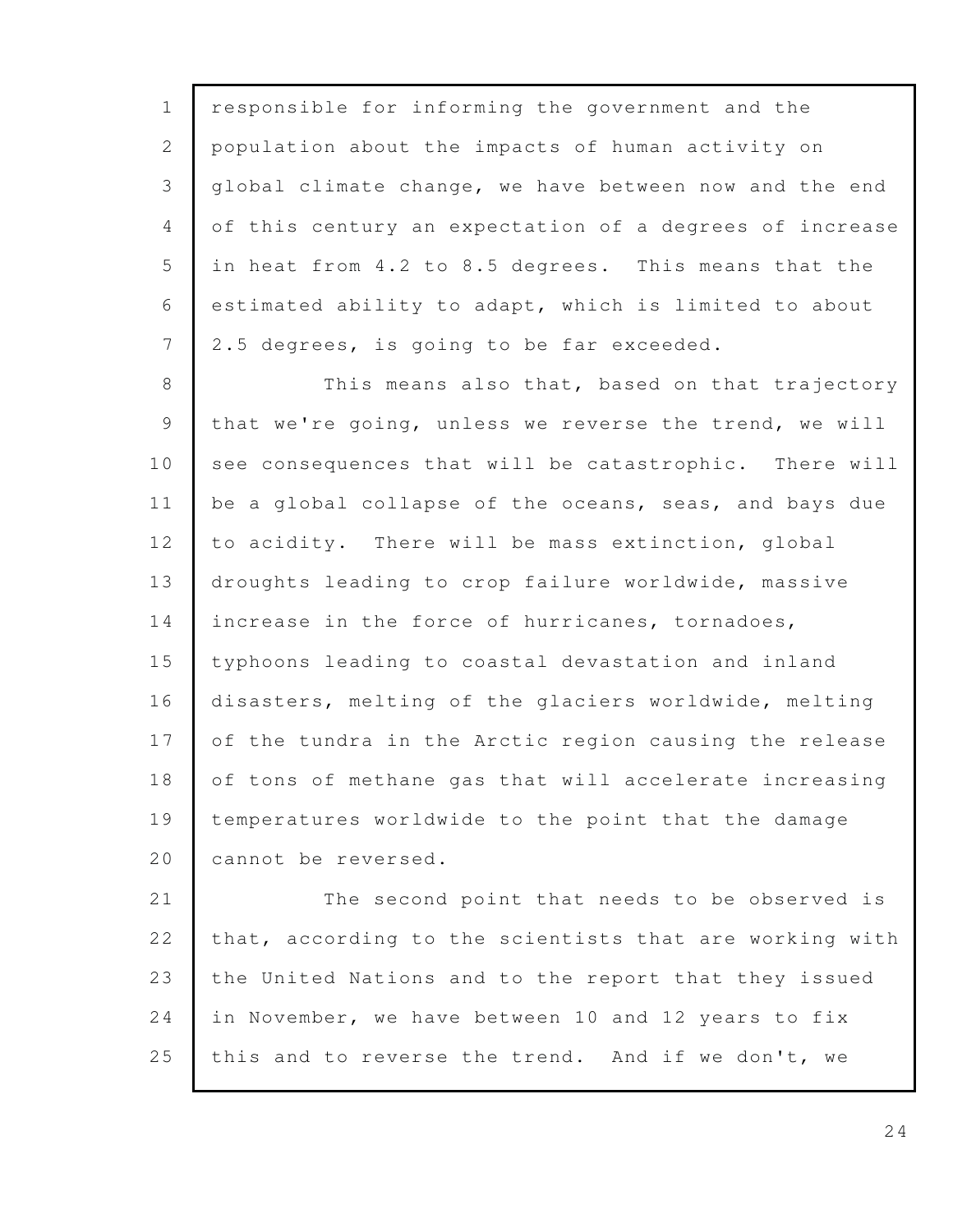| $\mathbf 1$    | will not be able to reverse the trend, meaning that we  |
|----------------|---------------------------------------------------------|
| 2              | will have planet collapse.                              |
| 3              | Why is this important for us? Well, we need             |
| 4              | to address these issues both on a global front and deal |
| 5              | with them in national legislation and international     |
| 6              | agreements. But we also need to deal it with on a       |
| $7\phantom{.}$ | local basis. And that includes land use decisions that  |
| 8              | are going to be made in thousands upon thousands of     |
| $\mathcal{G}$  | cities all across the United States -- coastal cities,  |
| 10             | inland cities -- in dealing with how we're going to     |
| 11             | address climate change, climate crisis, the amount of   |
| 12             | carbon that we're putting into the air and the risks -- |
| 13             | greater risks of putting methane into the air.          |
| 14             | So decisions like this one, which are local,            |
| 15             | affect things. We have in Point Molate the best and     |
| 16             | most healthy eel grass beds in the bay. We're going to  |
| 17             | need things like that. Like that's -- they provide the  |
| 18             | basis for the food chain and the health of our bay and  |
| 19             | the existence of our fish.                              |
| 20             | We will need that kind of help in order to be           |
| 21             | able to sustain the oceans and the bays when our oceans |
| 22             | and bays are facing increasing acidification due to     |
| 23             | heat rise.                                              |
| 24             | So we've submitted a letter. We will be                 |
| 25             | submitting further comments regarding the kinds of      |
|                |                                                         |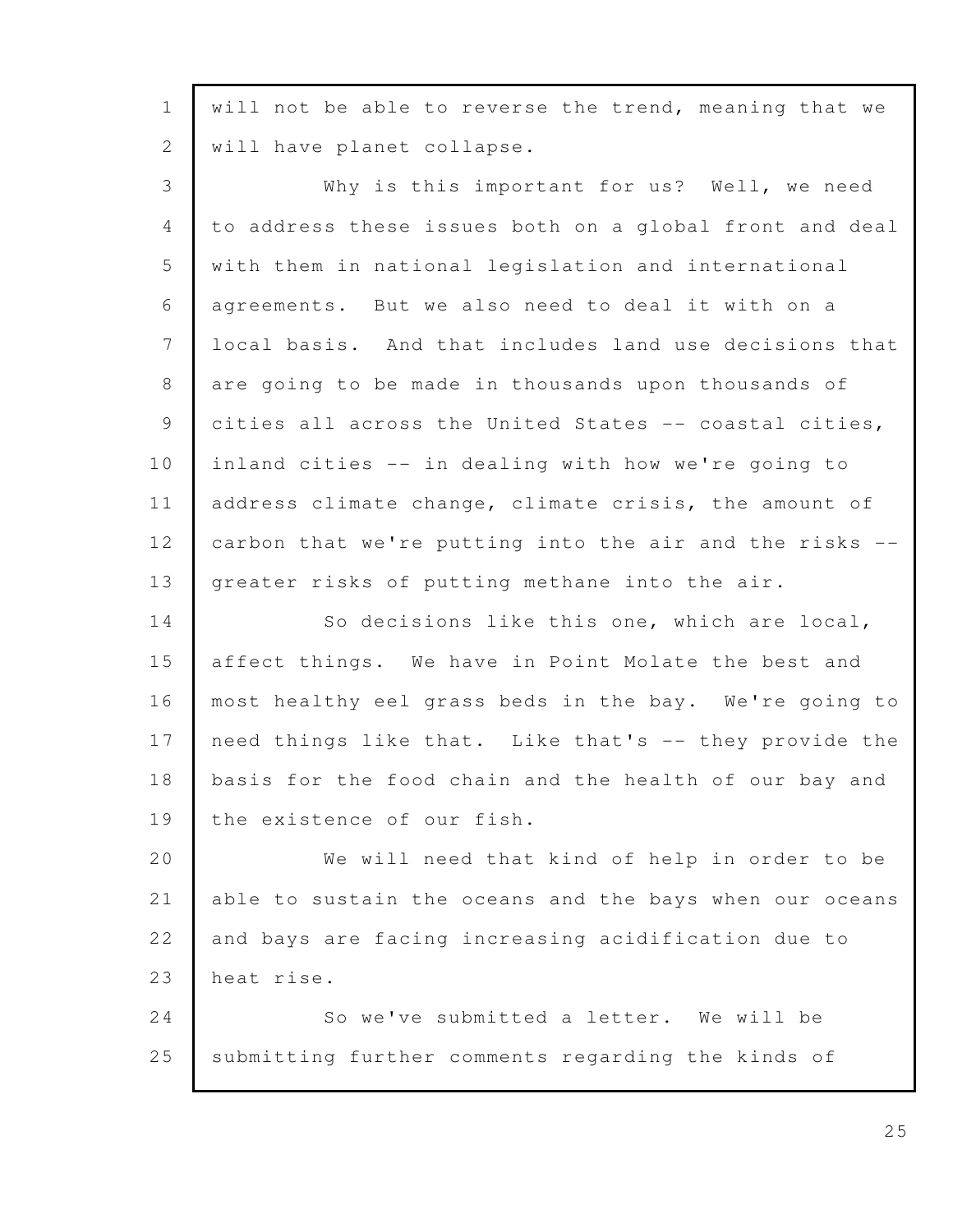| $\mathbf 1$                                                 | things that need to be done in order to be able to      |
|-------------------------------------------------------------|---------------------------------------------------------|
| $\overline{2}$                                              | preserve and protect those eel grass beds and preserve  |
| 3                                                           | and protect the watersheds, the very watershed that the |
| $\overline{4}$                                              | City is now planning to build these housing             |
| 5                                                           | developments in and which will destroy the watersheds   |
| 6                                                           | and damage the eel grass beds. Thank you.               |
| $7\phantom{.0}$<br><b>Public Hearing</b><br>PH <sub>5</sub> | ROBERTA WYN: Hi, I'm Roberta Wyn.                       |
| 8                                                           | What is being proposed for Point Molate in the          |
| $\mathsf 9$                                                 | SEIR is an entirely new project and requires a new EIR. |
| 10                                                          | Not only is this a new project, everything has changed  |
| 11                                                          | since the last EIR was developed. We are in a climate   |
| 12                                                          | crisis with pleadings from each new scientific report   |
| 13                                                          | to reduce carbon emissions to save our planet.<br>We    |
| 14                                                          | cannot ignore those pleas.                              |
| 15                                                          | We are experiencing unprecedented climate               |
| 16                                                          | change, different environmental, economic, and social   |
| 17                                                          | circumstances in substantially different environmental  |
| 18                                                          | impacts of development than a decade ago. To use an     |
| 19                                                          | outdated EIR is to ignore the scientific information,   |
| 20                                                          | events, and changes of the past ten years. It is a      |
| 21                                                          | mistake the City of Richmond cannot afford. A totally   |
| 22                                                          | new EIR is required.                                    |
| 23                                                          | One area with new environmental impacts that            |
| 24                                                          | needs to be thoroughly examined in light of the changed |
| 25                                                          | conditions is traffic.                                  |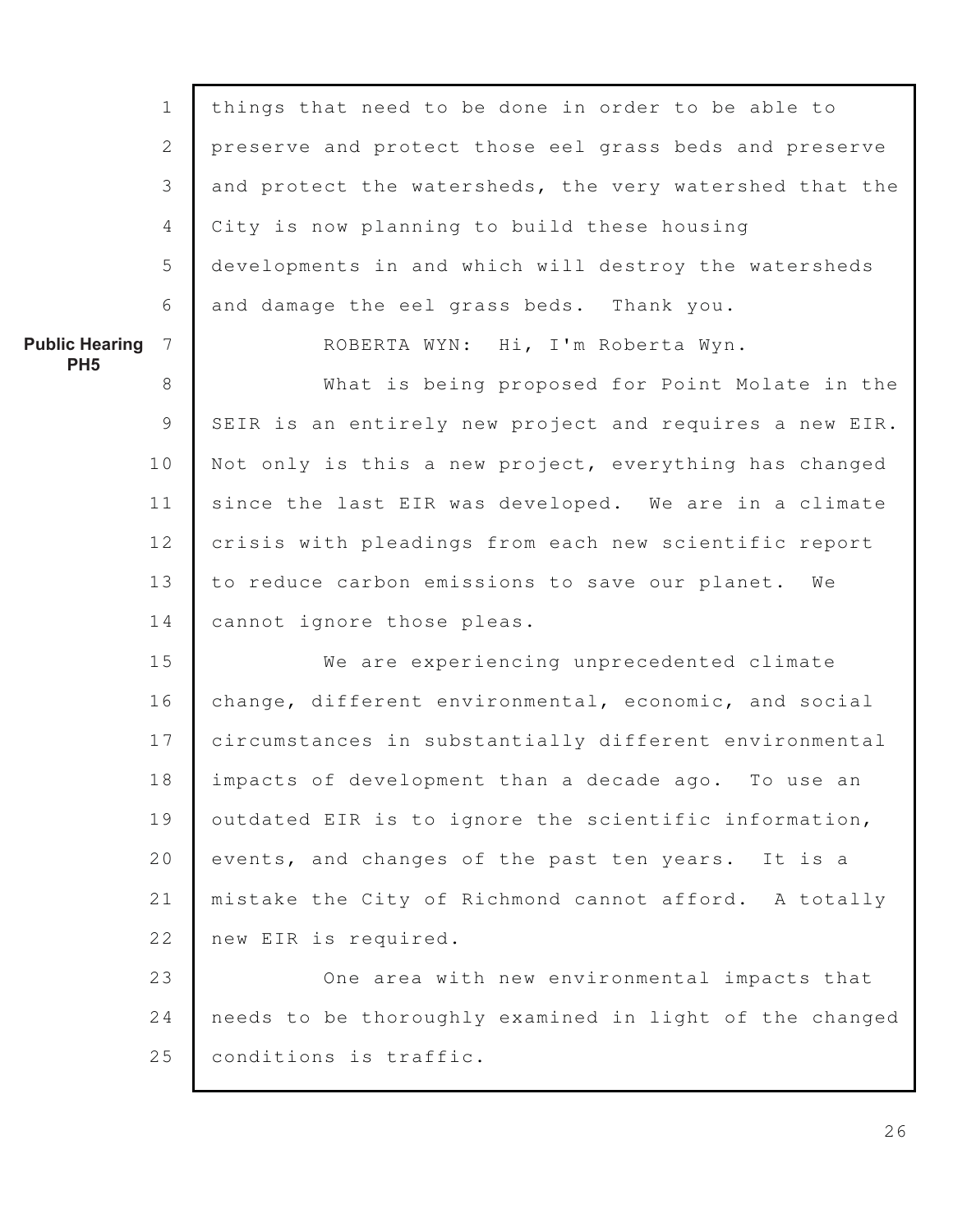1 **Among the many aspects to be examined, I will** 2 highlight a few: 3 We need a thorough and updated analysis of the 4 impacts of the proposed project on the surrounding 5 | traffic conditions, including the increased 6 Richmond-San Rafael Bridge traffic and backups. 7 We need an analysis of the impacts of the 8 | maximum number of residential units proposed, 2,280, on 9 | surrounding traffic conditions. 10 We need an analysis of transportation impacts 11 on carbon emissions and how does this -- how does this 12 or does not [sic] address state or local efforts to 13 | meet GHG reduction targets. 14 We need analysis of the project's 15 environmental impact on air pollution. 16 We need the analysis of the vehicle miles 17 traveled this project would generate and impacts of 18 those findings on the environment. 19 Mitigation banks and offsets are not an 20 adequate solution. We do not have time. The EIR needs 21 to address the effects on global climate change of 22 siting housing in an isolated, car dependent, limited 23 access area versus housing where services, 24 transportation, and infrastructure exist. 25 RYAN SAWYER: Thank you.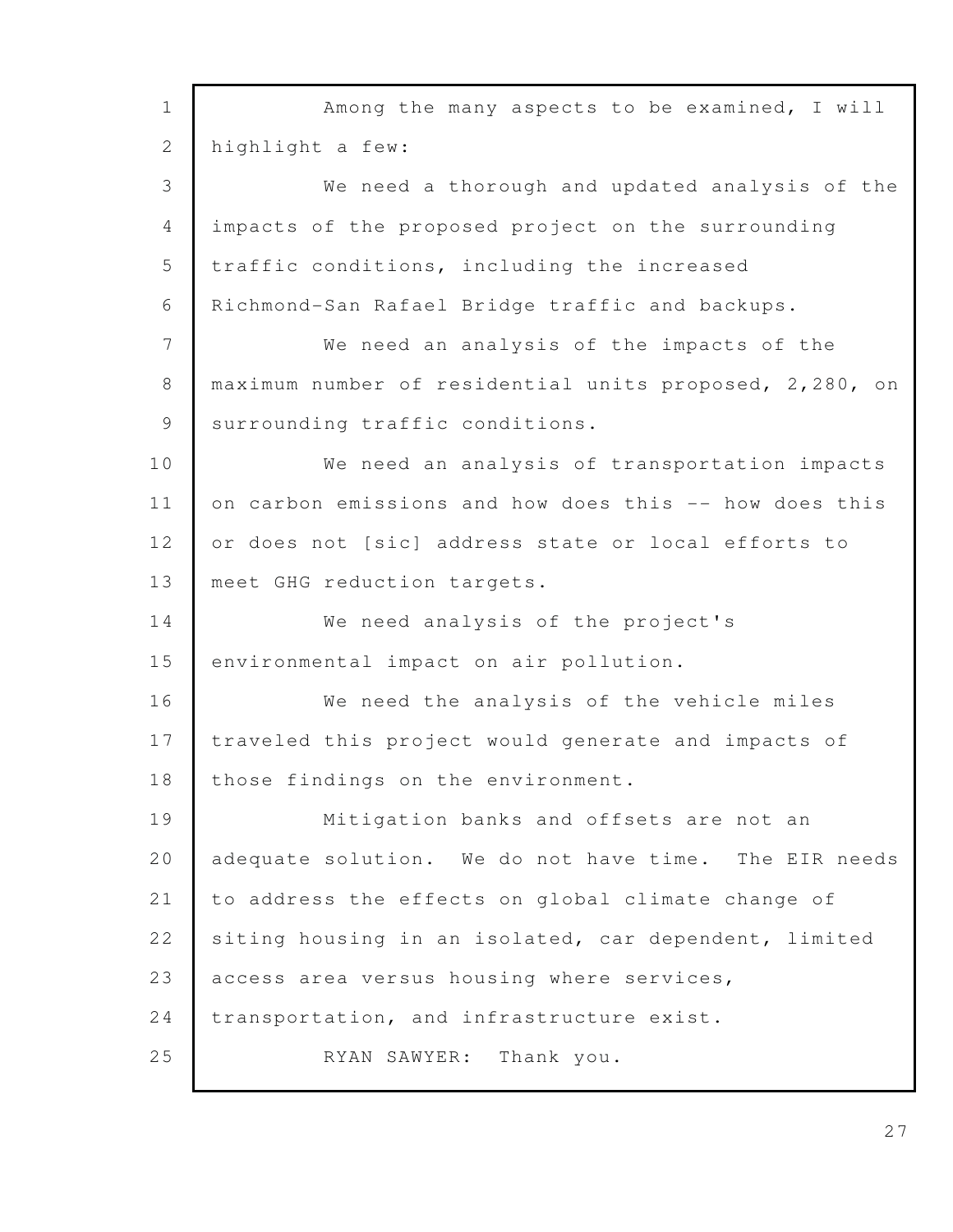1 I'm going to ask the next five speakers to 2 please go on the opposite side of the room so we can 3 see you even better and record your comments. David -- 4 Melgard? 5 DAVID HELVARG: Helvarg. 6 RYAN SAWYER: Michele Rappaport, Gail Seymour, 7 Jim Hanson, and Toni Hanna. DAVID HELVARG: I'm David Helvarg. I'm a 9 resident of Richmond, one of the chairs of the Point 10 Molate Alliance. Have to endorse everything that's 11 been said to date. The local is global. And in the 12 words of the late Peter Douglas of the California 13 | Coastal Commission, the coast is never saved; it's 14 | always being saved. 15 So the idea that we can amend an inadequate 16 decade-old environmental impact report for a failed 17 mega casino and somehow shoehorn that into SunCal's 18 equally bad plan for Point Molate, it's like saying we 19 can, you know, amend the 2012 Barack Obama plan for 20 re-election to fit Donald Trump's re-election plan for 21 2020. It's just not going to work. 22 The reasons are multiple, including the fact 23 that the whole process today is illegal, it's being 24 challenged in court. If there's not a new 25 environmental impact report, there will be new -- a new **Public Hearing** 8 **PH6**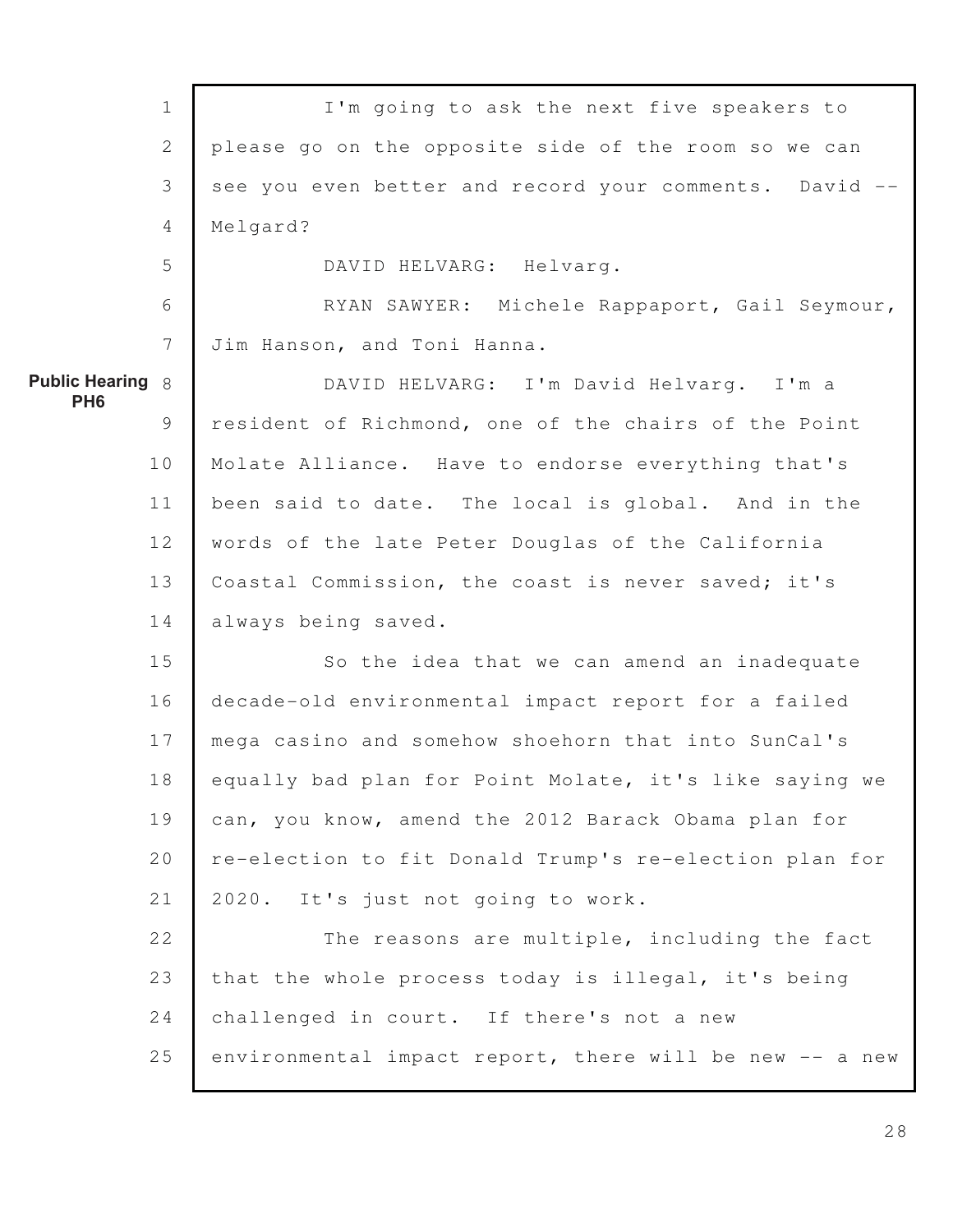| $\mathbf 1$     | court case filed. But if there is a full environmental  |
|-----------------|---------------------------------------------------------|
| $\mathbf{2}$    | impact report, this plan won't stand. It won't stand    |
| 3               | on environmental reasons. It won't stand on the         |
| 4               | economic reasons because it will end up subsidizing     |
| 5               | wealthy people with the people -- lower income people   |
| 6               | of Richmond who average \$50,000-a-year income. They're |
| $7\phantom{.0}$ | going to end up subsidizing people who are going to     |
| 8               | have to have at least a \$200,000-a-year income to buy  |
| 9               | housing, high-end housing at Point Molate, which you'll |
| 10              | hear later, high-end purchasers aren't going to buy in  |
| 11              | a high fire hazard zone next to a refinery.             |
| 12              | So just like a few of the reasons why this              |
| 13              | makes no sense is climate change. It's changed in the   |
| 14              | last decade since its original impact report.           |
| 15              | Twenty years ago, I was covering the                    |
| 16              | California Department of Forestry, which in subsequent  |
| 17              | years became the California Department of Forestry and  |
| 18              | Fire Prevention and which today we all know as          |
| 19              | Cal Fire.                                               |
| 20              | The -- Richmond -- of the most dangerous areas          |
| 21              | in the city, of course, and in the state, the nation,   |
| 22              | in the world are the fire hazard severity zones. City   |
| 23              | of Richmond has three: Wildcat Canyon Regional Park,    |
| 24              | Point Richmond, and Point Molate. Building in harm's    |
| 25              | way makes no sense whatsoever.                          |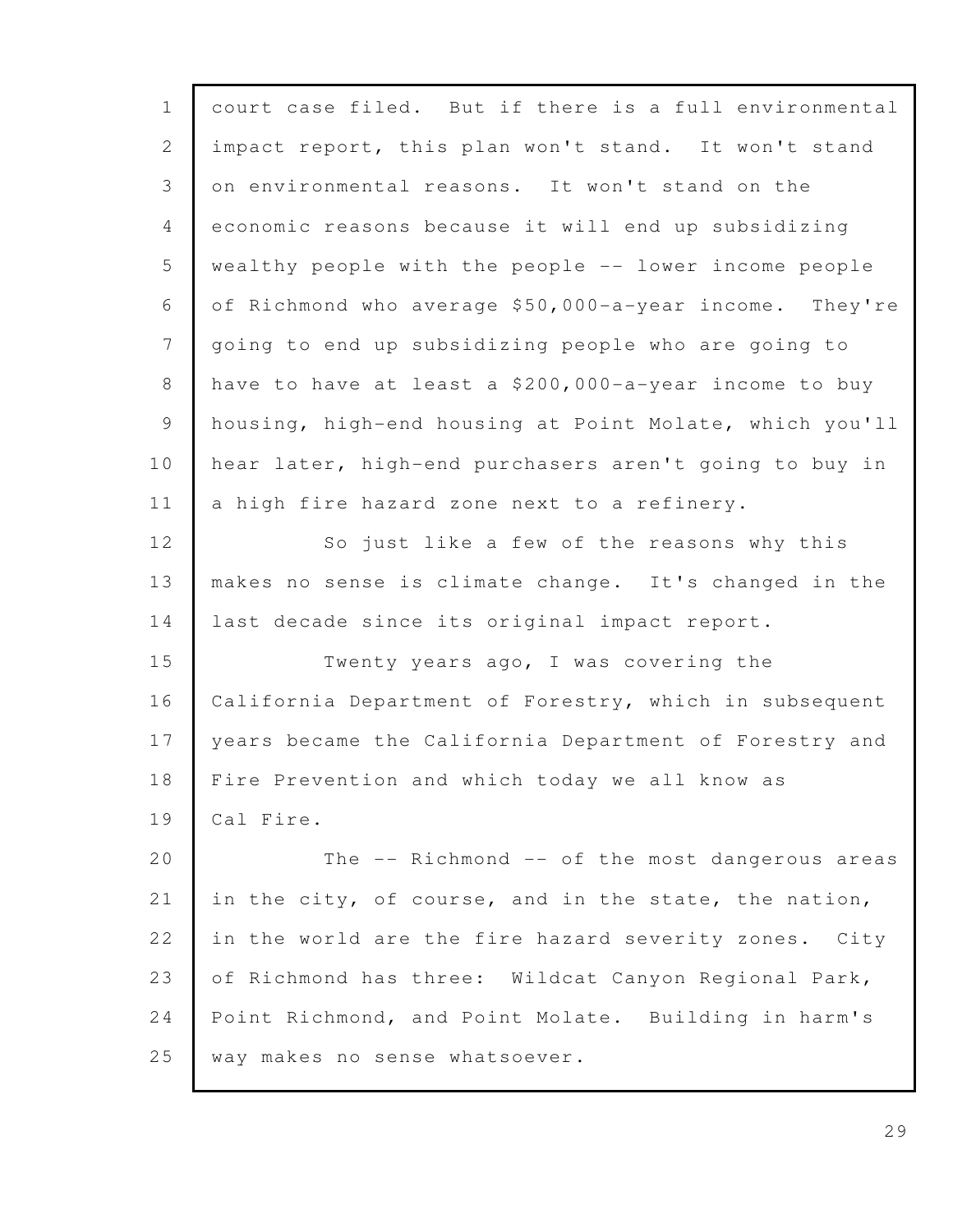1 | And on the biological side, this original EIR 2 made no sense at all. We've had two bio blitzes out 3 there in the last two months. These are citizen 4 science. These are where people are documenting one of 5 the biological hotspots in the Bay Area; 77 observers 6 have photographically documented 454 different species 7 of plant and animal and insect out there. 8 Last week I was out there, it was like 50-plus 9 volunteers, plus a dozen ospreys, a wild pig in the 10 uplands. Boars may be problematic in terms of what 11 they do to the environment, but they're nothing 12 compared to Southern California real estate 13 corporations. 14 So we have so many reasons, I'm going to let 15 other people speak about why this is bad. But it's a 16 bad deal for the environment. It's a bad deal for 17 Richmond's local economy. It's a bad deal for public 18 safety. And on top of that all, it's illegal. 19 RYAN SAWYER: Michele Rappaport. MICHELE RAPPAPORT: The need for a new 21 environmental impact report is like the need for a new 22 lab report for a medical condition, the FAA inspection 23 of a new airplane, or inspection of trees near 24 electrical lines. 25 Those who want to push through this multi-unit **Public Hearing**<sub>20</sub>

**PH7**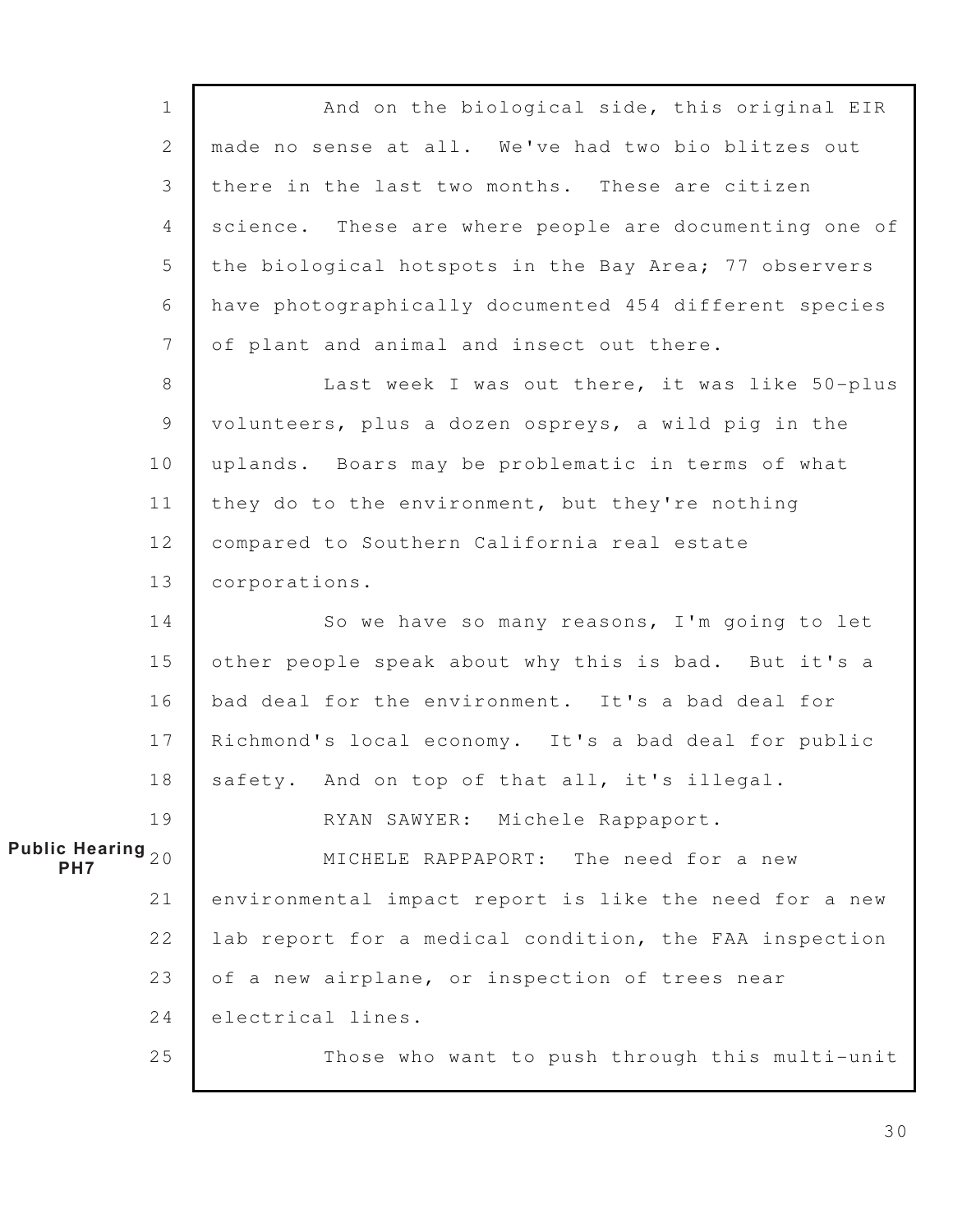1 development say, "We must move quickly, or we will go 2 | bankrupt because of the agreement," scary. But I say 3 better to go bankrupt because we did the right thing 4 rather than because it's faster, caused the ecosystem 5 in the bay to deteriorate, created risk to new 6 structures due to climate change, or god forbid, a fire 7 took irreplaceable life when people needed to evacuate 8 and there was only a two-lane road. 9 The lack of adequate inspection and oversight 10 killed over 600 people when their team of engineers was 11 pressured to cut costs and hurry production of a 12 737 Max. The one road out of Paradise was narrowed 13 from four lanes to two, to make it quaint; 86 people 14 died. Thirty seven lives were lost in the Ghostship 15 fire in Oakland, skirting around reports and 16 inspections. 17 Open your eyes to Chevron fuel tanks, the 18 | traffic congestion at 580, the two-lane road that 19 provides only one way out. At least 4,400 lives will 20 be at stake. 21 It's an environmental impact report. There's 22 no reason we shouldn't do a new one. Hiding our heads 23 in the sand, cutting costs, claiming ignorance, using 24 the iron fist of power because you can is of no use. 25 There are too many people in Richmond who now know. We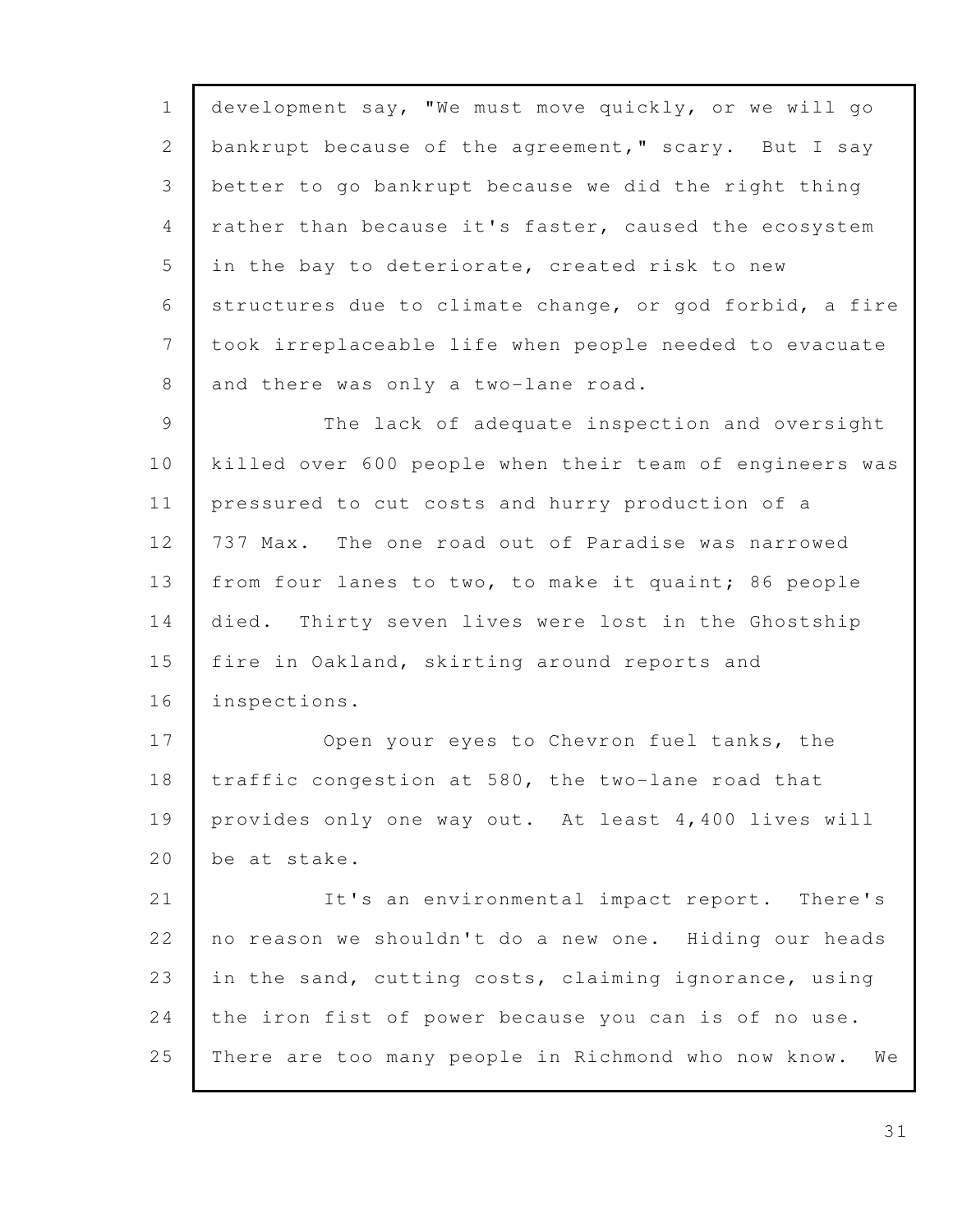|                                             | $\mathbf 1$     | have information, the Internet; we're talking to each  |
|---------------------------------------------|-----------------|--------------------------------------------------------|
|                                             | $\mathbf{2}$    | other -- even when it's harder. We're sick of lies,    |
|                                             | 3               | insults, and corruption. There is too much at stake    |
|                                             | $\overline{4}$  | Let's be a model of good government, set an            |
|                                             | 5               | example of forward-thinking city planning. The rest of |
|                                             | 6               | the residents of Richmond could end up paying for      |
|                                             | $7\phantom{.0}$ | services for the development.                          |
|                                             | 8               | The new EIR should address the fiscal impact           |
|                                             | 9               | of the project as well. There is no choice here.       |
|                                             | 10              | Richmond is made up of moral and honorable people. We  |
|                                             | 11              | want to do the right thing. And our elected leaders    |
|                                             | 12              | should follow us. The oath of those caring for your    |
|                                             | 13              | body is "Do no harm." Richmond residents are demanding |
|                                             | 14              | that this beautiful Ohlone land be treated in the same |
|                                             | 15              | way.                                                   |
|                                             | 16              | Do no harm to Point Molate. An independent             |
|                                             | 17              | environmental impact report is necessary.              |
|                                             | 18              | RYAN SAWYER: Gail Seymour.                             |
| <b>Public Hearing 19</b><br>PH <sub>8</sub> |                 | GAIL SEYMOUR: Thank you for the opportunity            |
|                                             | 20              | speak. I'm an environmental scientist, and I've worked |
|                                             | 21              | for the past 30 to 40 years with various state and     |
|                                             | 22              | federal resource agencies. The last 20 years, I was a  |
|                                             | 23              | supervisor with the California Department of Fish and  |
|                                             | 24              | Wildlife in watershed restoration for the nine-county  |
|                                             | 25              | Today, I'm now representing Turtle Island<br>Bay Area. |
|                                             |                 |                                                        |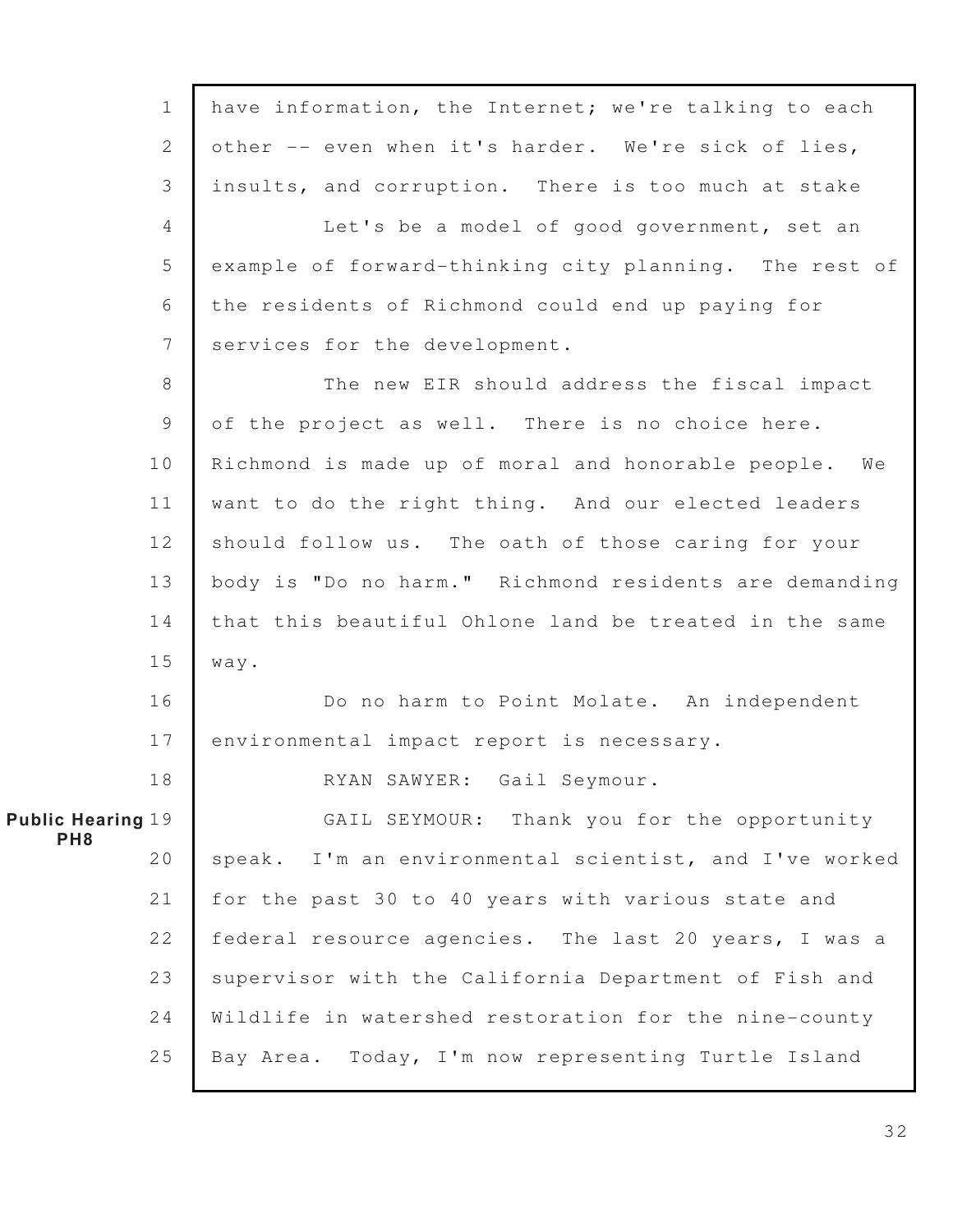1 Restoration Network. And that's international 2 non-governmental organization that protects sensitive 3 endangered species. 4 I reviewed the biological resources section of 5 the previous Point Molate EIR from July 2009. Your 6 modified development plan that you are now proposing 7 has a different footprint, a significant increase in 8 new residences, and has potential to significantly 9 impact biological resources in a more deleterious way 10 than the previous development plan. Therefore, a new 11 EIR is called for. 12 The biological assessments conducted by 13 Tetra Tech and AES are now over a decade old and not 14 sufficient to evaluate critical habitat and species 15 presence/absence as it exists today. Note that the 16 animal or plant doesn't have to be present for a 17 critical habitat designation. I'll just through that 18 in there. 19 The proposed footprint and density of 20 development will eliminate existing habitat and the 21 | potential for restoring habitat. 22 Another note is that CEQA requires that, if in 23 any way big or small the proposed project contributes 24 to cumulative impacts created from the past and the 25 present, the proposed project shall be considered a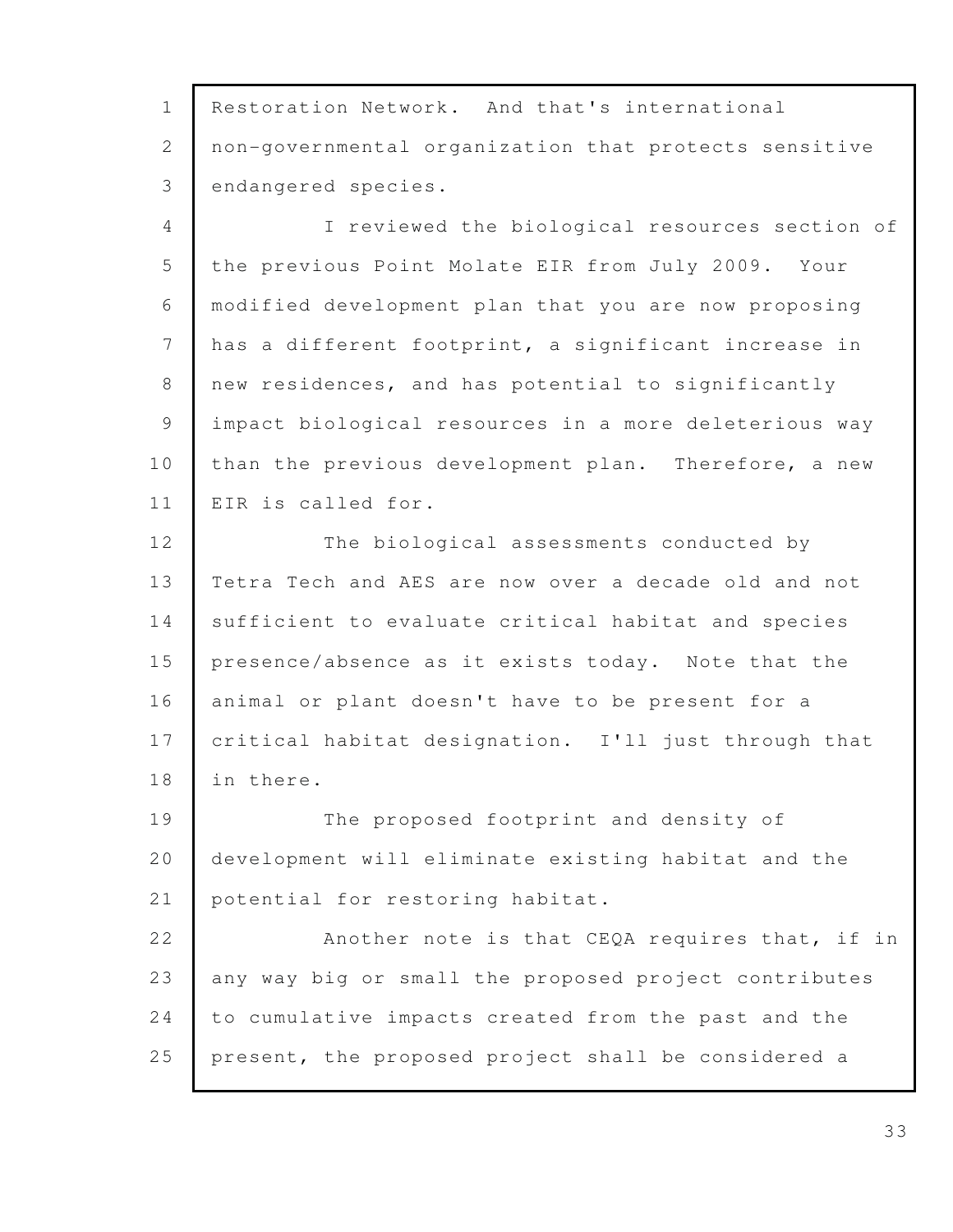| $\mathbf 1$           | significant impact and a cumulative impact analysis is  |
|-----------------------|---------------------------------------------------------|
| 2                     | required in the EIR process. And I'd like to know or    |
| 3                     | please advise us if this will be done.                  |
| $\overline{4}$        | I've been discussing development of                     |
| 5                     | Point Molate with my colleagues at California           |
| 6                     | Department of Fish and Game -- or Fish and Wildlife     |
| 7                     | now, U.S. Fish and Wildlife Service, the San Francisco  |
| 8                     | Regional Water Quality Control Board, and the National  |
| 9                     | Marine Fishery Service, NOA. I will continue to         |
| 10                    | advocate for prioritization of the Point Molate EIR     |
| 11                    | review -- I hope it is the new EIR -- in order to       |
| 12                    | prevent any rubber-stamping of the CEQA document by the |
| 13                    | resource agencies. Thank you.                           |
| 14                    | RYAN SAWYER: Jim Hanson.                                |
| Public Hearing $15$   | JIM HANSON: Hello, thank you. My name is Jim            |
| PH <sub>9</sub><br>16 | Hanson. I'm the Conservation Chair for the East Bay     |
| 17                    | Chapter of the California Native Plant Society and also |
| 18                    | for the California Native Grasslands Association.       |
| 19                    | Could you -- could I ask you to put up the              |
| 20                    | Figure 4 slide? And I'll be referring to that.          |
| 21                    | This project, as described in the NOP, does             |
| 22                    | not resemble Casino Alternative D. Instead of impacts   |
| 23                    | from 1100 housing units, this project projects up to    |
| 24                    | 2,000 units, at least in the footnote within the NOP.   |
| 25                    | Second, when one looks closely at the                   |
|                       |                                                         |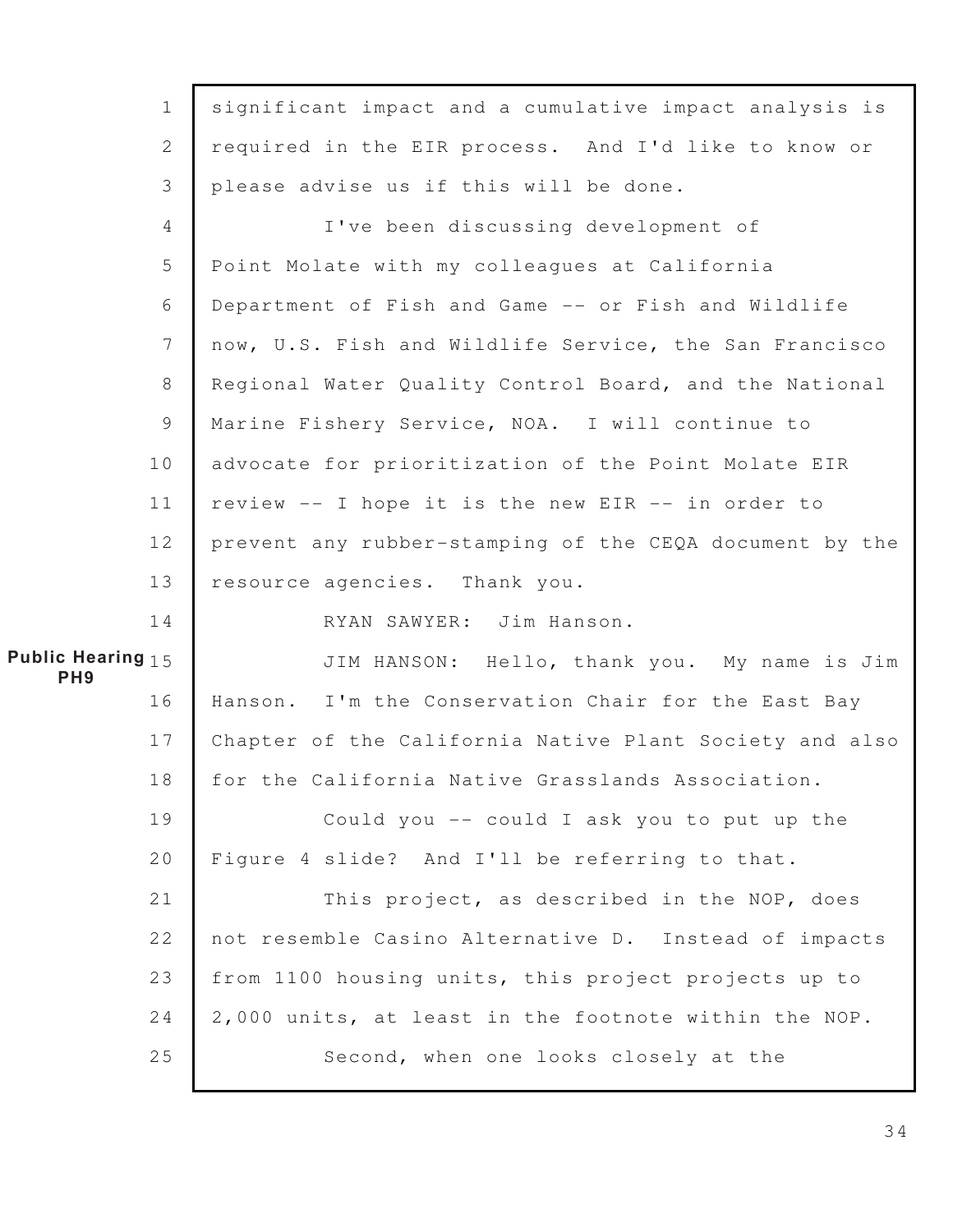1 conceptual plan, Figure 4, there's a strong evidence 2 and indication that this proposed project as 3 represented in the NOP -- 4 (Cell phone interruption) 5 JIM HANSON: I'll just wait for a moment. 6 -- is an expansion into developable land 7 beyond the publicly represented 30 percent developable 8 space represented as official and binding by the City 9 in the settlement agreement with Upstream and as noted 10 in the NOP. 11 The Drum Lot immediately north is expanded 12 further into the hills. The Area B as described -- if 13 you look the Base Reuse Plan that was the basis of the 14 settlement agreement -- is significantly expanded into 15 the hills. The Areas G and F are expanded into the 16 | hills. And there's an entirely new area, Area C; it 17 has never been represented publicly or presented to the 18 public for comment. 19 So this becomes an entirely new project 20 indeed, and what we're looking at is much more than 21 30 percent. So this needs to be corrected and fully 22 and specifically described in a new, full EIR. 23 As such, it -- all grading impacts need to be 24 fully represented. They, frankly, were not in the 25 casino EIR. They're very difficult to read.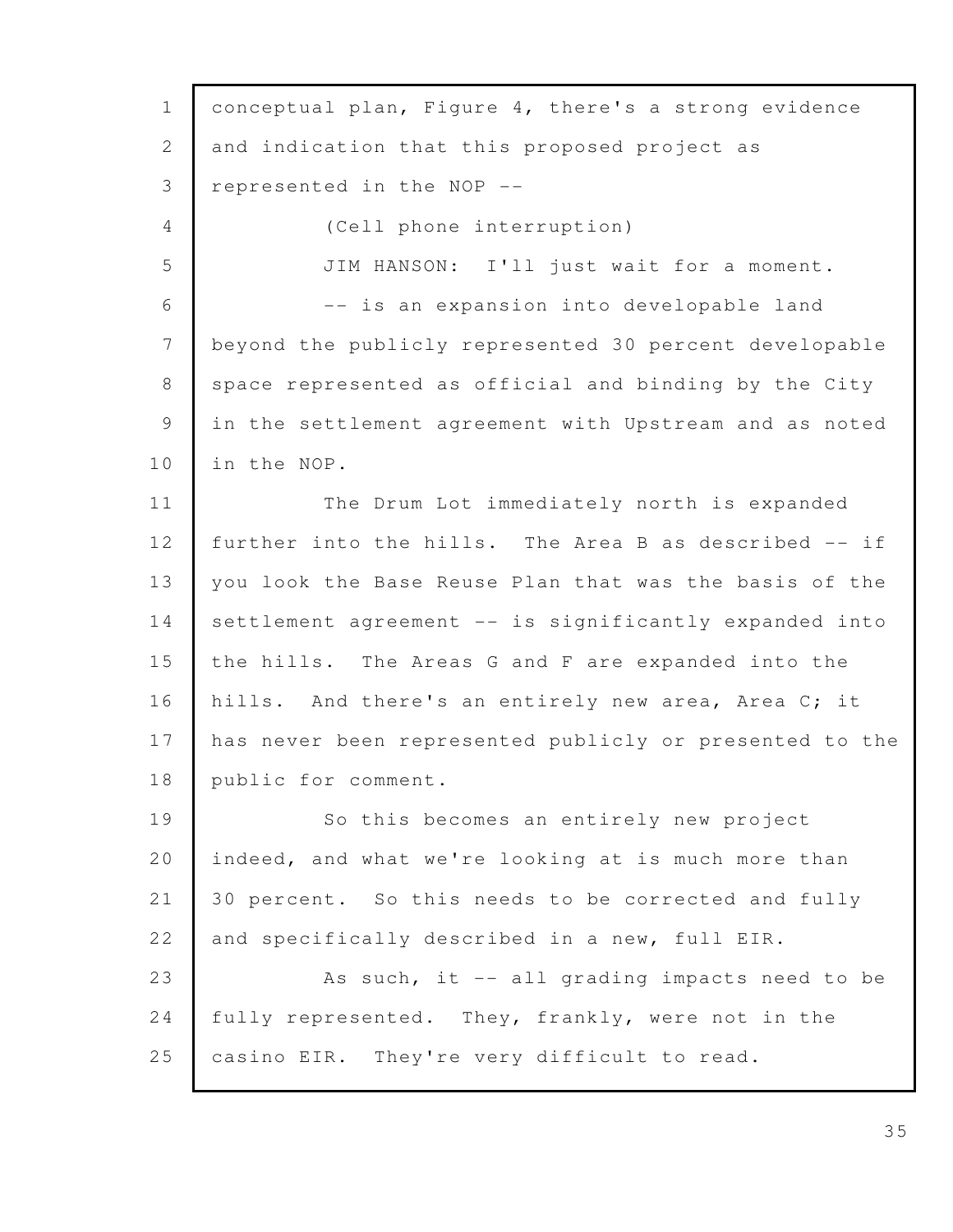| $\mathbf{1}$                            | Secondly, I'm going to comment on a couple                |
|-----------------------------------------|-----------------------------------------------------------|
| 2                                       | things Ms. Seymour mentioned. Updated comprehensive,      |
| 3                                       | realistic, well-timed botanical surveys of the special    |
| 4                                       | status plants and sensitive plant communities, as         |
| 5                                       | required by CDFW protocol, should be done.                |
| 6                                       | The Draft EIR needs to account for and avoid              |
| $7\overline{ }$                         | seasonal wet water courses within the 50-foot -- up       |
| 8                                       | where it's demarcated in Figure 1 of the Supplemental     |
| 9                                       | AES Habitat Analysis from August 2010. Please look at     |
| 10                                      | the Bay Trail Biological Assessment.                      |
| 11                                      | And you'll please consider as an alternative              |
| 12                                      | the Community Plan for actually genuine alternatives      |
| 13                                      | represented within this full EIR.                         |
| 14                                      | Thank you very much.                                      |
| 15                                      | RYAN SAWYER: Toni Hanna.                                  |
| <b>Public Hearing 16</b><br><b>PH10</b> | TONI HANNA: Hi. I'm a member of Point Molate              |
| 17                                      | Alliance. I'm a Richmond resident and local Realtor.      |
| 18                                      | I've been a licensee with the State of California since   |
| 19                                      | 2003, and I want to speak to my expertise, which is       |
| 20                                      | real estate, and the concept of highest and best use of   |
| 21                                      | this land.                                                |
| 22                                      | I have three points to make.                              |
| 23                                      | One, lack of marketability. The site does not             |
| 24                                      | have the elements that are attractive to buyers.<br>There |
| 25                                      | is one narrow road in and out. It's not near              |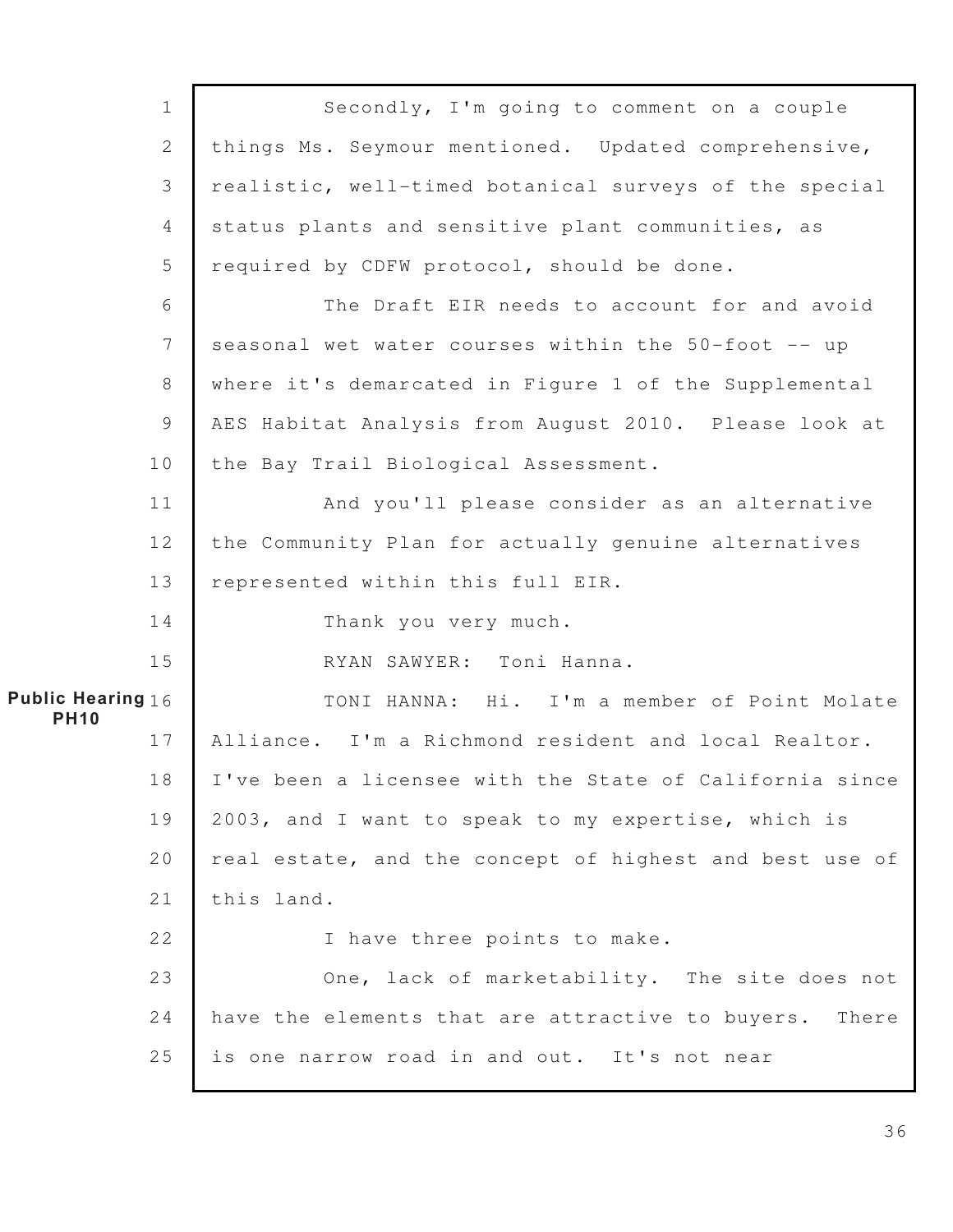1 amenities. It's surrounded by the Chevron Refinery in 2 a high fire hazard zone, and you have to get on the 3 freeway to get anywhere. Even in an extremely strong 4 summer's market like we're in now, both new and resale 5 properties that have any of these negative 6 characteristics are not selling. And I can give you 7 | concrete examples in writing. 8 Number two, construction loans are very hard 9 to come by for condos because banks still see them as 10 high risk. The vast majority of new and 11 under-construction condos in the East Bay are rentals, 12 and that is in heavily urbanized, in-demand areas of 13 Oakland and Berkeley near transportation. It is highly 14 doubtful that a bank would take a risk on a residential 15 project at Point Molate. 16 Furthermore, construction costs have risen to 17 such a level that new construction isn't penciling out. 18 And for-profit developers will only build if they can 19 have at least a 20 percent profit margin. 20 Three, due all the wild fires, major insurers 21 have been leaving the California market wholesale. And 22  $|$  most of  $-$ 23 (Cell phone interruption) 24 TONI HANNA: Can you please turn that off? 25 -- and most of the insurers left only cater to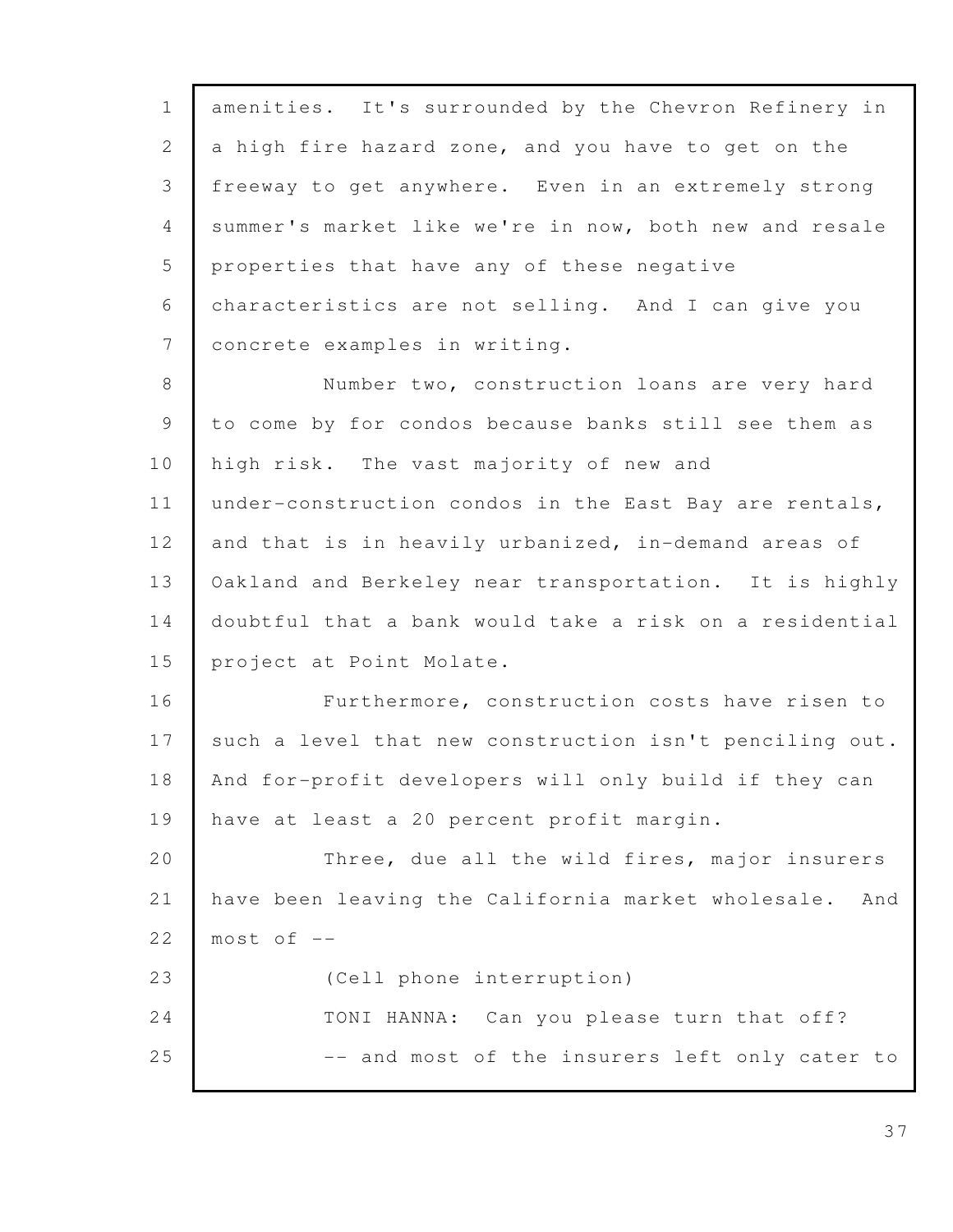1 the specialty market. My insurance expert tells me 2 that the master HOA would have a very hard time getting 3 insurance for this project. 4 **Access is a big issue, and there is a high**  5 likelihood that insurance would be denied because of 6 the fact that there is only one point of ingress and 7 egress, making it difficult for a fire truck to turn 8 around. Also, if the master insurer cannot offer 9 earthquake insurance as required, they cannot write the 10 master policy. And there is a high degree of sloping 11 in this area. 12 In light of the facts and the obstacles, I 13 highly doubt that new homes will ever be built at Point 14 Molate. So it begs the question of what is the highest 15 and best use of this land, and whose purpose it would 16 serve to sell off our land cheaply to a property 17 flipper like SunCal? 18 I'll be submitting my comments by e-mail with 19 up-to-date charts from the insurance industry. 20 Thank you. 21 DAVID HELVARG: I've got a question. Where 22 will all these public comments be publicly available 23 online or when? 24 RYAN SAWYER: Well, the City will be posting 25 information related to the project on the project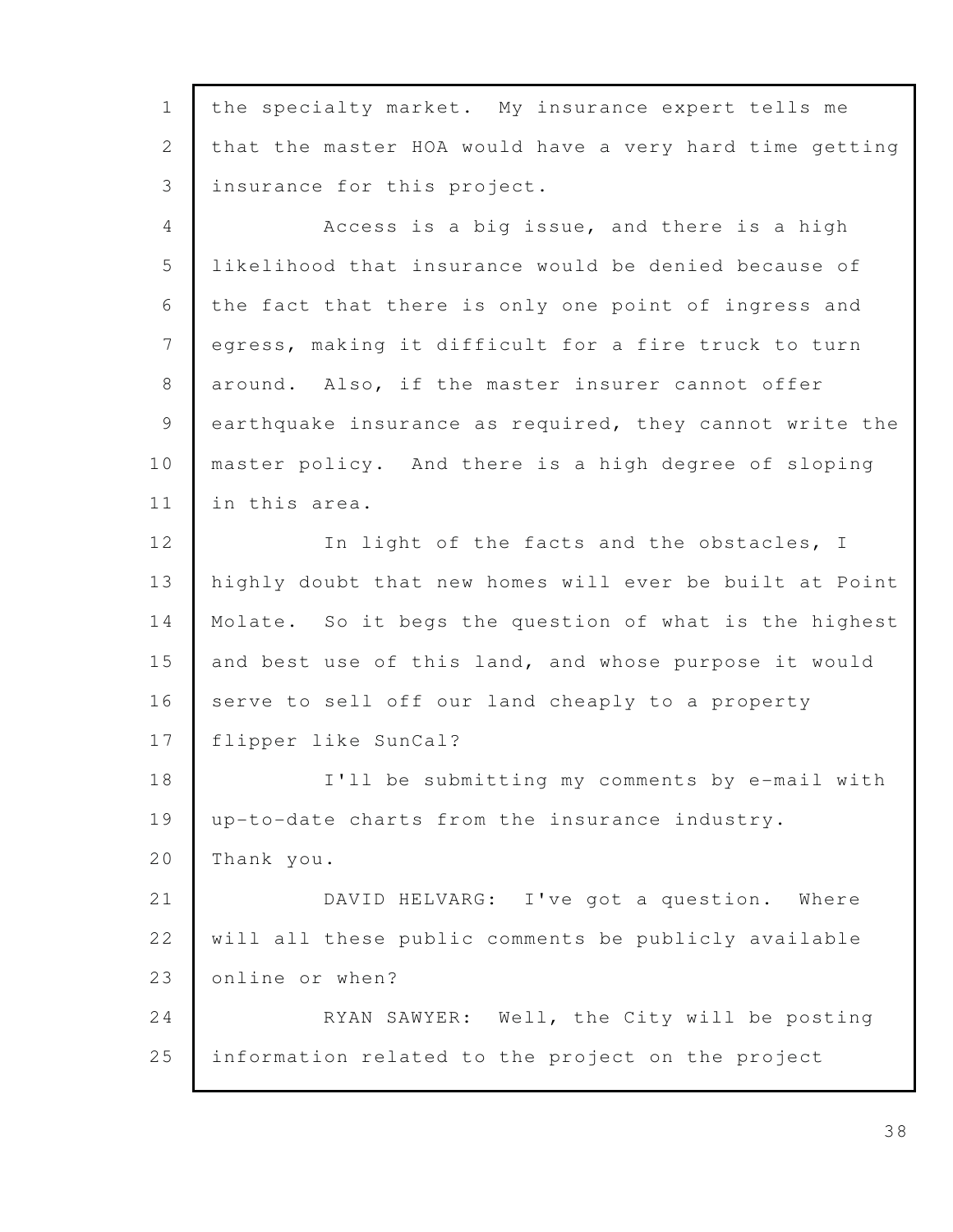|                                         | $\mathbf 1$     | website. I'm not sure at this point the public        |
|-----------------------------------------|-----------------|-------------------------------------------------------|
|                                         | $\mathbf{2}$    | comments, scoping comments are going to be posted     |
|                                         | 3               | there, but that will be where to check.               |
|                                         | 4               | DAVID HELVARG: But they will be accessible?           |
|                                         | 5               | RYAN SAWYER: Yes.                                     |
|                                         | 6               | UNIDENTIFIED SPEAKER: Are these comments              |
|                                         | $7\overline{ }$ | recording? Are we recording?                          |
|                                         | 8               | RYAN SAWYER: Yes, we are.                             |
|                                         | 9               | UNIDENTIFIED SPEAKER: Thank you.                      |
|                                         | 10              | RYAN SAWYER: Okay. I'm going to call the              |
|                                         | 11              | next five speakers. Just a quick reminder if everyone |
|                                         | 12              | can please silence your cell phones.                  |
|                                         | 13              | UNIDENTIFIED SPEAKER: Please.                         |
|                                         | 14              | RYAN SAWYER: Okay. The next five speakers             |
|                                         | 15              | will be Paul Carmon, Luis Padilla, Alix Mazuet, Nina  |
|                                         | 16              | Smith, and Deborah Bayer.                             |
| <b>Public Hearing 17</b><br><b>PH11</b> |                 | PAUL CARMON: Paul Carmon, Richmond resident.          |
|                                         | 18              | So it's obvious from reading this original EIR        |
|                                         | 19              | that it's woefully out of date. But the thing is, I   |
|                                         | 20              | know that's not only obvious to me. I know it's       |
|                                         | 21              | obvious to the City as well.                          |
|                                         | 22              | If I were to point out that the EIR says it           |
|                                         | 23              | will use Year 2007 construction standards, of course  |
|                                         | 24              | you're going to say, "Of course we're going to update |
|                                         | 25              | that to year 2020," or 2030 or whatever.              |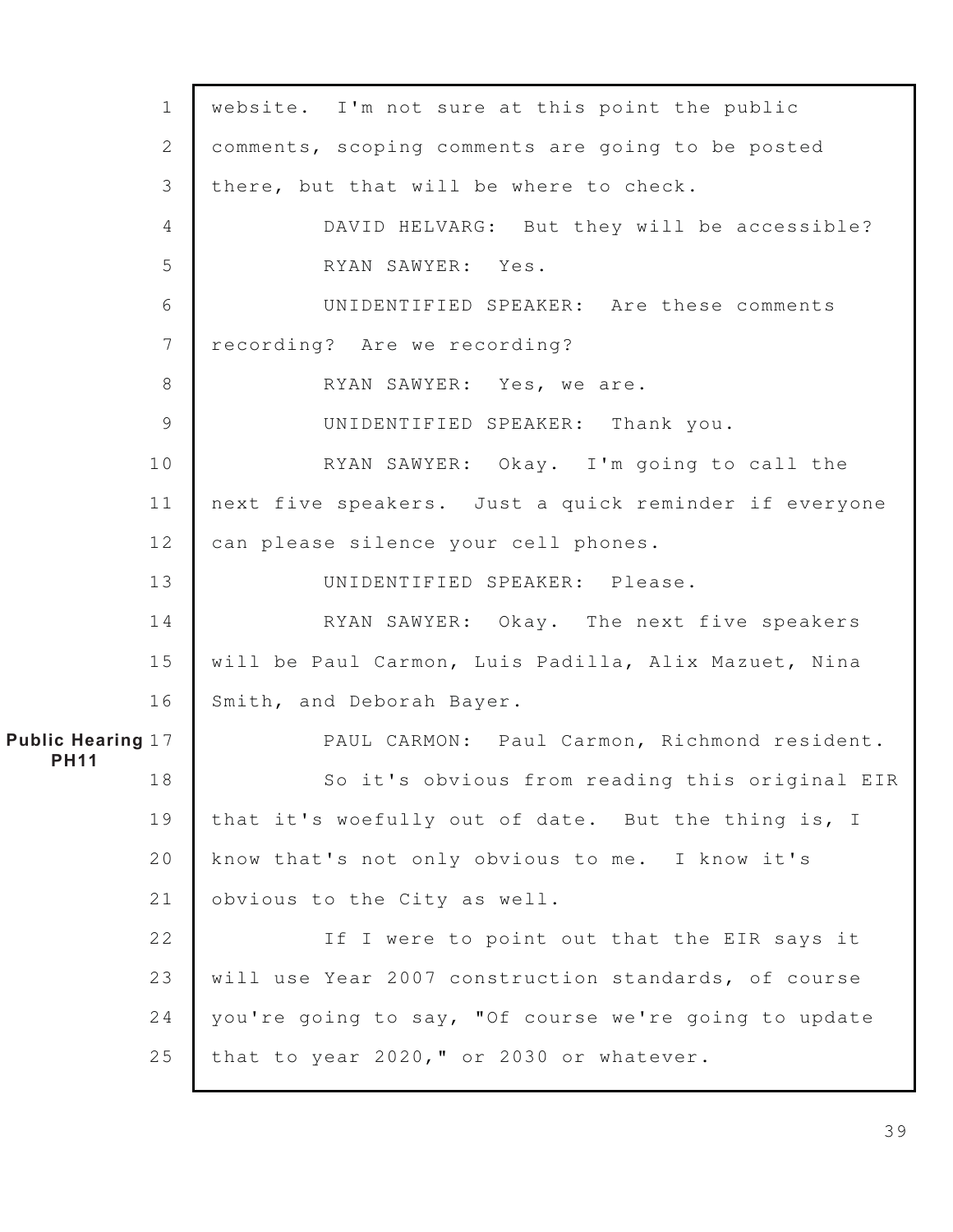1 I I I were to point out that the original EIR 2 | gives a complimentary electric lawn mower to everyone 3 | who buys a residential unit at Point Molate, of course 4 you're going to say, "Well, that doesn't make sense 5 anymore. We're not going to do that." 6 If I were to point out that, in the original 7 | EIR, the tribe will replace all of the City's vehicle 8 | fleet with hybrids, you would probably say, "Well, 9 that's not actually going to happen." 10 So the problem becomes -- the question becomes 11 how do I know what's obvious to me is obvious to you? 12 So aside from the fact that we don't even know 13 what this project actually is, we have no fixed 14 reference points for even attempting a discussion of a 15 | subsequent EIR. 16 The first three words of every sentence in the 17 mitigation section of the EIR is, "The Tribe shall," 18 | "The Tribe shall." Well, there is no more tribe 19 anymore. So do you just cross that out and put 20 "SunCal"? To me, it means the mitigation section is 21 | null and void because these are all quarantees from a 22 tribe that is no longer part of this process. 23 So even before a preliminary scoping meeting 24 can be held, you must first reproduce the EIR. And I 25 think if you undertake that endeavor, you'll see that's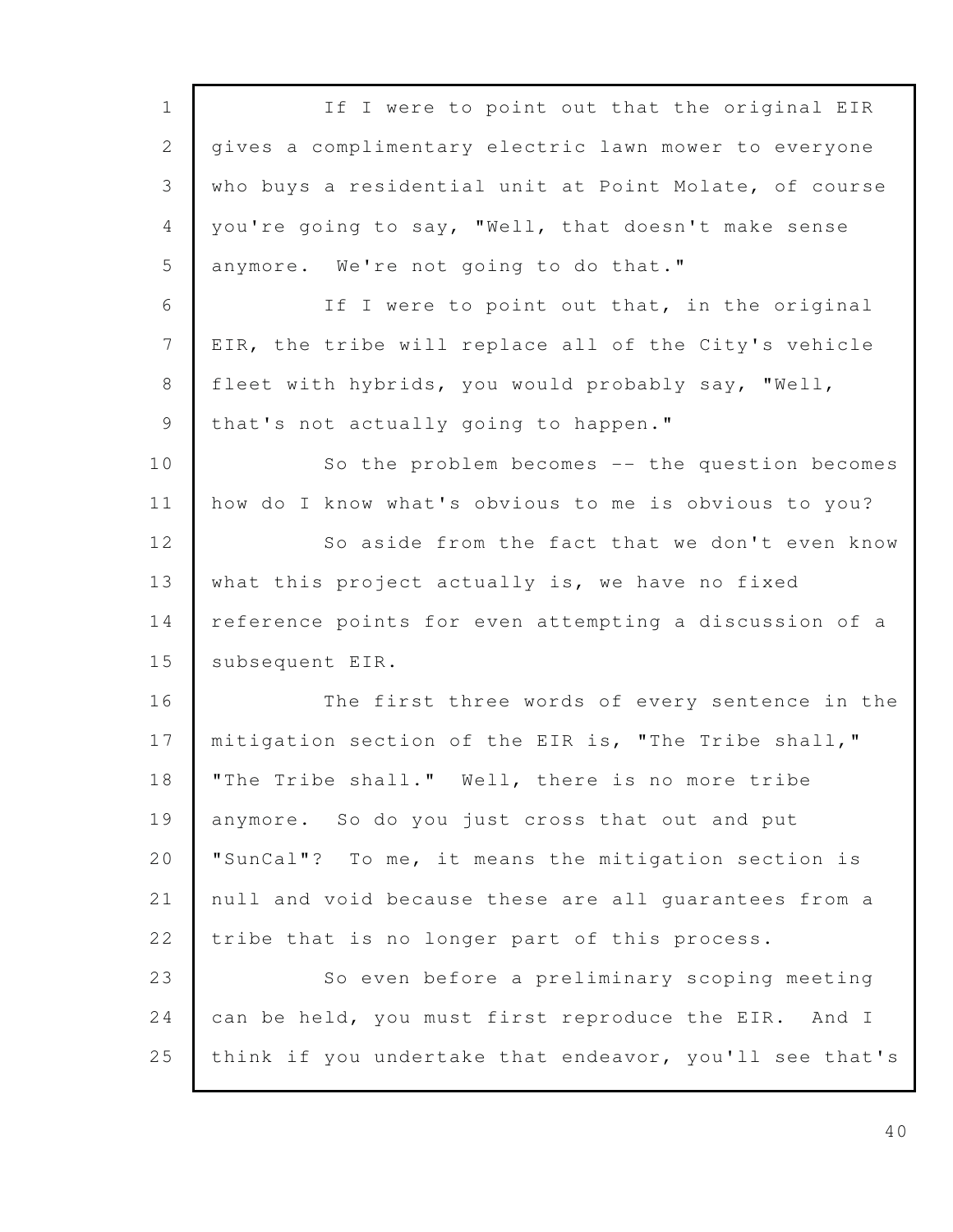| $\mathbf 1$    | tantamount to just starting from scratch.               |
|----------------|---------------------------------------------------------|
| $\mathbf{2}$   | So I want to make a few points on climate               |
| 3              | change. I think the word that best describes the        |
| 4              | original EIR's approach to climate change is leisurely: |
| 5              | low-flow appliances, reduce diesel idling, energy       |
| 6              | efficient lighting, recycling bins. The EIR states      |
| 7              | that the tribe shall participate in PG&E's Climate      |
| 8              | Smart Program. PG&E discontinued this program in 2011.  |
| $\overline{9}$ | Even taking into account the response in                |
| 10             | climate change resolutions passed by the U.S. Mayors    |
| 11             | Conference this month, the current literature clearly   |
| 12             | shows that the most critical step a city can take in    |
| 13             | response to our climate emergency is to maintain        |
| 14             | greenscapes on its outskirts and concentrate            |
| 15             | development in its urban core. It's imperative that     |
| 16             | any new EIR acknowledges this fact.                     |
| 17             | Ironically there's one piece in the original            |
| 18             | EIR that's actually a gem. It says --                   |
| 19             | UNIDENTIFIED SPEAKER: Go ahead, finish.                 |
| 20             | PAUL CARMON: "The tribe shall implement smart           |
| 21             | land use strategies which would reduce vehicle trips    |
| 22             | and promote efficient delivery of goods and services."  |
| 23             | I think that a sincere commitment to this               |
| 24             | measure will lead to the conclusion that it will be     |
| 25             | impossible do this under the project which is currently |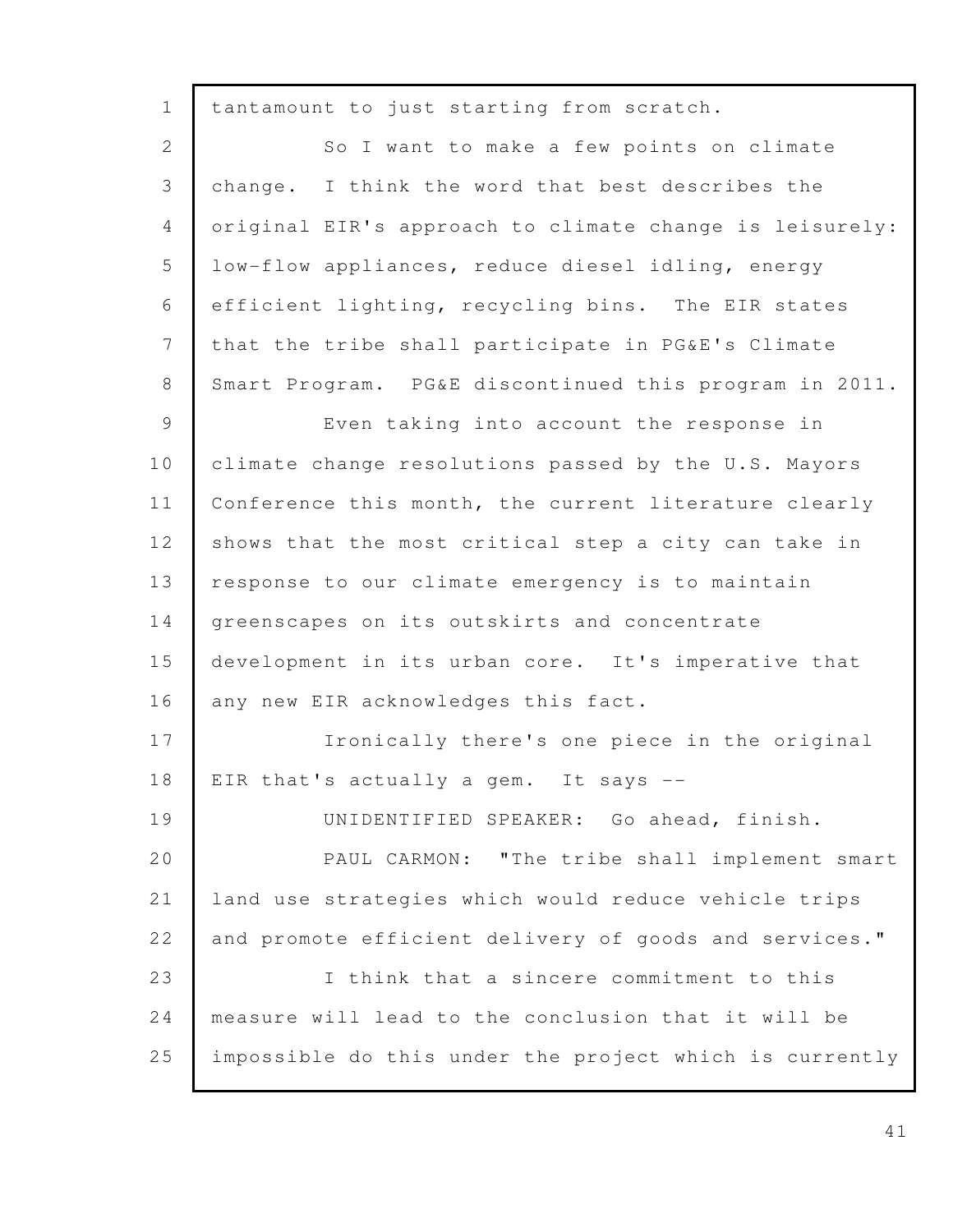|                                         | $\mathbf 1$     | under consideration. Thank you.                        |
|-----------------------------------------|-----------------|--------------------------------------------------------|
| <b>Public Hearing</b>                   | 2               | LUIS PADILLA: Good evening. My name's Luis             |
| <b>PH12</b>                             | 3               | Padilla. I represent Richmond Firefighters Local 188.  |
|                                         | 4               | And I'm here to speak in favor of Point Molate         |
|                                         | 5               | Mixed-Use project.                                     |
|                                         | 6               | Our city is in trying times. We need to find           |
|                                         | $7\phantom{.0}$ | ways to increase revenue. This increases our tax base. |
|                                         | 8               | It gives us the recreational -- it addresses the       |
|                                         | 9               | recreational opportunities. We would like to see the   |
|                                         | 10              | widening of the road addressed for fire access.        |
|                                         | 11              | And also -- what was I going to say? Also              |
|                                         | 12              | address the issue of a firehouse out there for         |
|                                         | 13              | emergency response.                                    |
|                                         | 14              | That's all I have. I yield the rest of my              |
|                                         | 15              | time.                                                  |
|                                         | 16              | RYAN SAWYER: Thank you.                                |
|                                         | 17              | Alix?                                                  |
| <b>Public Hearing 18</b><br><b>PH13</b> |                 | ALIX MAZUET: Yes, hi. Alix Mazuet. I'm a               |
|                                         | 19              | Richmond resident and -- in Belding Woods.             |
|                                         | 20              | So today I would like to address the issue of          |
|                                         | 21              | affordable housing at Point Molate. There is no doubt  |
|                                         | 22              | that we need housing in Richmond, but we need safe,    |
|                                         | 23              | durable, and conveniently located housing development, |
|                                         | 24              | close to public transportation, schools, shops and     |
|                                         | 25              | medical facility.                                      |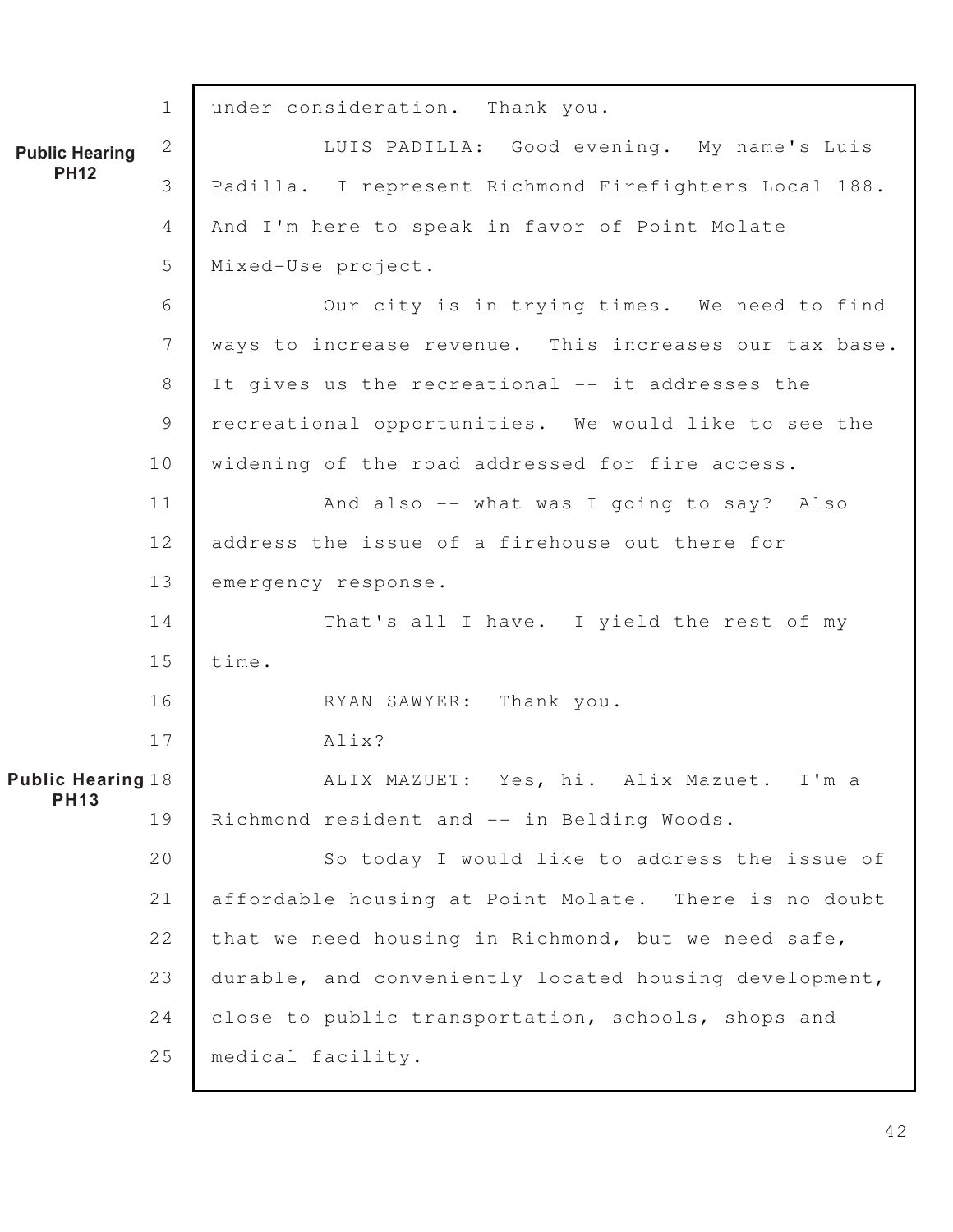| $\mathbf 1$     | Also, we need housing that most of us can               |
|-----------------|---------------------------------------------------------|
| 2               | afford without having to spend half or more of our      |
| 3               | monthly income on rent and without having to live in    |
| 4               | overcrowded apartments to cut housing costs. And here   |
| 5               | I'm referring to a growing trend in Richmond, one unit  |
| 6               | for a single family with several generations --         |
| $7\phantom{.0}$ | grandparents, parents, children, and grandchildren --   |
| 8               | living under the same roof, not by choice, but because  |
| 9               | a vast majority of people in Richmond and in the Bay    |
| 10              | Area as a whole cannot afford to live in a home of      |
| 11              | their own.                                              |
| 12              | To better illustrate the latter, let me say a           |
| 13              | few words about the new housing development under       |
| 14              | construction in Richmond, the Nevin Terraces.<br>In     |
| 15              | Richmond, we are in desperate need of housing that our  |
| 16              | families can afford. The City of Richmond and its       |
| 17              | developer, AGM and Associates, advertised this new      |
| 18              | housing development as an affordable housing complex    |
| 19              | made of family-oriented units.                          |
| 20              | However, out of 289 units total, 112 are                |
| 21              | studios and 84 one-bedroom units. In other words, a     |
| 22              | third of the units is made of studios or, taking the    |
| 23              | entire complex as a whole, more than half is made of    |
| 24              | studios and one-bedroom apartments. How then can the    |
| 25              | City of Richmond and its developer claim that the Nevin |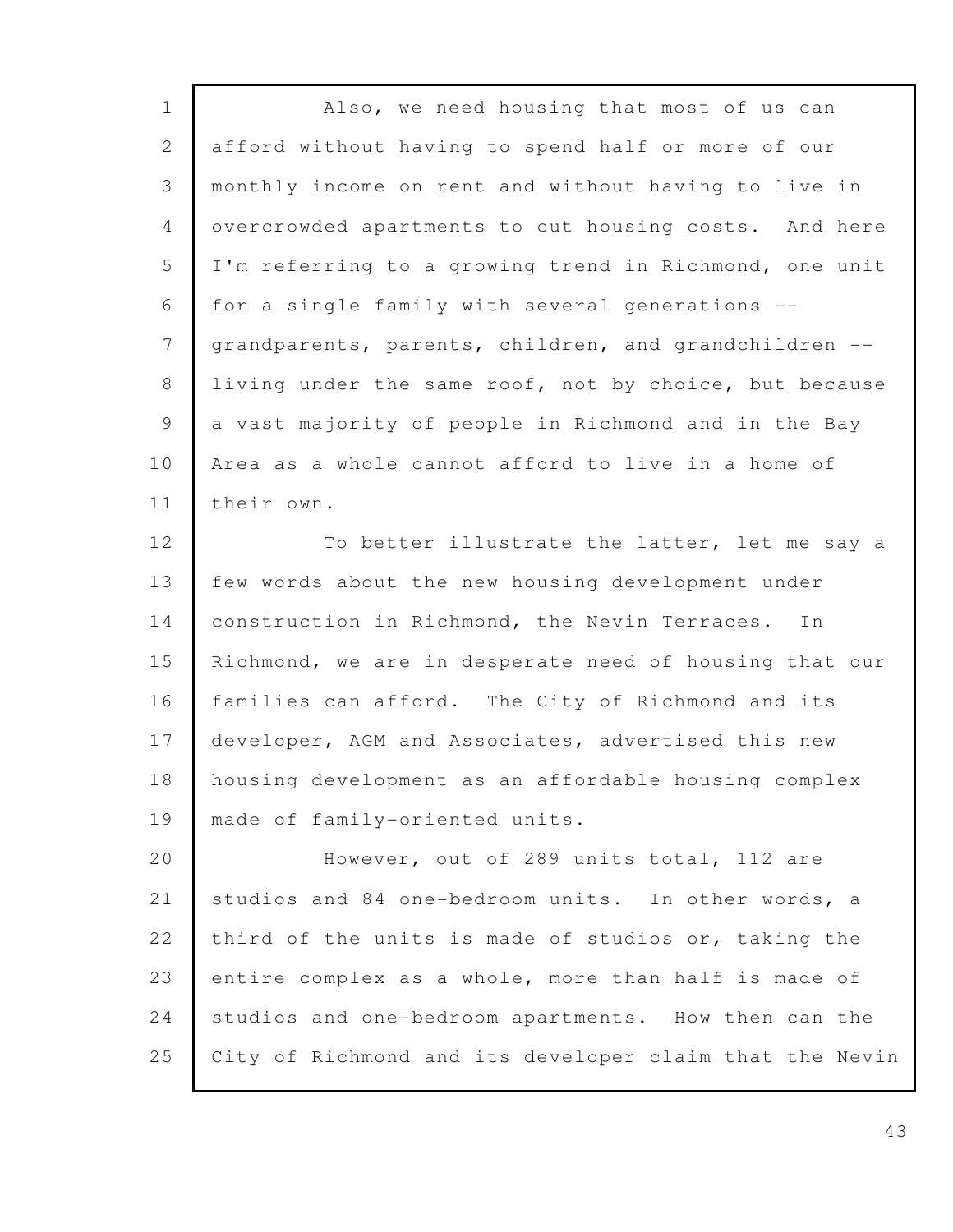| $\mathbf 1$    | Terraces is an affordable family-oriented housing       |
|----------------|---------------------------------------------------------|
| $\mathbf{2}$   | complex?                                                |
| 3              | Another important point in the description of           |
| 4              | this housing complex, one can read that the project --  |
| 5              | the project, both buildings, would have a total floor   |
| 6              | area of approximately 350,000 square feet, including    |
| $7\phantom{.}$ | residential space, common spaces, and parking.          |
| 8              | What will be the surface square footage of              |
| $\mathcal{G}$  | each rental unit -- studio, one-, two-, three-bedroom   |
| 10             | apartments? And what will be the price per square       |
| 11             | footage for each kind of unit?                          |
| 12             | These are very important questions that, to             |
| 13             | this day and after many discussions between the Belding |
| 14             | Woods Neighborhood, City Council, and City Planner      |
| 15             | Jonelyn Whales, remained unanswered.                    |
| 16             | Yes, we need housing in Richmond. First and             |
| 17             | foremost, we need housing the majority of Richmond      |
| 18             | residents who live as families can afford. We now know  |
| 19             | that the Nevin Terraces will not deliver this for us.   |
| 20             | So there remains a great shortage of affordable housing |
| 21             | for our families in Richmond.                           |
| 22             | With building and labor costs, home and hazard          |
| 23             | insurance, HOA dues, and tax and utilities cost, how    |
| 24             | can the City of Richmond offer any kind of affordable   |
| 25             | housing at Point Molate? If Richmond City planners      |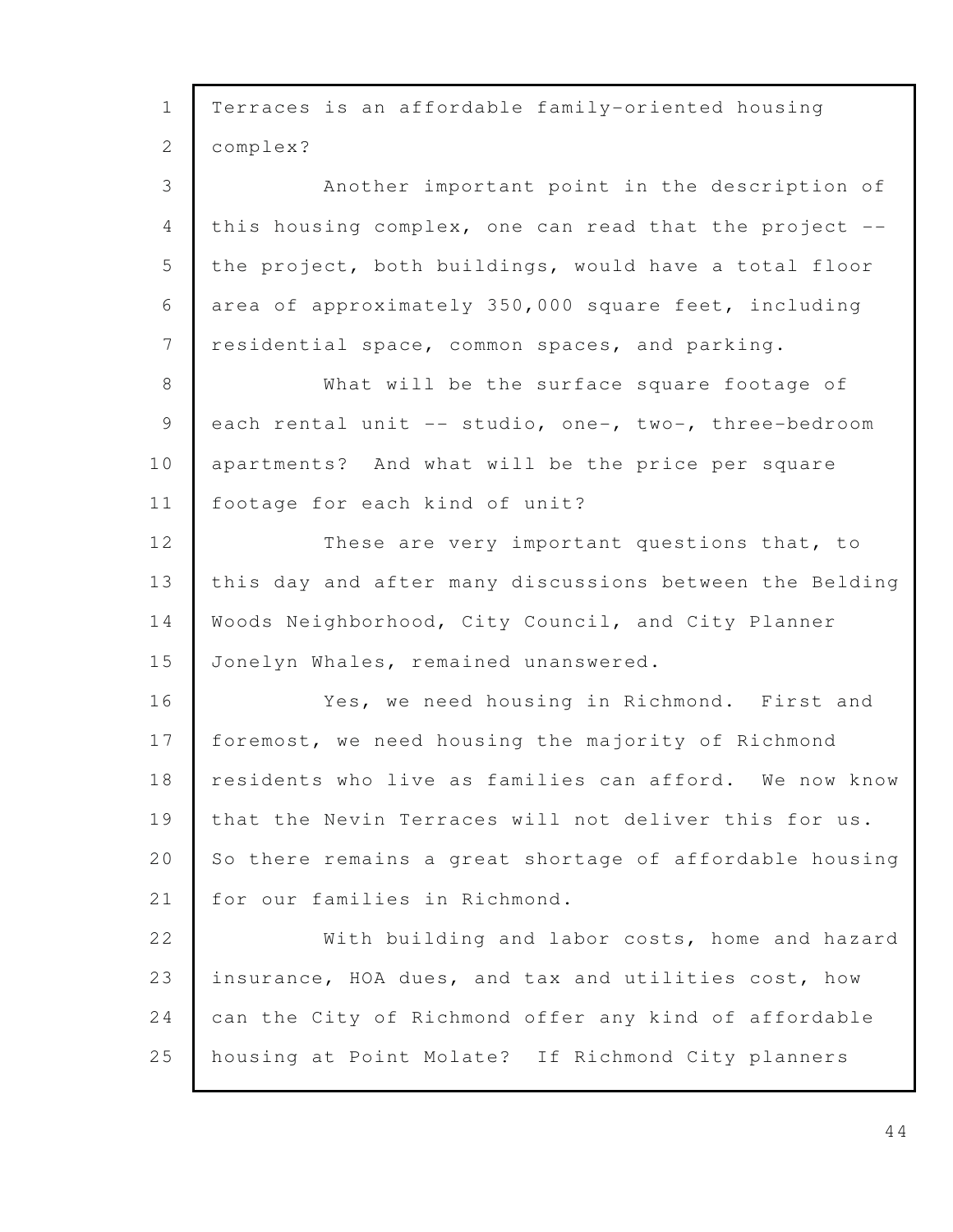|                                  | $\mathbf{1}$ | work on Point Molate development project, when will     |
|----------------------------------|--------------|---------------------------------------------------------|
|                                  | $\mathbf{2}$ | they have time and resources to work on projects that   |
|                                  | 3            | Richmond truly needs, conveniently located housing      |
|                                  | 4            | development that people desperately need and can        |
|                                  | 5            | afford?                                                 |
|                                  | 6            | The old EIR does not address these questions            |
|                                  | 7            | and the paramount need for affordable housing           |
|                                  | 8            | conveniently located in Richmond. Therefore, I          |
|                                  | 9            | respectfully ask for a new EIR. And I will send my      |
|                                  | 10           | comment in writing. Thank you so much.                  |
| Public Hearing 11<br><b>PH14</b> |              | NINA SMITH: My name is Nina Smith. I'm a                |
|                                  | 12           | resident of Richmond for the last 32 years. I agree     |
|                                  | 13           | with everything that's been said with one exception.    |
|                                  | 14           | It's obvious you need a new EIR from the                |
|                                  | 15           | beginning. And I particularly want to address the       |
|                                  | 16           | hazards of building anything in that location with that |
|                                  | 17           | -- not only is there a tiny road, but there's no way to |
|                                  | 18           | expand it if you actually look at the land.             |
|                                  | 19           | Plus, the traffic on 580 going towards that             |
|                                  | 20           | bridge has gotten so much worse over the last 10, 15    |
|                                  | 21           | years since they originally did whatever study they     |
|                                  | 22           | I'm no expert, but any anybody who drives there<br>did. |
|                                  | 23           | knows that. You would not be able to get people out if  |
|                                  | 24           | there was fire. It's right underneath huge tanks of     |
|                                  | 25           | jet fuel and crude oil.                                 |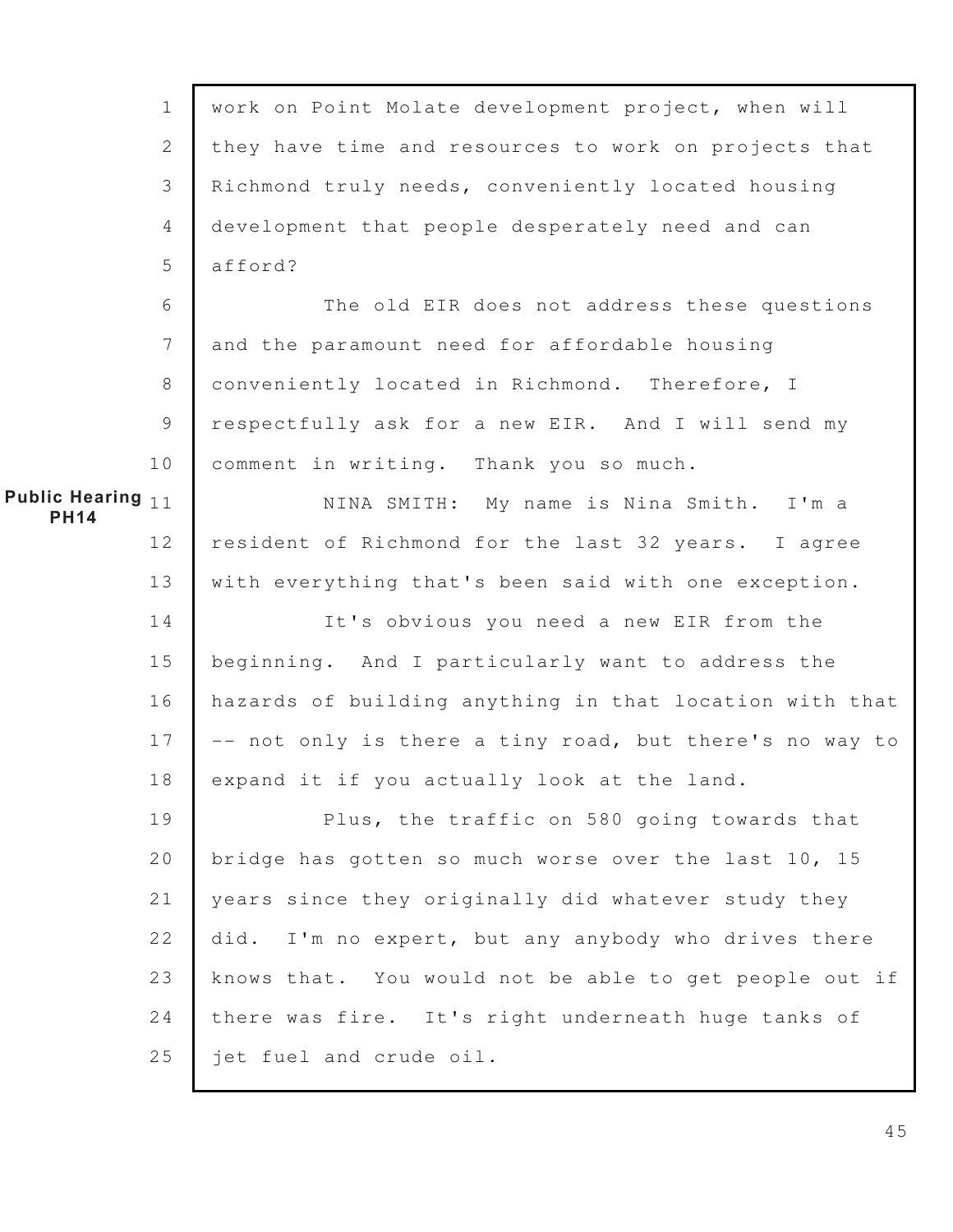1 I mean, I went on a tour of the Chevron 2 Refinery, and they told us that's what's up in those 3 tanks. You can see in the photographs, the tanks are 4 directly above where the houses are going to be built, 5 multi-unit houses on what was called Drum Lot. I don't 6 know -- now it's the South Valley or whatever. 7 It is absolutely insane. And it's not going 8 to sell. It's going to bankrupt the City. The fiscal 9 analysis that I saw that was done by Hatch shows that 10 it is a losing proposition. 11 We're being sold a bill of goods -- I don't 12 know who's going to get all the money from it, but it's 13 | going to be devastating for the City, and it's going to 14 be terrible for anybody who might be foolish enough to 15 live there. 16 So, yeah, full EIR, address the traffic, 17 address the hazards. And what's been said about the 18 environmental impacts are important, too. That's what 19 | I have to say. 20 RYAN SAWYER: Thank you. 21 Deborah Bayer. DEBORAH BAYER: Hi, I'm Deborah Bayer. I'm a 23 | Richmond resident. I've lived here since 1992. And I 24 want to talk about the Hatch Report, which Nina just 25 mentioned. It's an economic analysis that basically **Public Hearing** 22

**PH15**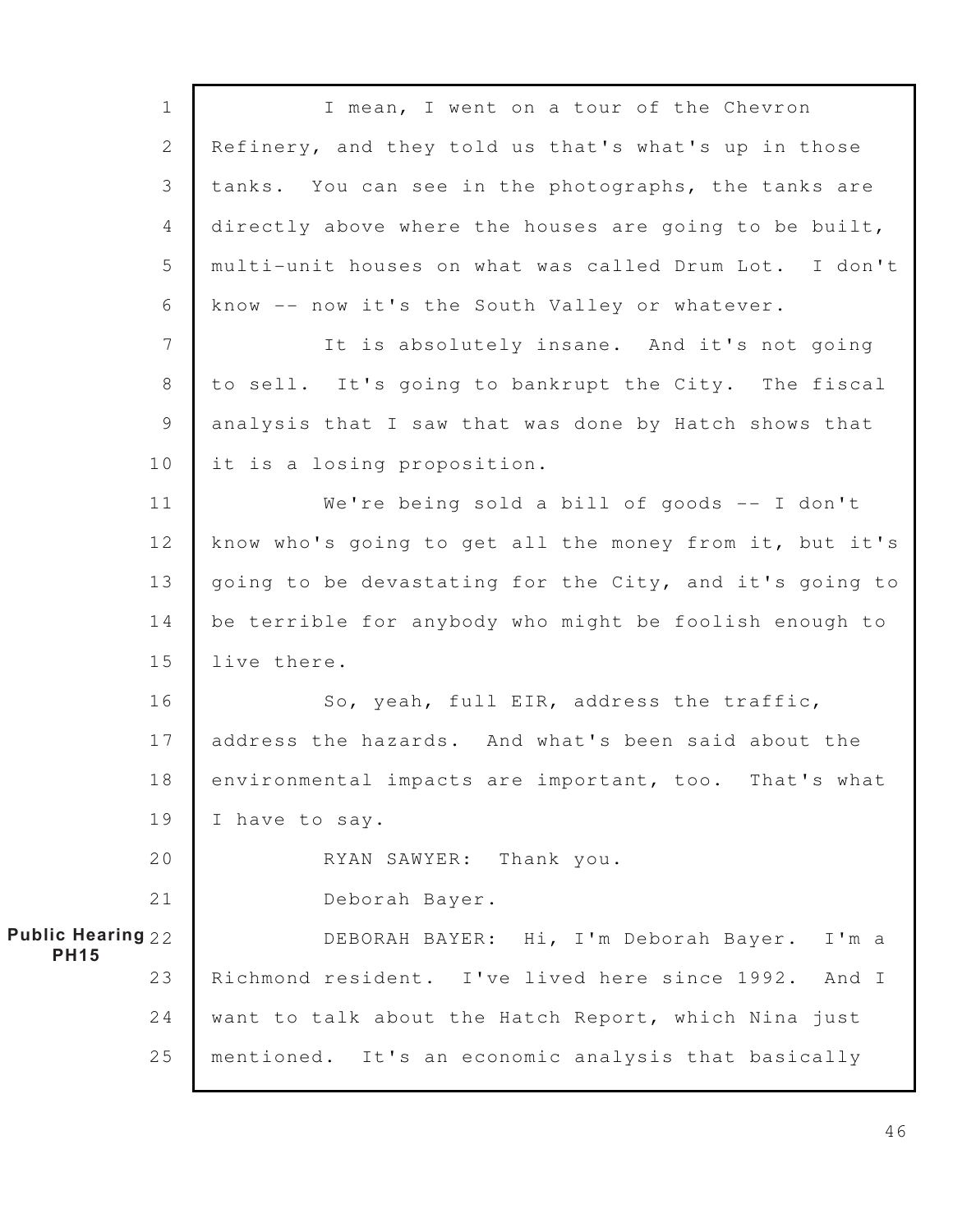| $\mathbf 1$    | says the City's sort of been promising us all of this   |
|----------------|---------------------------------------------------------|
| $\mathbf{2}$   | money that we're going to get from this high-end        |
| 3              | housing.                                                |
| $\overline{4}$ | And Hatch Report puts a light to that. It               |
| 5              | says that the City will be -- probably cost 3- to       |
| 6              | \$5 million annually to provide services to that area   |
| $7\phantom{.}$ | over and above the revenue that would be coming in      |
| 8              | through property taxes.                                 |
| $\overline{9}$ | So, okay. The City has never -- even though             |
| 10             | they promised they would over a year ago, they have not |
| 11             | provided their own financial report on how we're going  |
| 12             | to make money there. And so they think the Hatch        |
| 13             | Report is wrong; maybe they better come up with         |
| 14             | something else because right now that's all we have     |
| 15             | because the City did not do its due diligence.          |
| 16             | So there needs to be an economic impact                 |
| 17             | report. So in the old Alternative D, which was half     |
| 18             | the number of people, the tribe was going to provide    |
| 19             | the City \$8 million for a year for eight years and     |
| 20             | then, after that, \$10 million a year for the duration  |
| 21             | to pay for the Municipal Services Agreement, which was  |
| 22             | going to cover the cost of fire and police. They were   |
| 23             | going to put a police station there. They were going    |
| 24             | to put a fire station there, manned 24/7 with three     |
| 25             | people.                                                 |
|                |                                                         |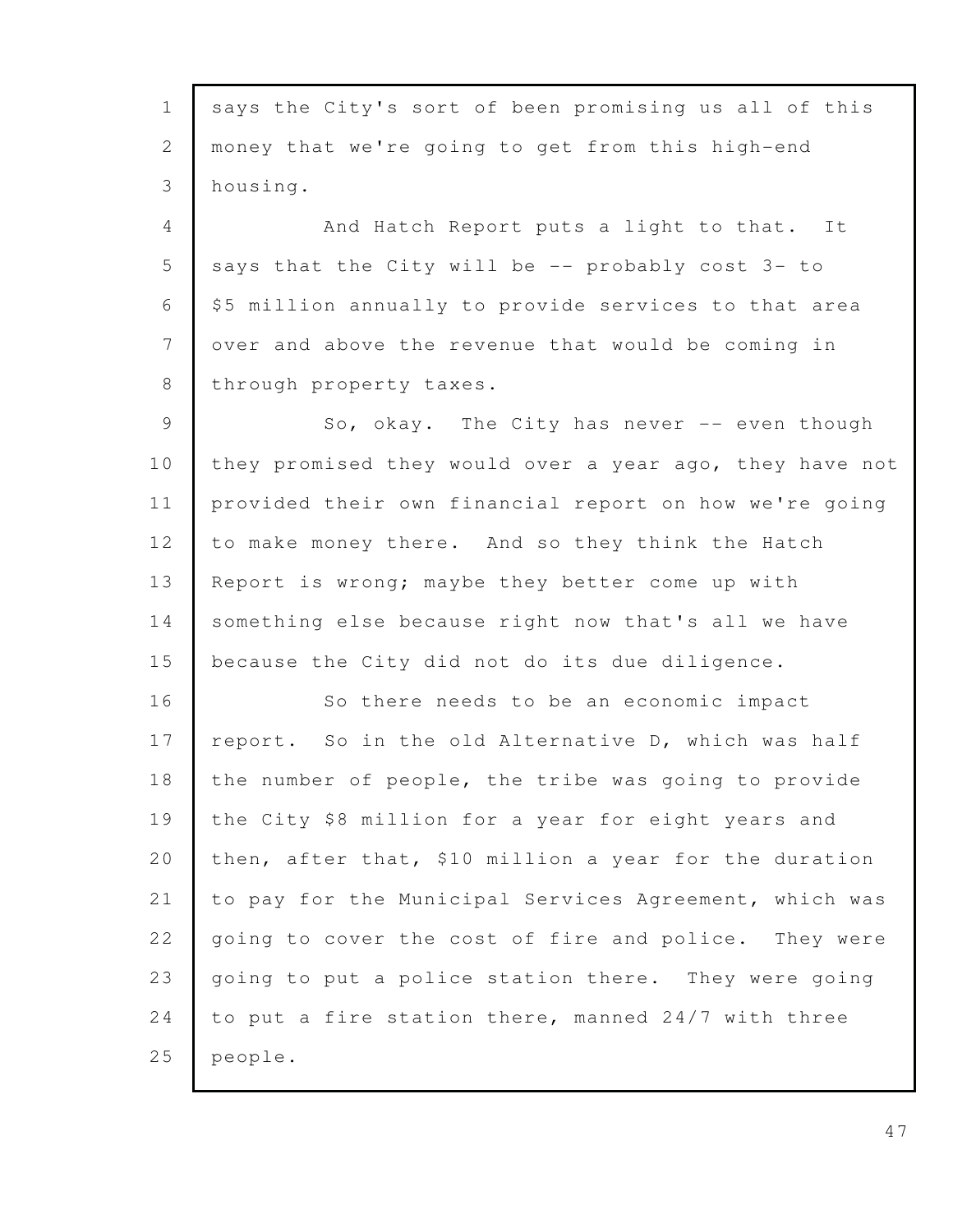| $\mathbf 1$    | So that is not mentioned. That is gone, and             |
|----------------|---------------------------------------------------------|
| $\mathbf{2}$   | yet we're going to have twice the number of people as   |
| 3              | reported in the -- our old Alternative D. So the        |
| $\overline{4}$ | question of those services is really important and the  |
| 5              | question of who's going to be paying for that.          |
| 6              | And I want to talk about democracy really               |
| $\overline{7}$ | briefly. The NOP states all over the place -- it        |
| 8              | states it's going to be 1200 units or 1500 units. And   |
| 9              | then a tiny little footnote, it says it's going to be   |
| 10             | 2,280 units. That's -- it took me a long time.          |
| 11             | Someone said it's in there, and I had to keep looking   |
| 12             | to find it. That's not very honest.                     |
| 13             | Also, the NOP here says that in 2018, the City          |
| 14             | undertook a compre-" -- I'm quoting, "a comprehensive   |
| 15             | community visioning process to obtain input from the    |
| 16             | local community regarding what types of land uses       |
| 17             | should be considered at Point Molate."                  |
| 18             | Well, I was there at every single one of those          |
| 19             | meetings. And the input was ignored by the City         |
| 20             | because the input was people did not want houses there, |
| 21             | and they wanted nothing built in the South Valley.      |
| 22             | So where is the democracy in this?                      |
| 23             | Thank you.                                              |
| 24             | RYAN SAWYER: Next five speakers, Charles                |
| 25             | Smith, Walter Lindsley -- I'm hope I'm saying that      |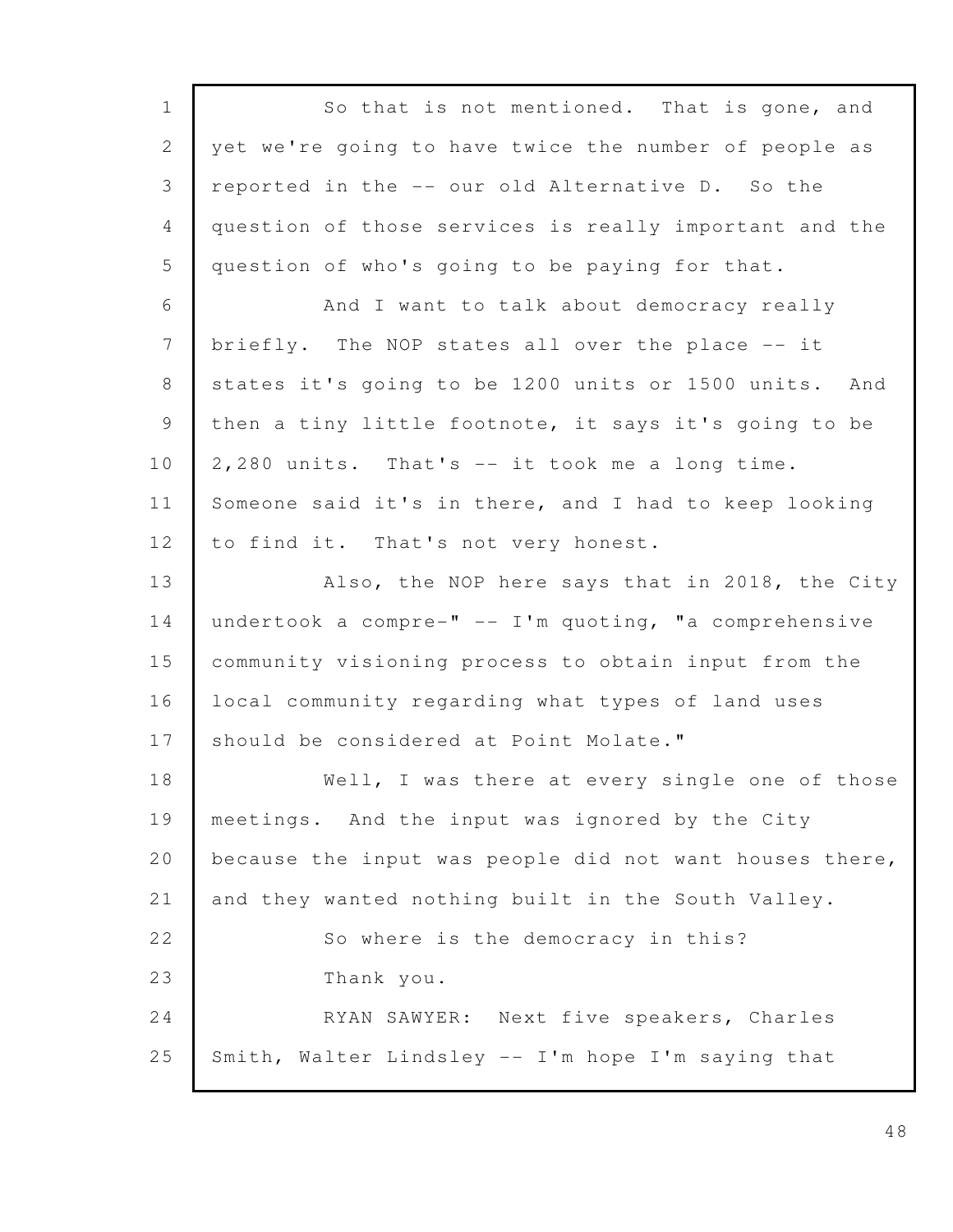| $\mathbf 1$                | correctly -- David Reinertson, Janet Johnson, Pam        |
|----------------------------|----------------------------------------------------------|
| 2                          | Stello. And that's five.                                 |
| 3<br><b>Public Hearing</b> | CHARLES SMITH: Good evening. My name is                  |
| <b>PH16</b><br>4           | Charles Smith. I'm a 47-year resident of Richmond.       |
| 5                          | I'm one of the founding members of Friends of Point      |
| 6                          | Molate. And for the past five years, our group goes      |
| $7\phantom{.0}$            | there every Tuesday and works from $10:00$ to $12:00$ -- |
| 8                          | sometimes longer, sometimes it even comes in on other    |
| 9                          | days -- to do the work the City can't afford to have     |
| 10                         | workers come out and do. That place would look like a    |
| 11                         | dump if it wasn't for the work that we've been doing.    |
| 12                         | However, we like it.                                     |
| 13                         | And I'll tell you what. This is what we look             |
| 14                         | at when we're out there working. This is the South       |
| 15                         | Valley. And we work right on that water line and that    |
| 16                         | park.                                                    |
| 17                         | For five years -- sorry. I'm talking to                  |
| 18                         | people in the back.                                      |
| 19                         | UNIDENTIFIED SPEAKER: No, give yourself a                |
| 20                         | little more distance to the microphone.                  |
| 21                         | CHARLES SMITH: Oh, I see. Okay.                          |
| 22                         | So for five years we've been looking at that.            |
| 23                         | And while we're -- when we're looking at it and          |
| 24                         | conversing while we're working, we see that tank right   |
| 25                         | there.                                                   |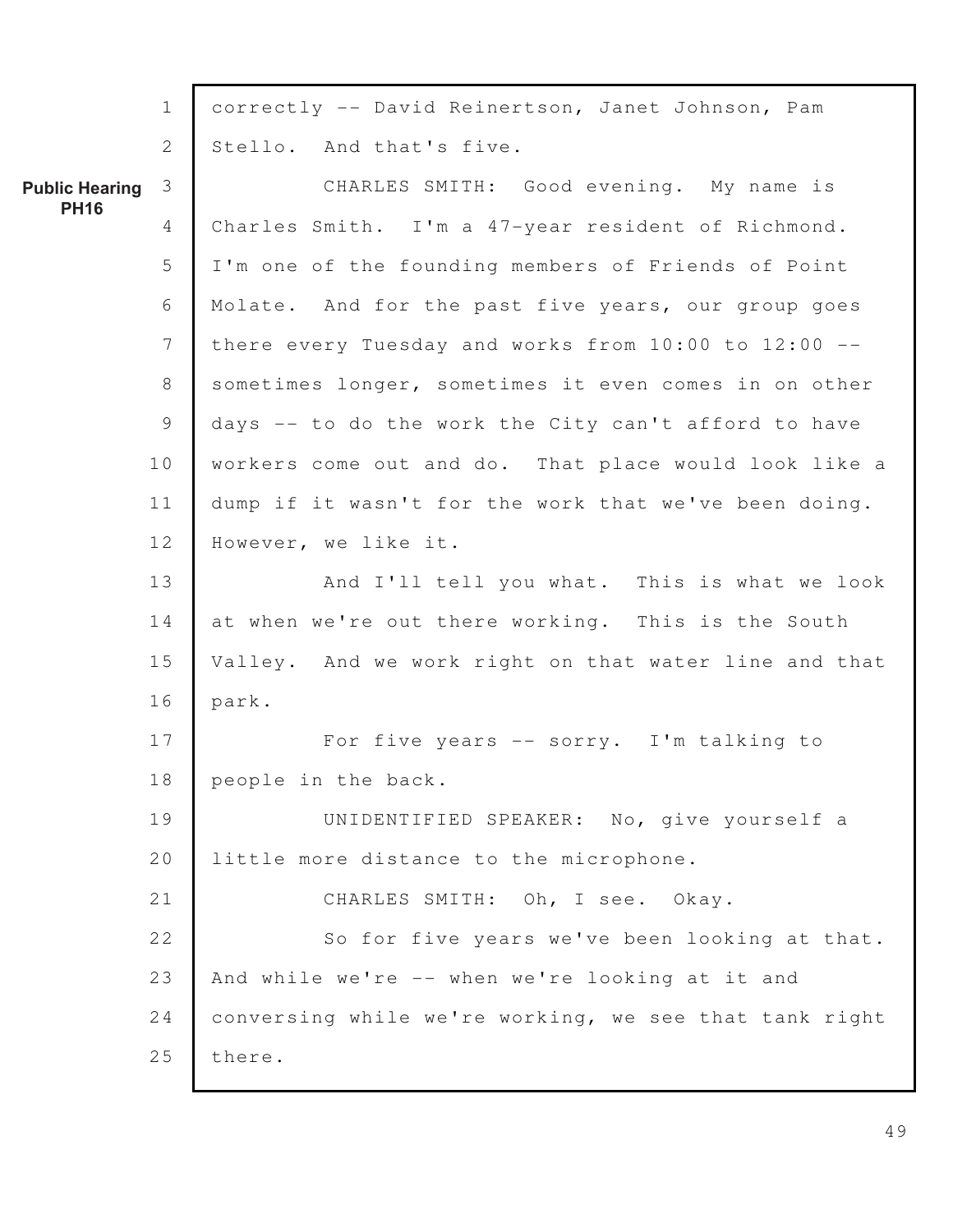| $\mathbf 1$     | You know what that is? It's a Chevron storage          |
|-----------------|--------------------------------------------------------|
| $\mathbf{2}$    | tank. We don't know if jet fuel's in it or if crude    |
| 3               | oil is in it.                                          |
| 4               | Over here -- did you people see that, that             |
| 5               | tank? That's the tank right there. That's what's on    |
| 6               | the south lot.                                         |
| $7\phantom{.0}$ | LINA VELASCO: Turn it around. Let them see.            |
| 8               | CHARLES SMITH: They saw it.                            |
| 9               | Okay. Now, same tank, right there. But guess           |
| 10              | what? There another tank right there [indicating].     |
| 11              | And if you get a camera with telephoto lenses, you can |
| 12              | shoot the back side of that. And this is what's there, |
| 13              | three more. I mean, a total of three here and one      |
| 14              | there.                                                 |
| 15              | The south lot is the most dangerous place on           |
| 16              | -- in Point Molate. This is where they want to build   |
| 17              | the most expensive houses, right down there. I've seen |
| 18              | this for five years, and I can tell anybody in this    |
| 19              | room that this is crazy. This is money grabbing. It's  |
| 20              | insanity. It's going to put people's lives in danger.  |
| 21              | Now I'm going to read something here. This is          |
| 22              | excerpts from "Military Jet Fuel And Its Possible      |
| 23              | Implication On Public Health."                         |
| 24              | "The apparent hazards included oil refineries,         |
| 25              | oil storage, and distribution depots," that's all of   |
|                 |                                                        |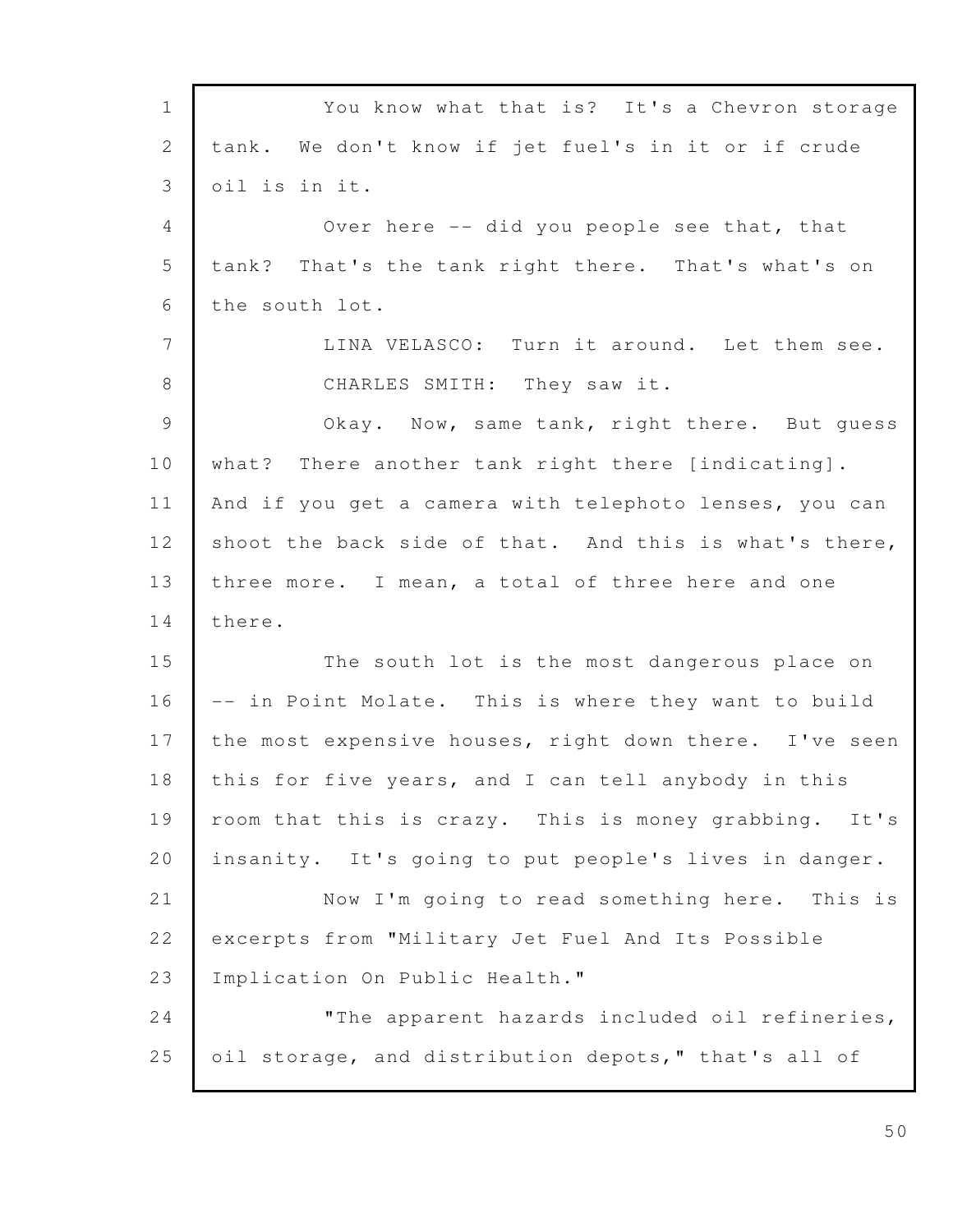1 Chevron right there -- "railroad lines and industrial 2 sites. Effective ranges extend as far as 3.1 miles 3 | from the source." That covers that whole area. 4 There's no question that the people living here, their 5 lives will be in danger. No question. 6 I'll read one more thing. "These chemicals, 7 being heavier than air, are capable of having an 8 intrusive effect on workers or population via ambient 9 inhalation." They're heavy. They come down. This is 10 a valley. You do not put men, women, and children in a 11 valley with no exit with tanks up above that could kill 12 them. This is crazy. 13 And I've been working there for five years, 14 looking across the street, working with people who 15 | really care about this park. And we talk about it all 16 the time. And how did we get in or out? We get in and 17 out on one road. And every time we go there to get 18 there at 10:00 o'clock in the morning, we have to leave 19 earlier and earlier because that's how bad the traffic  $20$  is. 21 RYAN SAWYER: Next speaker, Walter Lindsley. WALTER LINDSLEY: My name is Walter Stephen 23 Lindsley. I was the laboratory supervisor at the City 24 of Richmond Wastewater Treatment Plant for over 21 25 years, and I commented ten years ago on the wastewater **Public Hearing** 22

**PH17**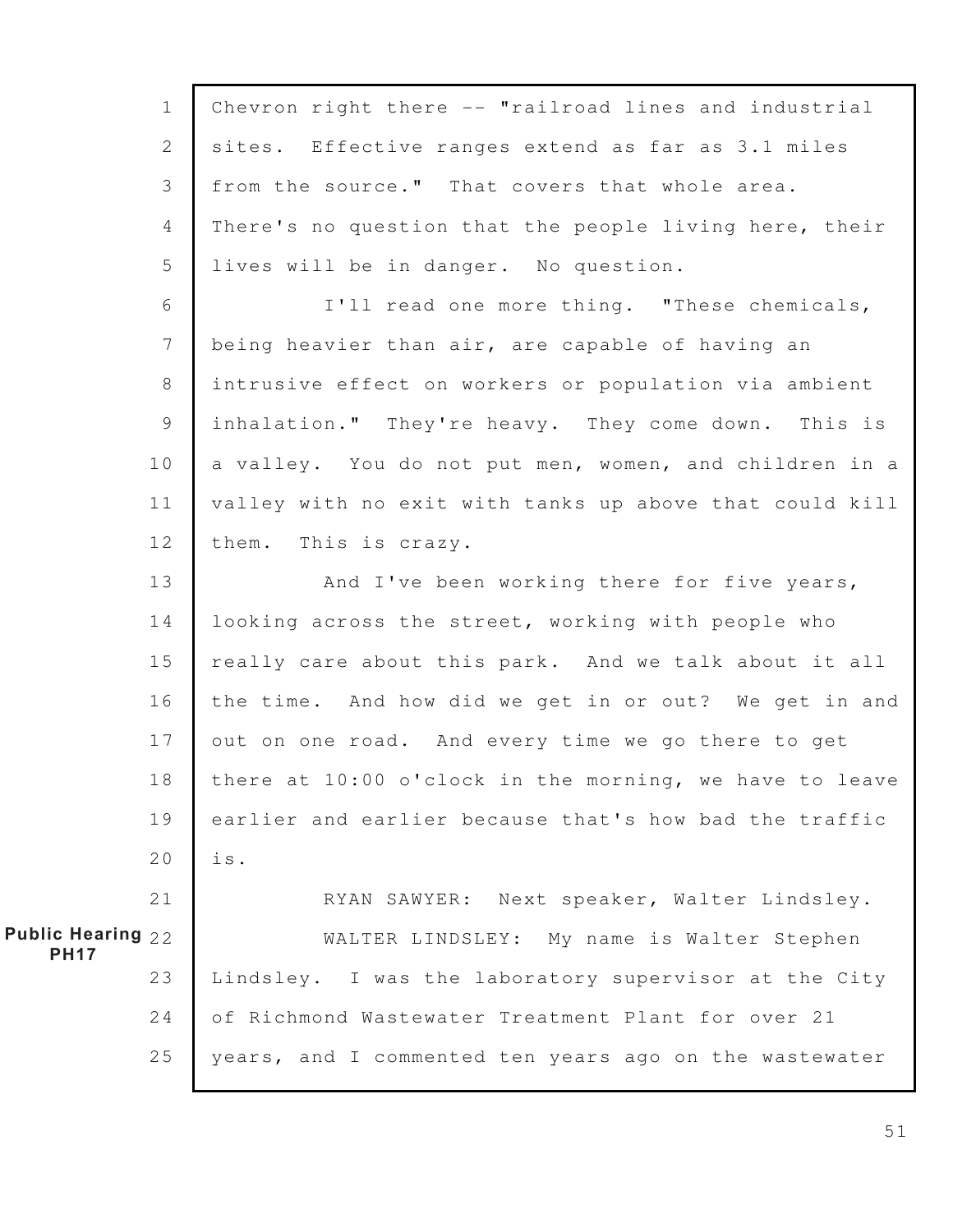| $\mathbf 1$     | issues, how they were significant in the project        |
|-----------------|---------------------------------------------------------|
| $\mathbf{2}$    | before.                                                 |
| 3               | And those issues are actually still valid               |
| 4               | because the City hasn't done anything, nearly hasn't    |
| 5               | done enough to take care of those issues that made it a |
| 6               | significant impact back then to have wastewater from    |
| $7\phantom{.0}$ | this proposed project that's there now.                 |
| 8               | But this is even bigger, and it's a                     |
| 9               | significantly different project because it proposes,    |
| 10              | among other alternatives, to build a wastewater         |
| 11              | treatment plant and treat the wastewater out at the     |
| 12              | Point Molate site itself.                               |
| 13              | And the problem with that is that there's a             |
| 14              | huge proposal for wastewater to be generated at the     |
| 15              | site now. Based on the utility report, which I read     |
| 16              | for this project, for the 660 units of residents, which |
| 17              | was the original proposal, that there would be over     |
| 18              | three quarters of a million gallons a day that had to   |
| 19              | be treated. And at 2200 or more units, plus all the     |
| 20              | businesses and other commercial activities, that that   |
| 21              | would be like generating somewhere close                |
| 22              | 2.5 million gallons per day.                            |
| 23              | Now, if you treated that on site, you have to           |
| 24              | do something with it. And right now, there's no         |
| 25              | existing permit for discharging treated wastewater      |
|                 |                                                         |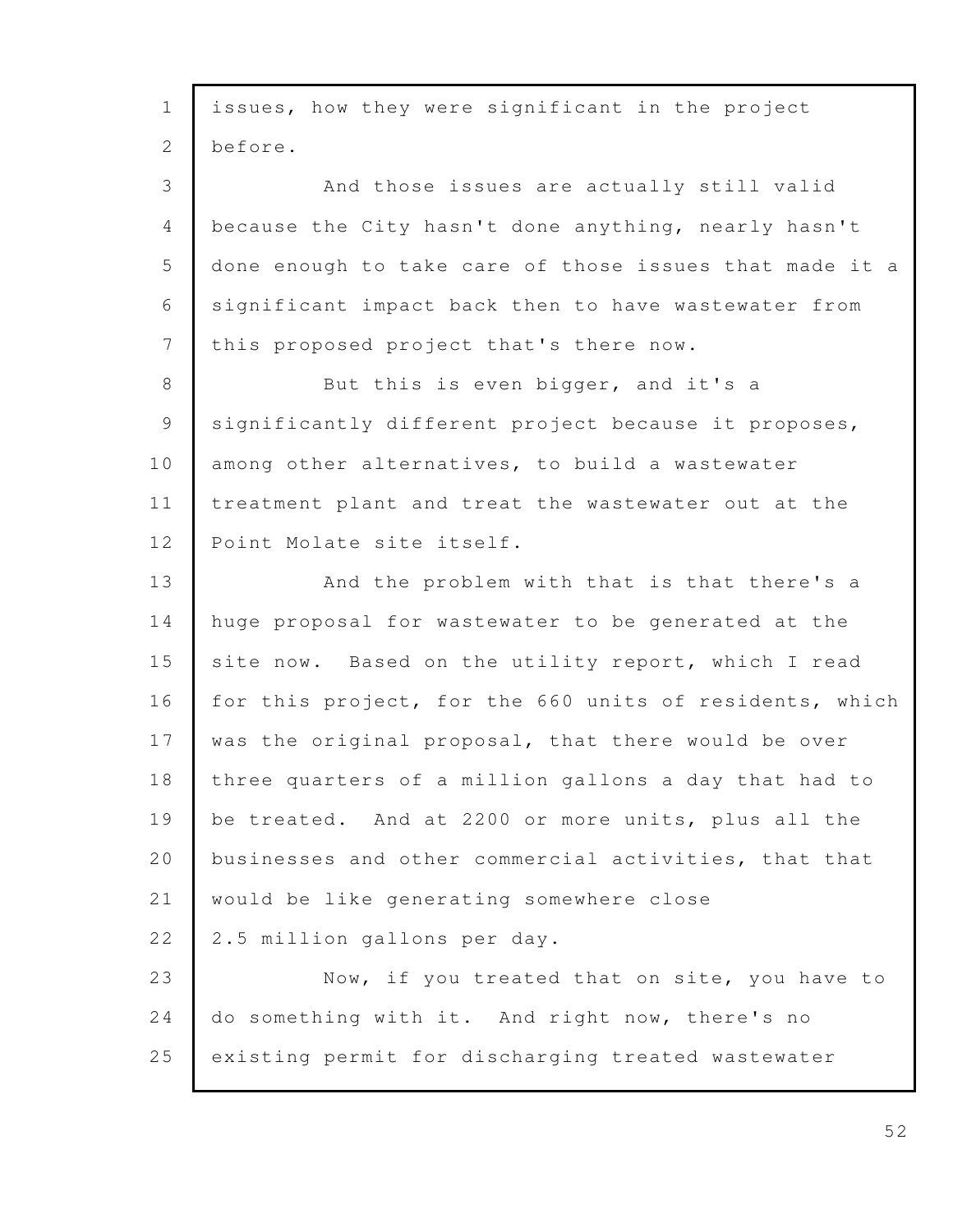| anywhere around there. I don't think that the State is  |
|---------------------------------------------------------|
| going to allow a new domestic wastewater treatment      |
| plant to discharge shallow water discharge down in that |
| area.                                                   |
| They would have to take the treated wastewater          |
| and discharge that to the Chevron refinery deep water   |
| outfall like Chemtray does, where they have to put      |
| their water in some sort of a force main and push that  |
| up to the City of Richmond wastewater treatment plant,  |
| which already can't handle the wastewater it receives   |
| because it's been in violation of its existing          |
| wastewater discharge permits through May, for most of   |
| the months of the past year, I believe at least through |
| April.                                                  |
| And they still have a lot of improvements that          |
| they have to make in the existing sewers, let alone the |
| new ones that they would have to create.                |
| RYAN SAWYER: You can continue. Your time's              |
| not up. I just pressed the wrong button there.          |
| WALTER LINDSLEY: Oh, okay.                              |
| So the other alternative, of course, is not to          |
| treat the wastewater there but to try to pump the raw   |
| sewage either under the eel grass beds or up and down   |
| with a bunch of pump stations along a bunch of right of |
| ways that they have to get through Chevron property and |
|                                                         |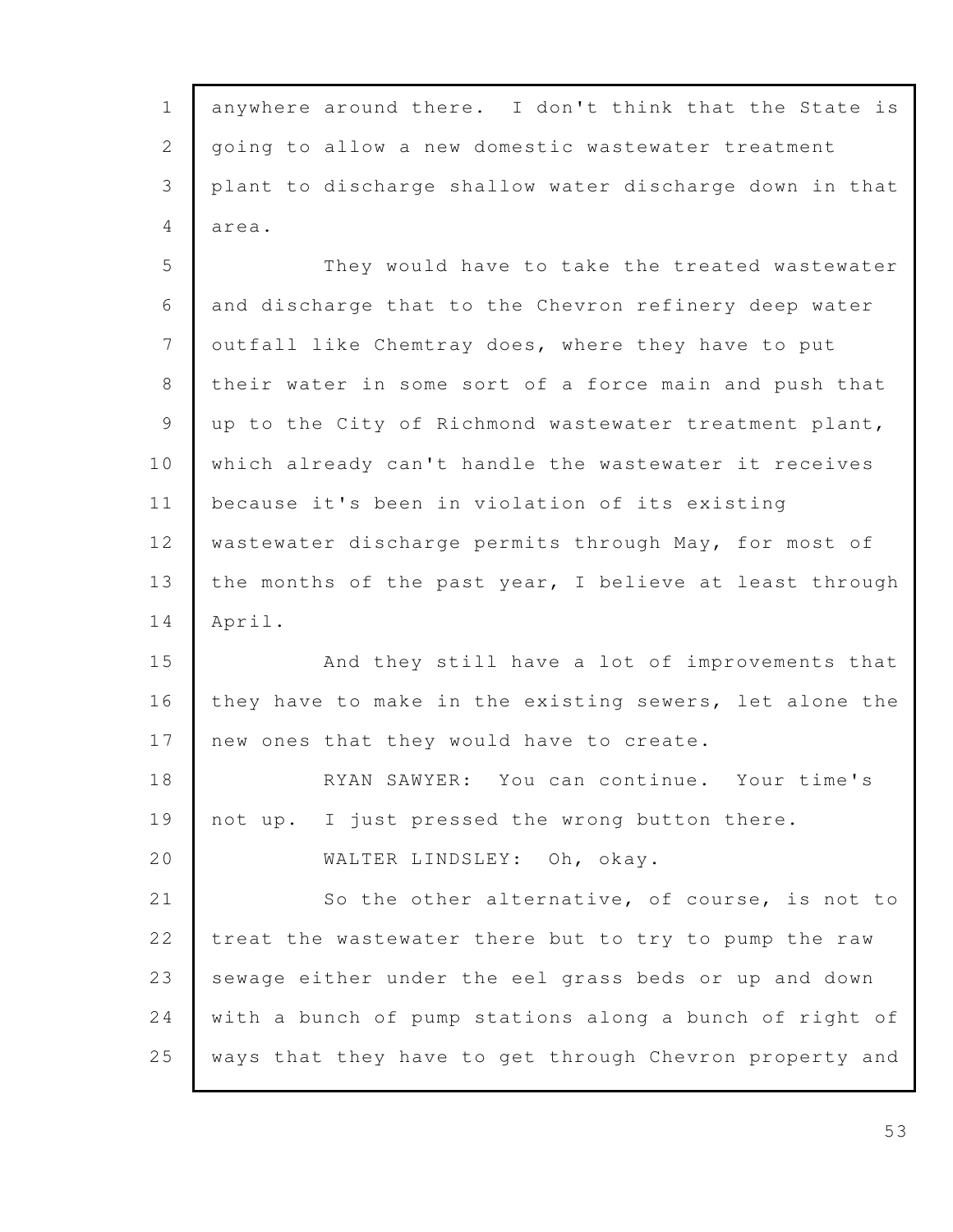| $\mathbf{2}$<br>line that the City of Richmond already has. It's big<br>3<br>enough to handle that, which is essentially on the east<br>side of Point Richmond now.<br>4<br>5<br>And so that whole process would cause a lot of<br>6<br>environmental impact. You have to build the pumps,<br>have to build the pipes, and have to prevent any of<br>7<br>8<br>that from ever going into the bay, particularly if it's<br>9<br>adjacent to the bay or up-slope of the bay or<br>10<br>underneath the bay.<br>11<br>So they would then have to have all that<br>12<br>treated by the wastewater treatment plant the City has,<br>13<br>which, like I say, is already unable to treat what it<br>14<br>has.<br>15<br>And if there was water from groundwater<br>intrusion or rain or anything like, that they're going<br>16<br>17<br>to create even more water to be dealt with than what I<br>was already talking about. So wastewater is the<br>18<br>19<br>significant impact. I don't see any way that that can<br>20<br>be done with just modifying the existing EIR.<br>21<br>Thank you.<br>Public Hearing $22$<br>DAVID REINERTSON: I'm David Reinertson.<br><b>PH18</b><br>23<br>Could you hit that button in two minutes? You'll see<br>24<br>why in a minute. I'm here first as a resident and<br>25<br>neighbor and lastly as a taxpayer. | $\mathbf 1$ | the existing highway and the Point Richmond area to a |
|-----------------------------------------------------------------------------------------------------------------------------------------------------------------------------------------------------------------------------------------------------------------------------------------------------------------------------------------------------------------------------------------------------------------------------------------------------------------------------------------------------------------------------------------------------------------------------------------------------------------------------------------------------------------------------------------------------------------------------------------------------------------------------------------------------------------------------------------------------------------------------------------------------------------------------------------------------------------------------------------------------------------------------------------------------------------------------------------------------------------------------------------------------------------------------------------------------------------------------------------------------------------------------------------------------------------------------------------------------|-------------|-------------------------------------------------------|
|                                                                                                                                                                                                                                                                                                                                                                                                                                                                                                                                                                                                                                                                                                                                                                                                                                                                                                                                                                                                                                                                                                                                                                                                                                                                                                                                                     |             |                                                       |
|                                                                                                                                                                                                                                                                                                                                                                                                                                                                                                                                                                                                                                                                                                                                                                                                                                                                                                                                                                                                                                                                                                                                                                                                                                                                                                                                                     |             |                                                       |
|                                                                                                                                                                                                                                                                                                                                                                                                                                                                                                                                                                                                                                                                                                                                                                                                                                                                                                                                                                                                                                                                                                                                                                                                                                                                                                                                                     |             |                                                       |
|                                                                                                                                                                                                                                                                                                                                                                                                                                                                                                                                                                                                                                                                                                                                                                                                                                                                                                                                                                                                                                                                                                                                                                                                                                                                                                                                                     |             |                                                       |
|                                                                                                                                                                                                                                                                                                                                                                                                                                                                                                                                                                                                                                                                                                                                                                                                                                                                                                                                                                                                                                                                                                                                                                                                                                                                                                                                                     |             |                                                       |
|                                                                                                                                                                                                                                                                                                                                                                                                                                                                                                                                                                                                                                                                                                                                                                                                                                                                                                                                                                                                                                                                                                                                                                                                                                                                                                                                                     |             |                                                       |
|                                                                                                                                                                                                                                                                                                                                                                                                                                                                                                                                                                                                                                                                                                                                                                                                                                                                                                                                                                                                                                                                                                                                                                                                                                                                                                                                                     |             |                                                       |
|                                                                                                                                                                                                                                                                                                                                                                                                                                                                                                                                                                                                                                                                                                                                                                                                                                                                                                                                                                                                                                                                                                                                                                                                                                                                                                                                                     |             |                                                       |
|                                                                                                                                                                                                                                                                                                                                                                                                                                                                                                                                                                                                                                                                                                                                                                                                                                                                                                                                                                                                                                                                                                                                                                                                                                                                                                                                                     |             |                                                       |
|                                                                                                                                                                                                                                                                                                                                                                                                                                                                                                                                                                                                                                                                                                                                                                                                                                                                                                                                                                                                                                                                                                                                                                                                                                                                                                                                                     |             |                                                       |
|                                                                                                                                                                                                                                                                                                                                                                                                                                                                                                                                                                                                                                                                                                                                                                                                                                                                                                                                                                                                                                                                                                                                                                                                                                                                                                                                                     |             |                                                       |
|                                                                                                                                                                                                                                                                                                                                                                                                                                                                                                                                                                                                                                                                                                                                                                                                                                                                                                                                                                                                                                                                                                                                                                                                                                                                                                                                                     |             |                                                       |
|                                                                                                                                                                                                                                                                                                                                                                                                                                                                                                                                                                                                                                                                                                                                                                                                                                                                                                                                                                                                                                                                                                                                                                                                                                                                                                                                                     |             |                                                       |
|                                                                                                                                                                                                                                                                                                                                                                                                                                                                                                                                                                                                                                                                                                                                                                                                                                                                                                                                                                                                                                                                                                                                                                                                                                                                                                                                                     |             |                                                       |
|                                                                                                                                                                                                                                                                                                                                                                                                                                                                                                                                                                                                                                                                                                                                                                                                                                                                                                                                                                                                                                                                                                                                                                                                                                                                                                                                                     |             |                                                       |
|                                                                                                                                                                                                                                                                                                                                                                                                                                                                                                                                                                                                                                                                                                                                                                                                                                                                                                                                                                                                                                                                                                                                                                                                                                                                                                                                                     |             |                                                       |
|                                                                                                                                                                                                                                                                                                                                                                                                                                                                                                                                                                                                                                                                                                                                                                                                                                                                                                                                                                                                                                                                                                                                                                                                                                                                                                                                                     |             |                                                       |
|                                                                                                                                                                                                                                                                                                                                                                                                                                                                                                                                                                                                                                                                                                                                                                                                                                                                                                                                                                                                                                                                                                                                                                                                                                                                                                                                                     |             |                                                       |
|                                                                                                                                                                                                                                                                                                                                                                                                                                                                                                                                                                                                                                                                                                                                                                                                                                                                                                                                                                                                                                                                                                                                                                                                                                                                                                                                                     |             |                                                       |
|                                                                                                                                                                                                                                                                                                                                                                                                                                                                                                                                                                                                                                                                                                                                                                                                                                                                                                                                                                                                                                                                                                                                                                                                                                                                                                                                                     |             |                                                       |
|                                                                                                                                                                                                                                                                                                                                                                                                                                                                                                                                                                                                                                                                                                                                                                                                                                                                                                                                                                                                                                                                                                                                                                                                                                                                                                                                                     |             |                                                       |
|                                                                                                                                                                                                                                                                                                                                                                                                                                                                                                                                                                                                                                                                                                                                                                                                                                                                                                                                                                                                                                                                                                                                                                                                                                                                                                                                                     |             |                                                       |
|                                                                                                                                                                                                                                                                                                                                                                                                                                                                                                                                                                                                                                                                                                                                                                                                                                                                                                                                                                                                                                                                                                                                                                                                                                                                                                                                                     |             |                                                       |
|                                                                                                                                                                                                                                                                                                                                                                                                                                                                                                                                                                                                                                                                                                                                                                                                                                                                                                                                                                                                                                                                                                                                                                                                                                                                                                                                                     |             |                                                       |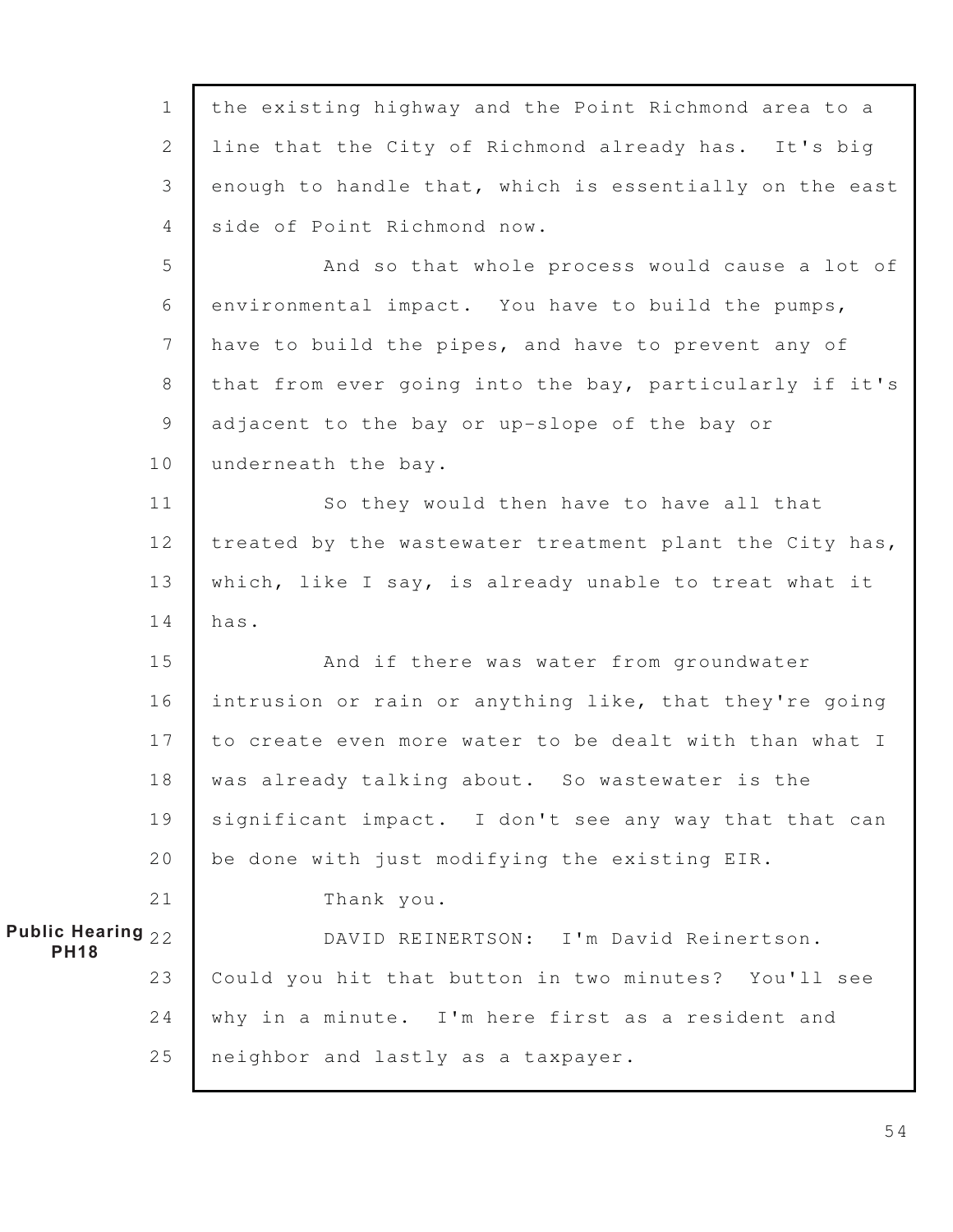| $\mathbf 1$     | I have an obsolete mitigation quote here in               |
|-----------------|-----------------------------------------------------------|
| 2               | the EIR.                                                  |
| 3               | The first thing I wanted to say is that, when             |
| $\overline{4}$  | we talk about wastewater, you have to realize we're       |
| 5               | talking about preventing the epidemic diseases that       |
| 6               | used to get rid of two thirds of us before we got to      |
| $7\phantom{.0}$ | this age. So it's very important.                         |
| 8               | The obsolete quote comes from the original                |
| $\mathcal{G}$   | EIR, goes, "Currently, the RMSD," that's Richmond         |
| 10              | Municipal Sanitation District, "has no excess wet water   |
| 11              | capacity," meaning I think storm drains. "Planned         |
| 12              | improvements," this is from 2010, "Planned improvements   |
| 13              | to the system will incrementally improve wet-weather      |
| 14              | capacity over time through 2020. It is expected that      |
| 15              | the timing of the project, as well as the                 |
| 16              | implementation of improvements will coincide to allow     |
| 17              | enough wet-weather capacity at the WWTP."                 |
| 18              | So expectation did not turn into reality.                 |
| 19              | This was a hopeful mitigation strategy.                   |
| 20              | As a taxpayer, my belief is that there is no              |
| 21              | one who has -- is contractually obligated to pay for      |
| 22              | The City hasn't budgeted for what you're talking<br>this. |
| 23              | about. And yet I think that, if we go ahead with this     |
| 24              | project, the City will be obligated to build this         |
| 25              | multi-million-dollar system that you're talking about.    |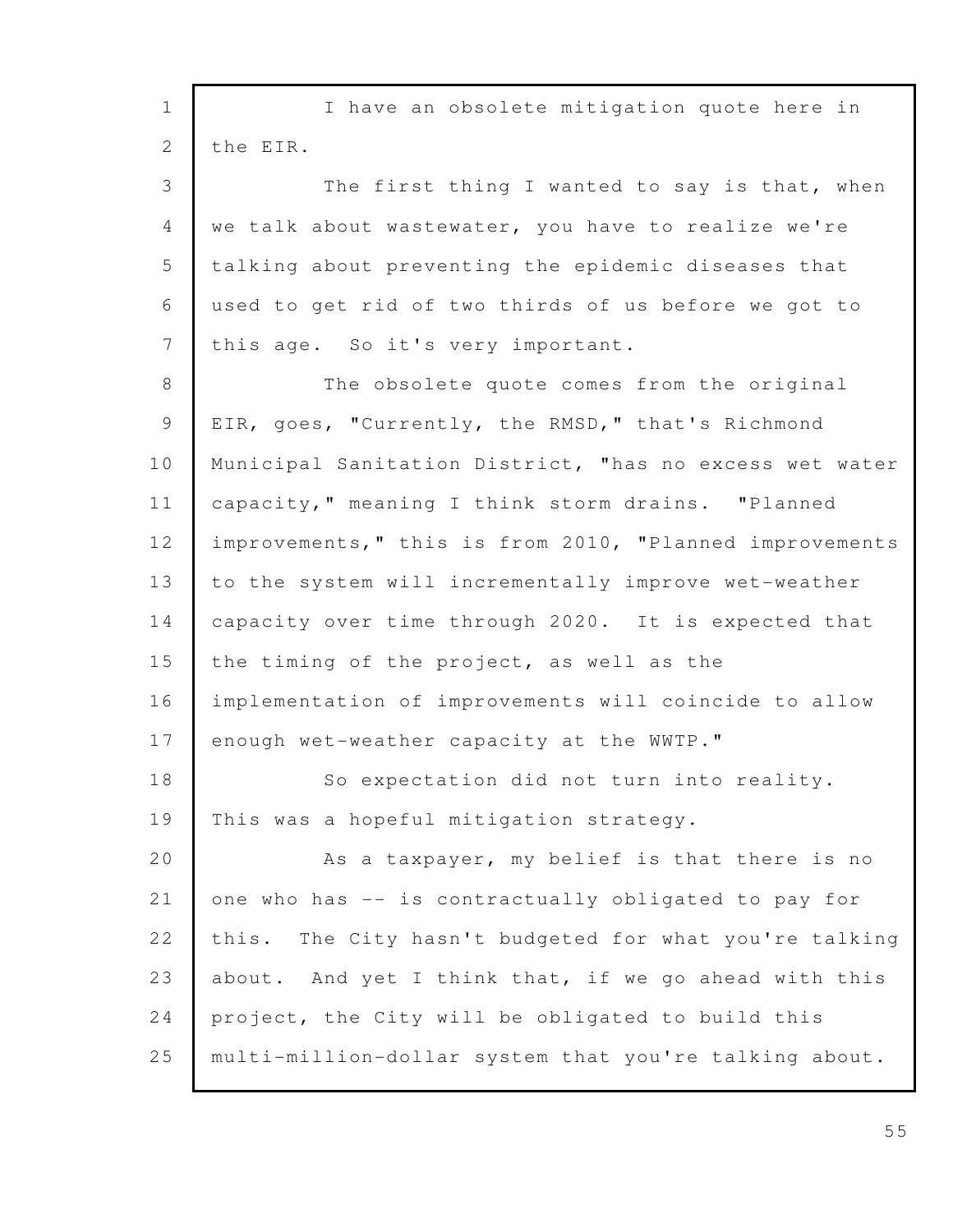1 So since we're talking about scoping, it seems 2 to me that this is not just a minor edit. This is 3 really a rethinking. Someone is going to have to 4 promise to pay for this. And that's going to impact 5 the whole rest of the project. 6 That's why I think that the scope of the EIR 7 out to be comprehensive rather than just a 8 modification. 9 And now you can see why I only wanted two 10 | minutes, because you may have corrections for me, 11 | Mr. Lindsley. 12 WALTER LINDSLEY: No, no. 13 DAVID REINERTSON: Oh, okay. Thank you. 14 WALTER LINDSLEY: Thank you. Very good. 15 RYAN SAWYER: Janet Johnson. JANET JOHNSON: Good evening. My name is 17 Janet Johnson, and I've lived in Richmond for 38 years. 18 And I wanted to just make a brief comment about fire 19 hazard. 20 On July 10th, 2019, Richmond's new Fire 21 Marshal, Eric Govan, gave a presentation at the 22 Richmond Senior Center on wildfire dangers in Richmond. 23 He mentioned three areas designated as very high fire 24 hazard, severity zones, Wildcat Canyon down to old 25 Brookside Hospital area, Point Richmond including **Public Hearing**  $16$ **PH19**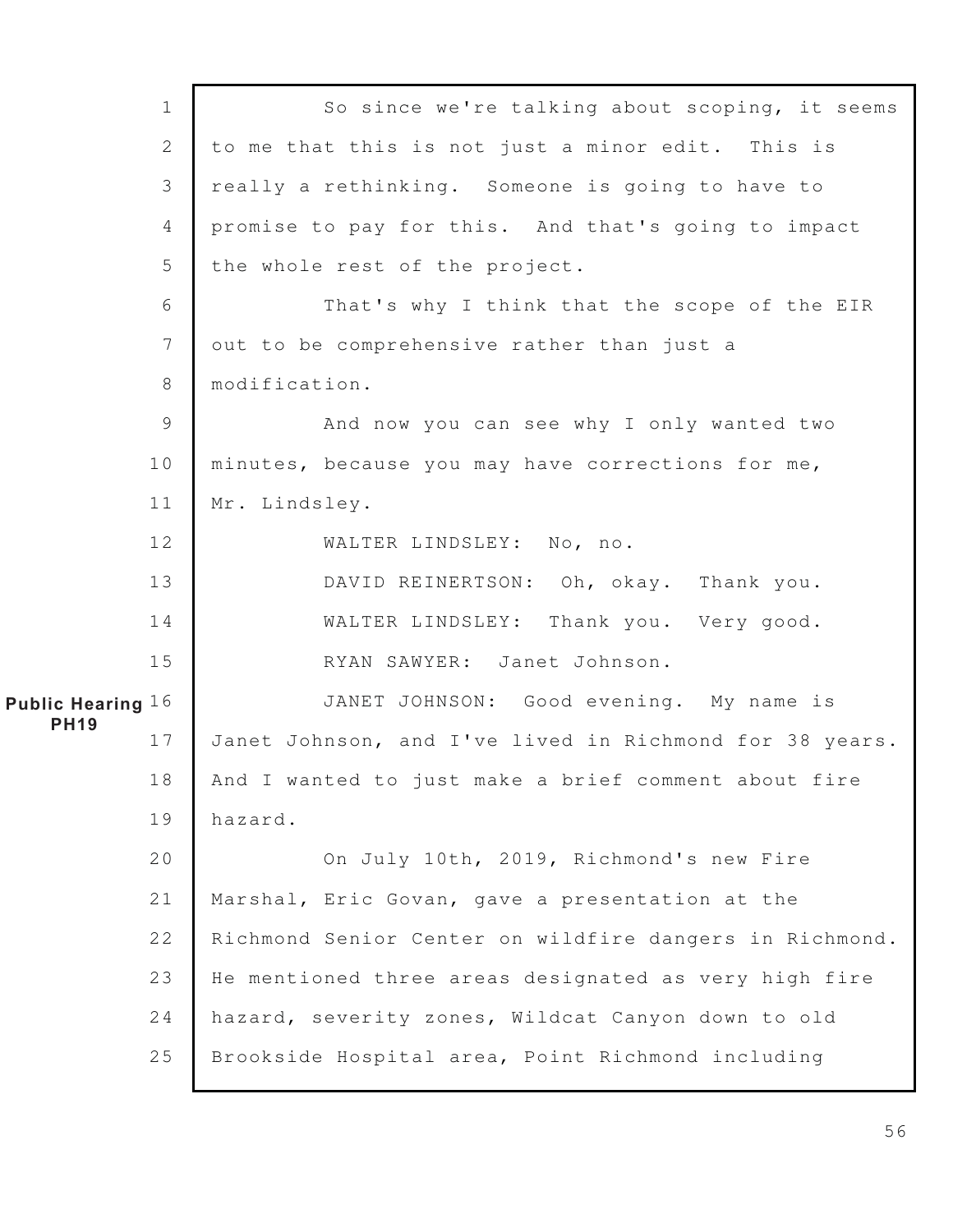|                                         | $\mathbf 1$ | Chevron and Miller Knox, and Point Molate, also         |
|-----------------------------------------|-------------|---------------------------------------------------------|
|                                         | 2           | including Chevron.                                      |
|                                         | 3           | He mentioned that building housing on Point             |
|                                         | 4           | Molate would be unwise due to high fire danger.         |
|                                         | 5           | UNIDENTIFIED SPEAKER: He did.                           |
|                                         | 6           | JANET JOHNSON: Even if Point Molate brush               |
|                                         | 7           | didn't ignite, Chevron, just over the hill, has enough  |
|                                         | 8           | brush surrounding electrical installations to start a   |
|                                         | 9           | conflagration.                                          |
|                                         | 10          | He then described how fire likes to race                |
|                                         | 11          | uphill, top the hill, then race down the other side.    |
|                                         | 12          | The greater the slope, the greater the fire. He seemed  |
|                                         | 13          | to think that the entire danger was a disaster waiting  |
|                                         | 14          | to happen. Thank you.                                   |
|                                         | 15          | RYAN SAWYER: Pam Stello.                                |
| <b>Public Hearing 16</b><br><b>PH20</b> |             | PAM STELLO: I'm one of the co-chairs of the             |
|                                         | 17          | Point Molate Alliance. Thank you for the opportunity    |
|                                         | 18          | to speak. I -- and I'm also a Richmond resident.        |
|                                         | 19          | was also going to read the quote from the Fire Marshal. |
|                                         | 20          | And thank you, Janet, for reading that.                 |
|                                         | 21          | I had two other points that I wanted to                 |
|                                         | 22          | address. One is that I was taken aback that the         |
|                                         | 23          | history of Point Molate was presented as beginning with |
|                                         | 24          | industry.                                               |
|                                         | 25          | This is Ohlone land. The Ohlone have not been           |
|                                         |             |                                                         |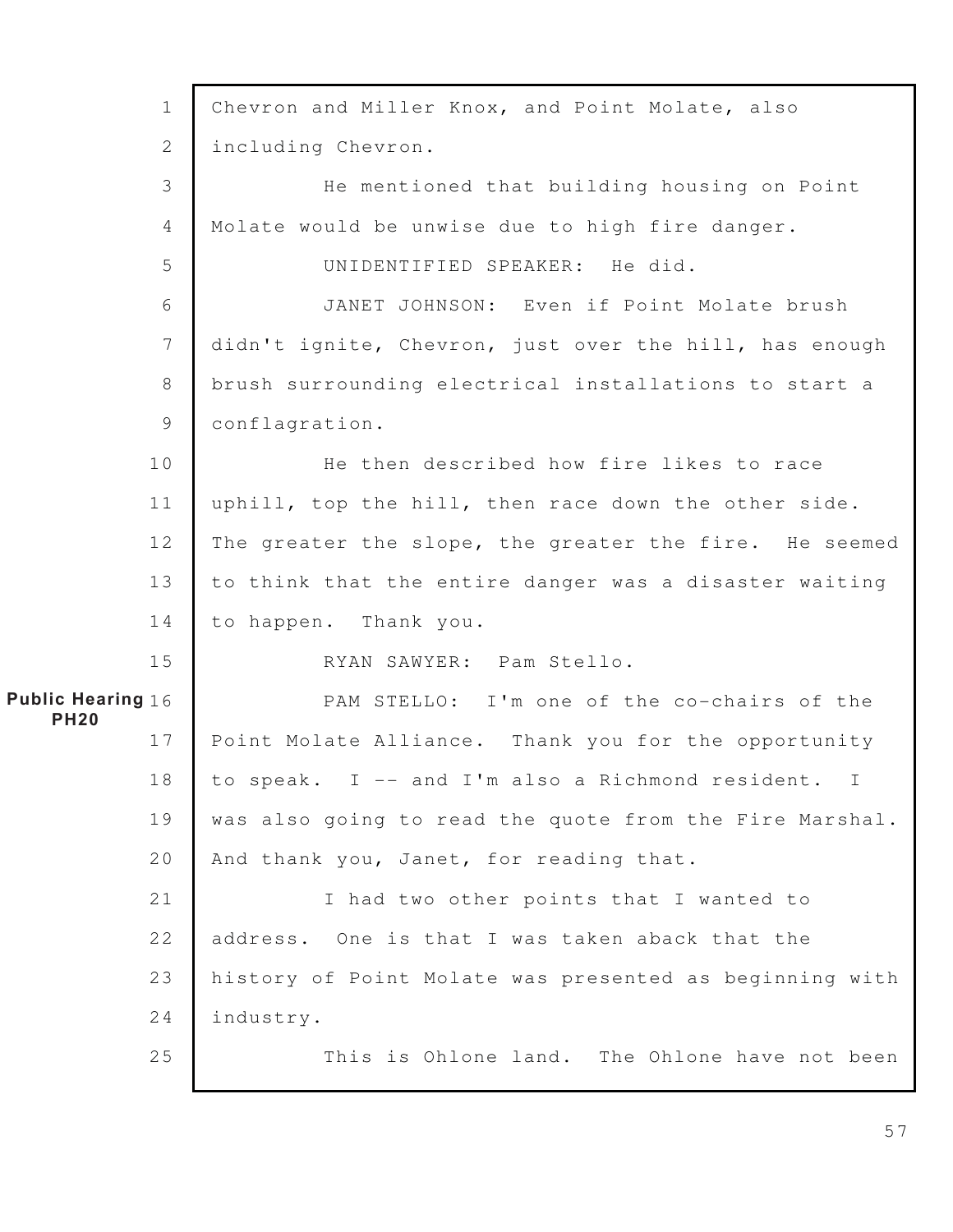1 consulted. And I am glad to see that cultural 2 | resources/tribal resources -- I assumed the Ohlone, and 3 the Ohlone were not listed -- will be consulted. But I 4 want to add that it's very important that the Ohlone 5 are consulted as stakeholders and not as an 6 archeological resource.

7 I also wanted to say that there's also a 8 Chinese shrimp camp at Point Molate that was identified 9 by an archeologist at UC Berkeley as having a very 10 important -- very important artifacts there from when 11 the Chinese lived there. And I want -- I believe it's 12 very important to address what the impacts will be to 13 that camp because that camp is at the bottom of the 14 | watershed where the plant development is.

15 It -- also it's important to consult with the 16 descendents of the Chinese shrimp camp because they are 17 here in the area. They also would be stakeholders in 18 this project and not an archeological or cultural 19 resource.

20 I also want to address fiscal impacts. In the 21 | original EIR, the fiscal impacts or economic impacts 22 were no one would be displaced because of this project 23 because apparently no one lives at Point Molate.

24 It's very important that a new EIR is done to 25 address what the displacement would be caused by an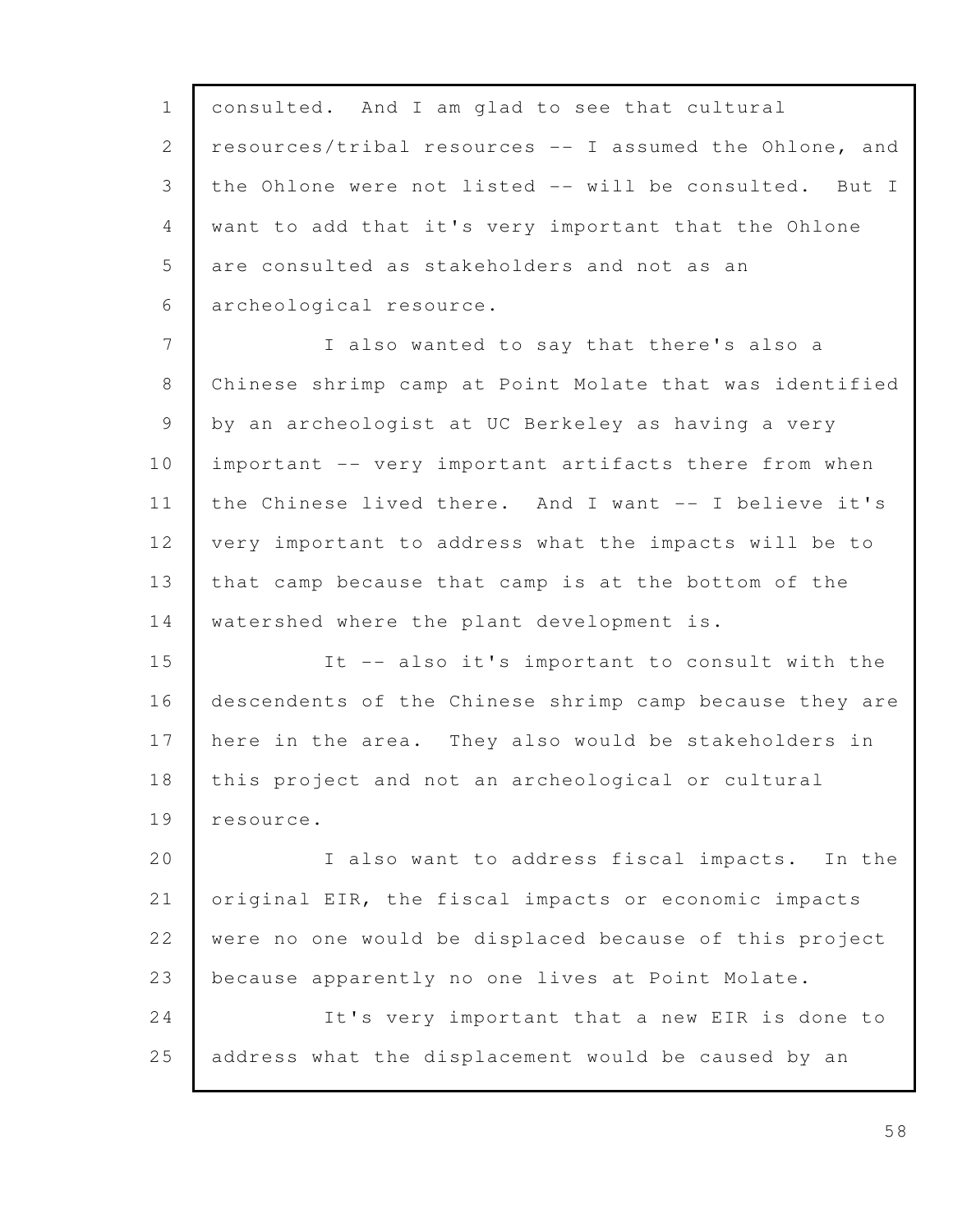|                                    | $\mathbf 1$    | isolated high-income project due to gentrification or   |
|------------------------------------|----------------|---------------------------------------------------------|
|                                    | $\overline{2}$ | resulting higher economic and racial inequality from    |
|                                    | 3              | this type of economic segregation. Because this would   |
|                                    | 4              | be a high-income community, isolated, it would have     |
|                                    | 5              | exorbitant power at City Hall, financial and political. |
|                                    | 6              | I also want to address, in relation to that,            |
|                                    | 7              | that it's very important also to address in a new EIR   |
|                                    | 8              | that we have a very small Planning Department. So what  |
|                                    | 9              | projects in Richmond, especially projects that would    |
|                                    | 10             | address income inequality with affordable housing,      |
|                                    | 11             | would be either slowed or not done because our small    |
|                                    | 12             | Planning Department will be occupied with this complex  |
|                                    | 13             | project at Point Molate? Thank you.                     |
|                                    | 14             | RYAN SAWYER: Thank you. We have four more               |
|                                    | 15             | speakers. Ben Therriamt, Elizabeth Dougherty, Eduardo   |
|                                    | 16             | Martinez, and Kelly Hammargren.                         |
| Public Hearing $17$<br><b>PH21</b> |                | BEN THERRIAMT:<br>My name is Ben Therriamt. I'm         |
|                                    | 18             | the -- I'm a resident of the City of Richmond for eight |
|                                    | 19             | years, worked here for ten years. I'm the President of  |
|                                    | 20             | the Richmond Police Officers Association. I represent   |
|                                    | 21             | approximately 150 officers and sergeants of the Police  |
|                                    | 22             | Department.                                             |
|                                    | 23             | Let me just say, from a public safety                   |
|                                    | 24             | standpoint, if this project were to go through, there   |
|                                    | 25             | would definitely need to be an adjustment made to the   |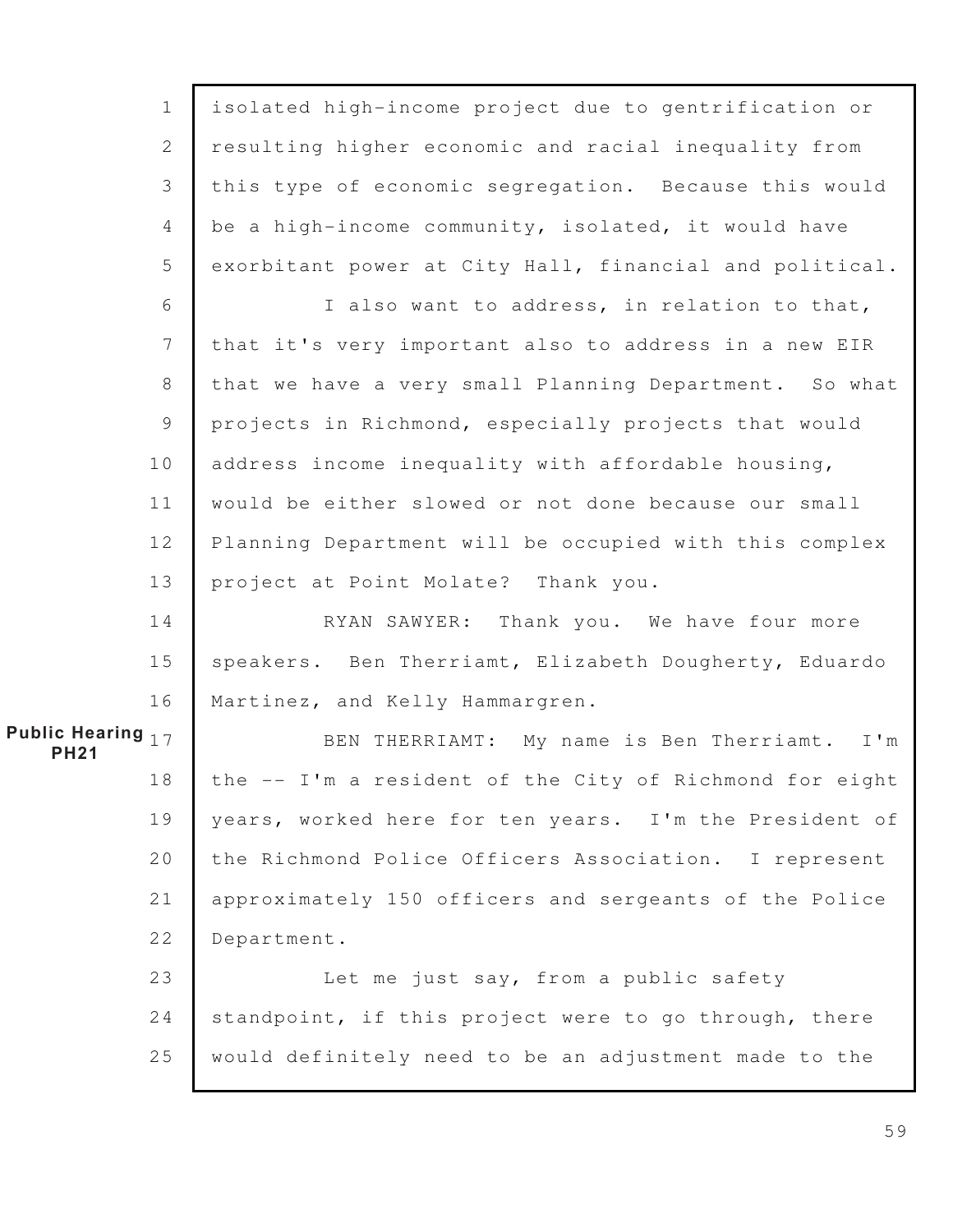1 deployment of police officers so that service -- our 2 community service could be provided at the optimal rate 3 that's, again, for community and officer safety so that 4 there would be no -- no delays in service. And that 5 would simply require an adjustment in how officers and 6 sergeants are deployed on the street.

7 But the previous plan, I think, was based off 8 of a casino. And in that regard, there was a planned 9 substation. But I don't know if that would actually be 10 something that we could put in place. So if there was 11 just added resources, it would simply require the -- 12 you know, hopefully the Police Department would shift 13 its resources to adjust and adapt accordingly. So that 14 addresses the deployment for the sake of public safety.

15 When we say that -- just generally speaking, 16 in regards to this project and other projects, we need 17 housing in this city. Richmond has a need for housing 18 developments. And something that a lot of people don't 19 know, just a little housing facts, is Richmond has some 20 of the -- actually has the most affordable units in 21 Contra Costa County, period. A lot of people don't 22 realize that, but there's a lot of affordable housing 23 here, a great many. Not saying we can't do without 24 | more, but there's a lot that's here. And people need 25 to recognize that as part of the conversation.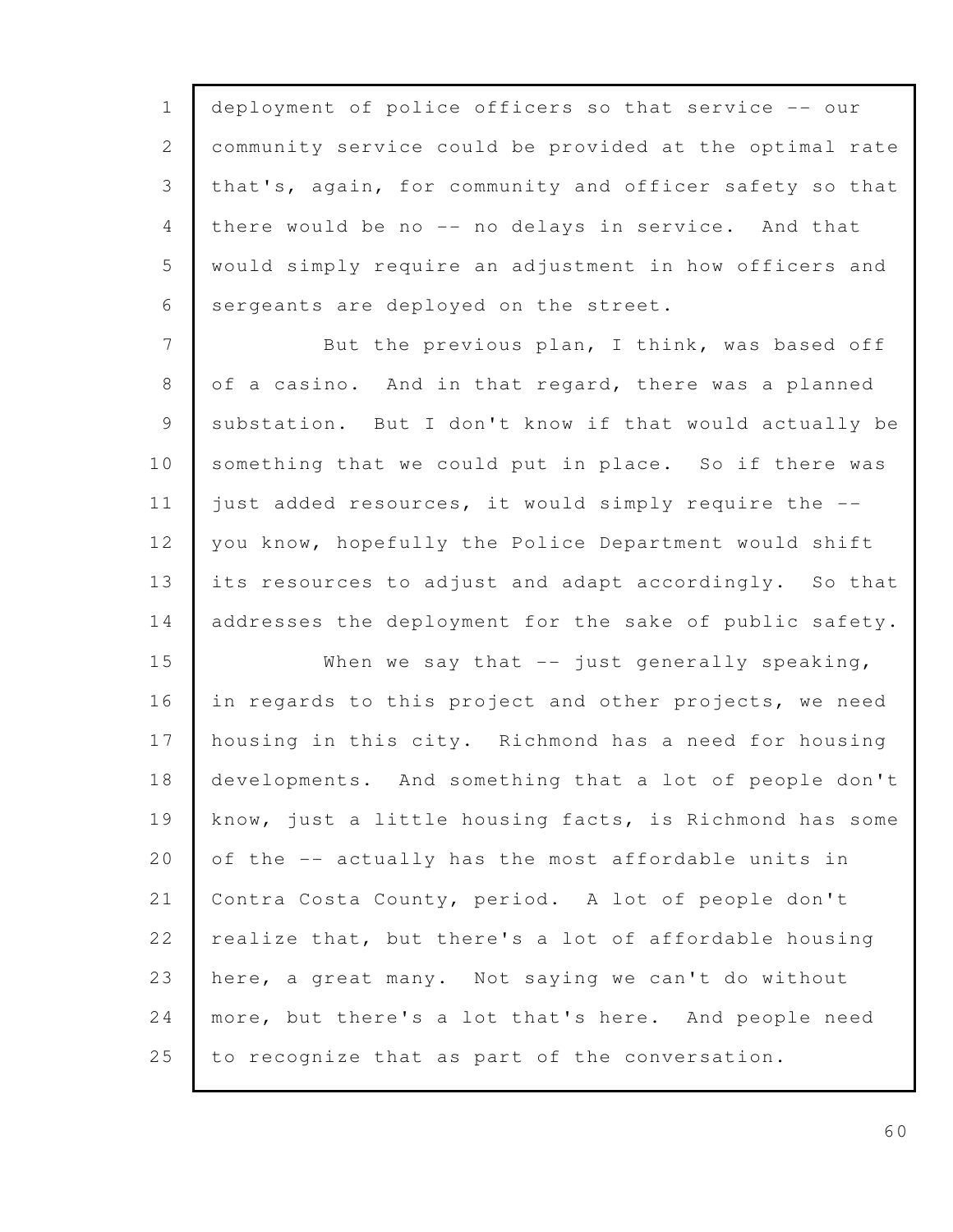1 We also need housing in -- sorry --2 developments that provide needed revenue for the City 3 of Richmond that allows us to provide services for our 4 residents. Need to provide public open space and 5 | recreational opportunities that have been limited or 6 non-existent for years. We need to provide improved 7 Stormwater runoff treatment to prevent erosion and to 8 protect the Bay Area. 9 We also need to have developments and pass 10 developments that provide elimination of invasive 11 exotic plant species that have been replacing native 12 plants for decades. 13 So that's some of the concerns that the police 14 officers have and that I have as a resident. And I'll 15 yield the rest of my time. 16 RYAN SAWYER: Thank you. 17 Elizabeth? ELIZABETH DOUGHERTY: Hi, I'm Dr. Liz 19 Dougherty. I'm the Director of Wholly H2O. We're an 20 organization that does water conservation and water 21 | reuse education in light of watershed health. We've 22 been organizing the bio blitzes for the last couple of 23 months out in Point Richmond. And I've been going out 24 there myself for about 28 years. 25 I just wanted to ask a couple of questions. **Public Hearing** 18 **PH22**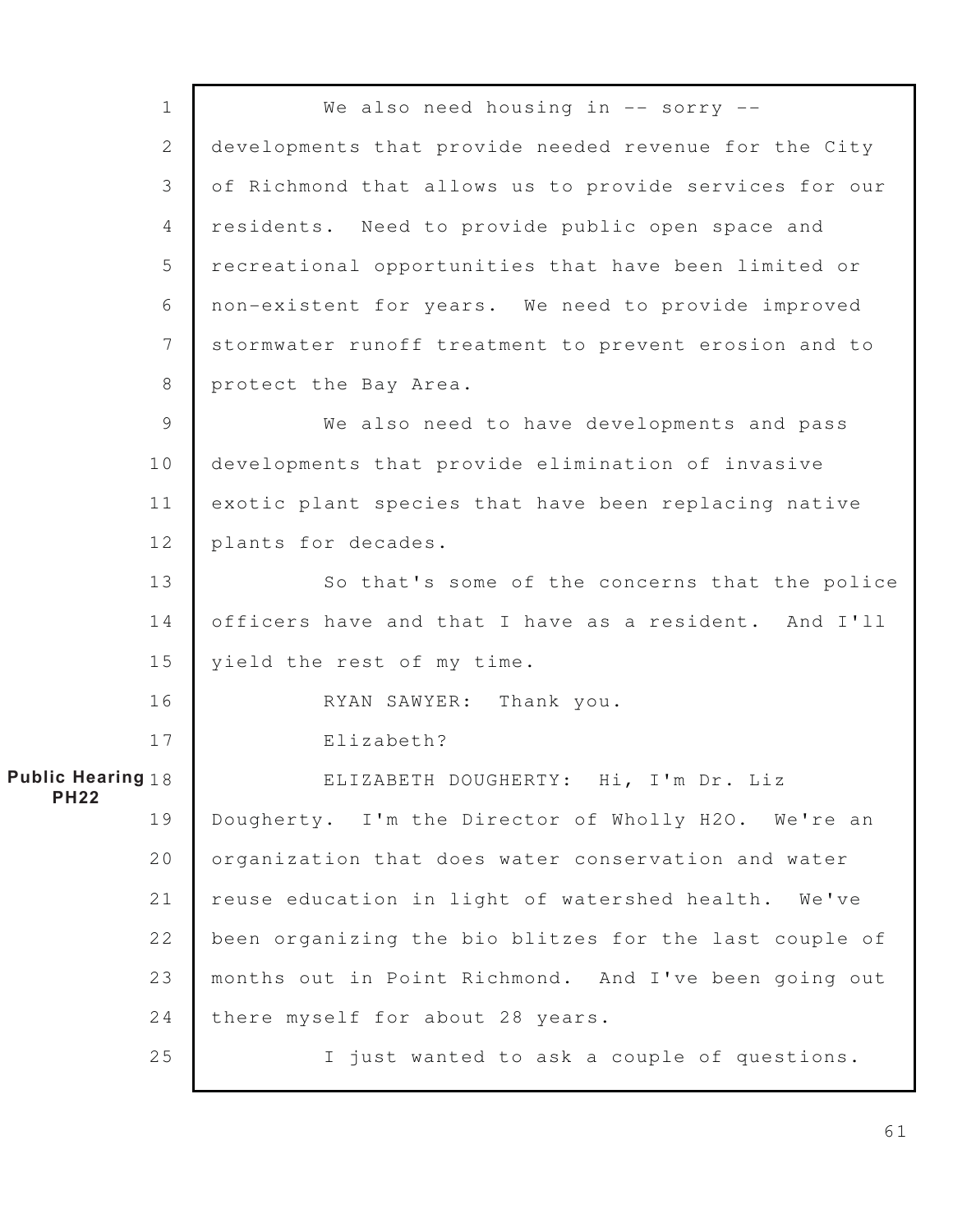| $\mathbf 1$    | One is is the year 2019 right now? It's the year 2019,  |
|----------------|---------------------------------------------------------|
| 2              | And Richmond is in the State of California,<br>Yeah?    |
| 3              | right, one of the most progressive and innovative       |
| $\overline{4}$ | states in the United States? That's also true, right?   |
| 5              | Yeah.                                                   |
| 6              | So this whole -- given just those two things,           |
| $7\phantom{.}$ | the project shocks me to no -- to no degree.            |
| 8              | We have the eighth largest economy in the               |
| $\mathcal{G}$  | world in California. And what we're thinking of doing   |
| 10             | in a place that is right along the Pacific Flyway,      |
| 11             | ecologically, one of the -- so we're right around the   |
| 12             | corner from the San Francisco Bay Delta. We're part of  |
| 13             | the entrance into that, the SF Bay Delta is the largest |
| 14             | estuary on the coast of both North and South America.   |
| 15             | It is one of the four most important deltas in the      |
| 16             | world.                                                  |
| 17             | And what we're talking about here -- I mean,            |
| 18             | really, it's kind of laughable. What we're talking      |
| 19             | about here is building 2200 condos and filling up this  |
| 20             | amazing open space with concrete, eliminating a great   |
| 21             | deal of the ecological diversity that we have right     |
| 22             | here at a place where there is the most important eel   |
| 23             | grass patch in the State of California that provides    |
| 24             | eel grass forestation sites all over the state. And     |
| 25             | what we're talking about doing instead is decreasing    |
|                |                                                         |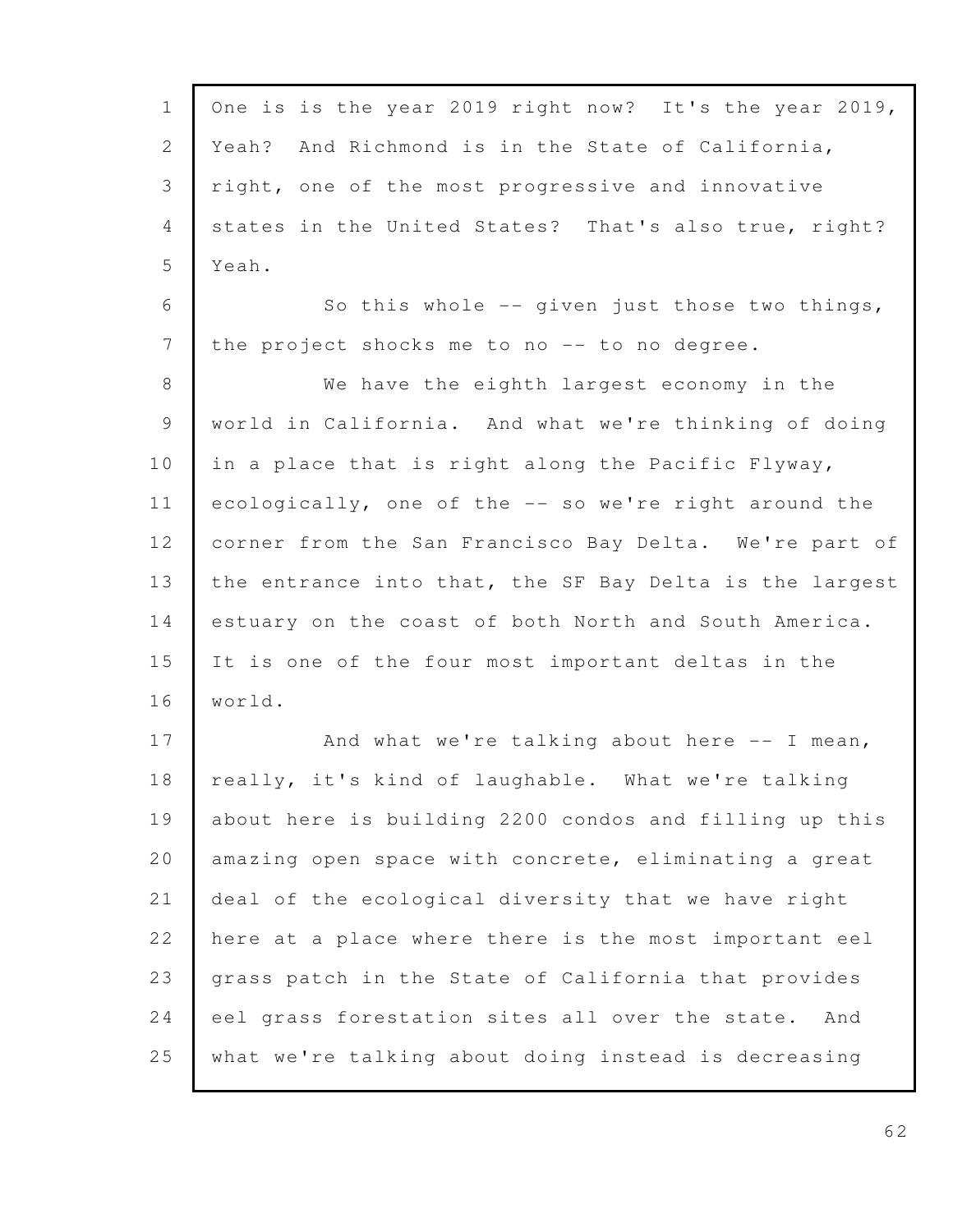| $\mathbf 1$     | open space profoundly in this area -- looks like by at  |
|-----------------|---------------------------------------------------------|
| $\mathbf{2}$    | least half if not more, like three fifths at least --   |
| 3               | and at the same time, increasing stormwater because     |
| 4               | what you're doing here is covering this whole site with |
| 5               | concrete.                                               |
| 6               | So it's going to decrease all the space for             |
| $7\phantom{.0}$ | infiltration that's currently there. So as water runs   |
| 8               | down these hills, instead of being able to infiltrate   |
| 9               | naturally and clean naturally, something deeply         |
| 10              | necessary for this particular site given its proximity  |
| 11              | to Chevron, you absolute- -- and what -- what you say   |
| 12              | instead is, "We may" -- "We may mitigate with           |
| 13              | low-impact development or low-impact design, a.k.a.     |
| 14              | green infrastructure." And while, believe me, I love    |
| 15              | me some green infrastructure, this is a completely      |
| 16              | inappropriate place to try to implement it.             |
| 17              | The Watershed Project has been doing fabulous           |
| 18              | green infrastructure projects all over Richmond. And    |
| 19              | this is not an area that is conducive to that. You      |
| 20              | would need low-impact -- the whole site would have to   |
| 21              | be low-impact development, which is what it currently   |
| 22              | is. So there's no reason to touch this site.            |
| 23              | Save the Bay started this in 1964 which led to          |
| 24              | the Clean Water Act. And everything that's going on     |
| 25              | here is standing up and saying we're back in 1942 or    |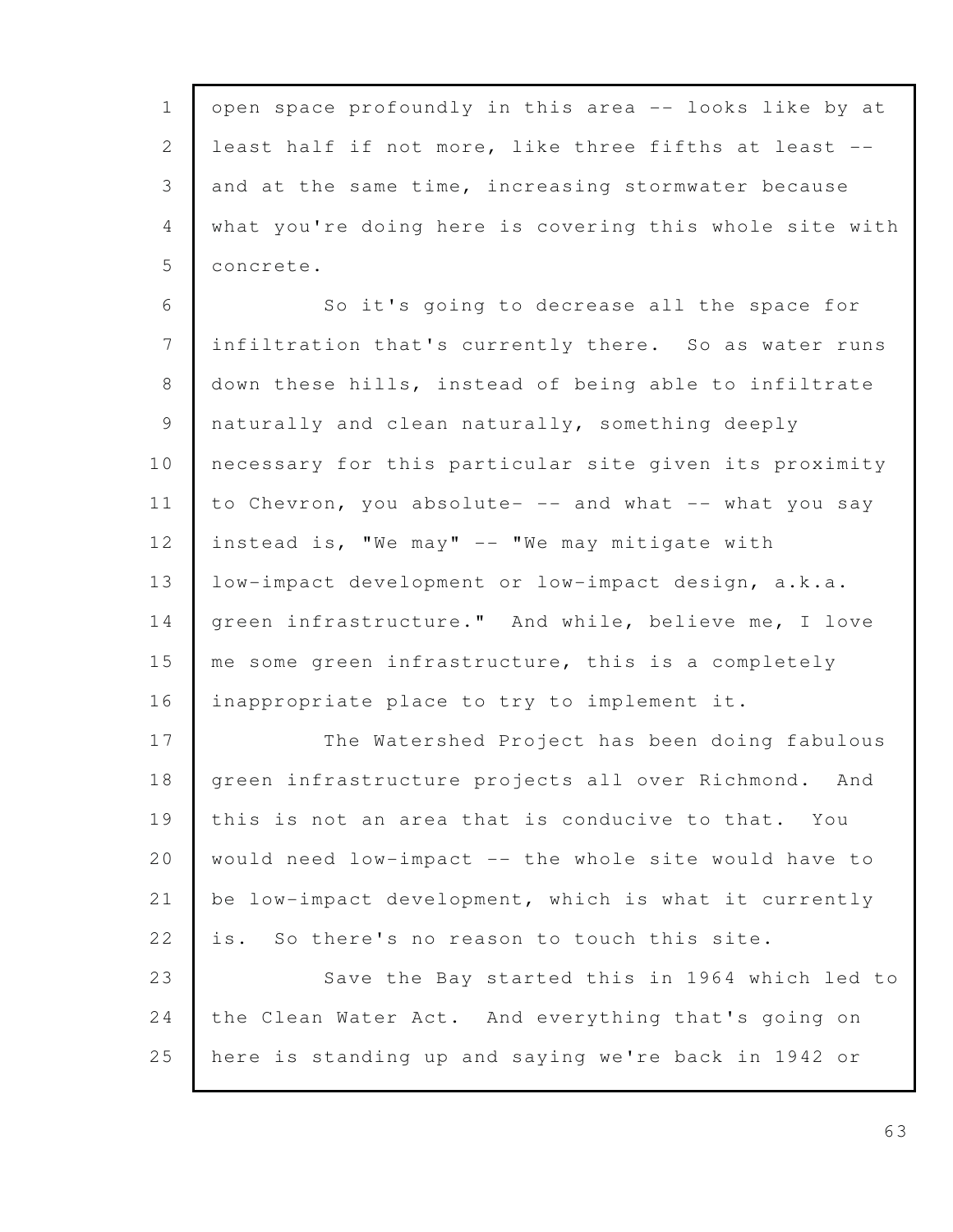|                     | $\mathbf 1$     | something. We're going back -- we, the City of          |
|---------------------|-----------------|---------------------------------------------------------|
|                     | $\mathbf{2}$    | Richmond, would like to stand up and say, "This is our  |
|                     | 3               | best idea for Point Molate."                            |
|                     | 4               | And to me, as a clean water advocate -- and             |
|                     | 5               | somebody already spoke about the wastewater, and I'm    |
|                     | 6               | working with people at EB MUD to figure out the numbers |
|                     | $7\phantom{.0}$ | around what it would take to re-enliven the wastewater  |
|                     | 8               | treatment plant or send it elsewhere as well as         |
|                     | 9               | bringing all the pipes in. All of this is disturbing    |
|                     | 10              | the ecosystem tremendously. Okay?                       |
|                     | 11              | So just thinking about, a little bit, about             |
|                     | 12              | what sense this makes in terms of what Richmond is      |
|                     | 13              | saying they are as a city, we're going backwards in     |
|                     | 14              | time as far as possible. We're ecologically ignorant,   |
|                     | 15              | and we don't care about the city -- our current city    |
|                     | 16              | residents. Thank you.                                   |
|                     | 17              | RYAN SAWYER: Eduardo.                                   |
| Public Hearing $18$ |                 | EDUARDO MARTINEZ: Yes, Eduardo Martinez,                |
| <b>PH23</b>         | 19              | Richmond resident and Richmond City Councilmember.      |
|                     | 20              | I'd like to start off by saying that I believe          |
|                     | 21              | a new EIR is necessary.                                 |
|                     | 22              | And I also want to take issue with one word in          |
|                     | 23              | here on Page 5 of 10. It's "judgment." Just because     |
|                     | 24              | the Judge signed an agreement, it changes an agreement  |
|                     | 25              | to a judgment. But the Judge did not judge this.<br>He  |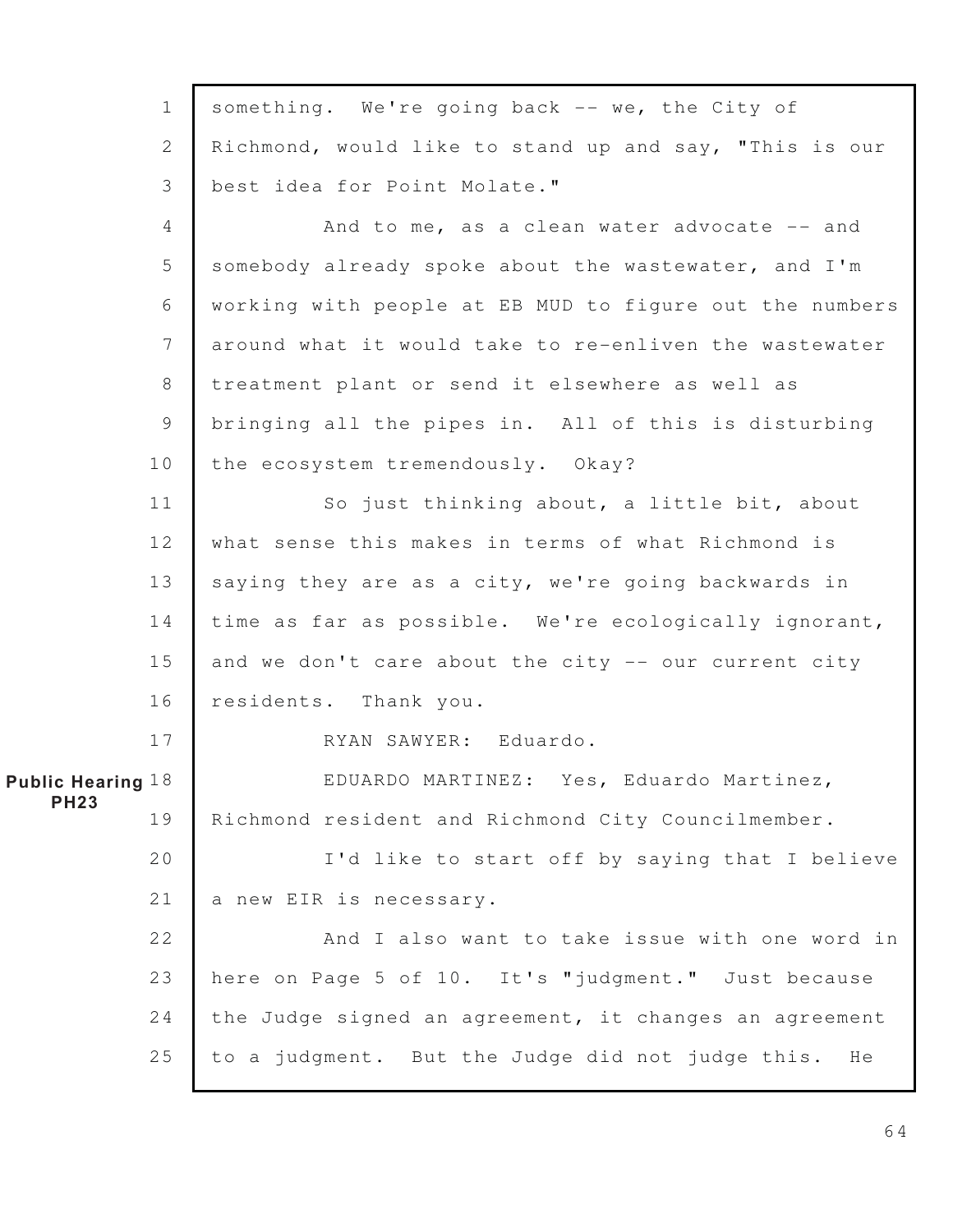| $\mathbf 1$     | agreed to let the litigating parties agree to whatever |
|-----------------|--------------------------------------------------------|
| $\mathbf{2}$    | it was they agreed to, which is what caused the entire |
| 3               | situation.                                             |
| $\overline{4}$  | Now, it's my responsibility -- it's the City's         |
| 5               | responsibility to provide the residents services such  |
| 6               | as police, fire, water, electricity, and wastewater    |
| $7\phantom{.0}$ | collection. It is my responsibility as a councilmember |
| 8               | to ensure these services while remaining fiscally      |
| $\overline{9}$  | responsible.                                           |
| 10              | If you watched City Council meetings, you can          |
| 11              | see me asking staff for fiscal projections for this    |
| 12              | project. I have yet to receive one.                    |
| 13              | You just heard a firefighter talk about being          |
| 14              | in favor of this project because we need the property  |
| 15              | taxes. He also pushed for a new firehouse which would  |
| 16              | require new fire engines and firefighters. Not only    |
| 17              | would there be a capital outlay, but there would also  |
| 18              | be a continuing operating cost.                        |
| 19              | I have not evaluated the cost of fire                  |
| 20              | protection, but I have investigated wastewater         |
| 21              | collection. So here's some numbers, Option A, 30- to   |
| 22              | 30 million for the plant, which would need one and a   |
| 23              | half to two acres. The question is where would it be   |
| 24              | placed for minimal impact? That initial capital cost   |
| 25              | would be followed by a 7- to 9 million operating cost, |
|                 |                                                        |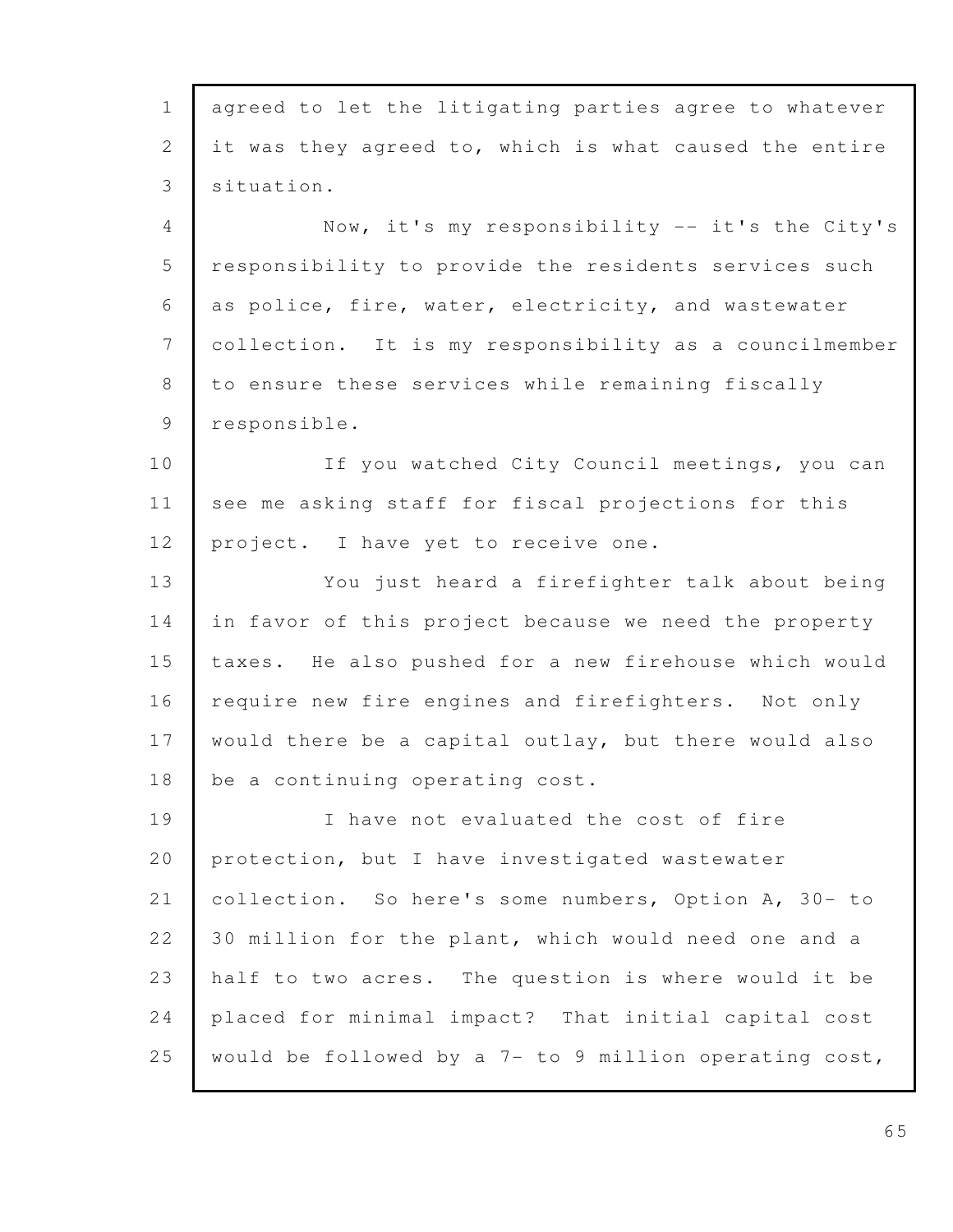| $\mathbf{1}$                            | increasing another million after eight years for        |
|-----------------------------------------|---------------------------------------------------------|
| $\mathbf{2}$                            | capital improvement.                                    |
| 3                                       | Option B would also be about 30- to 35 million          |
| 4                                       | with an additional 1 to \$2 million per year for        |
| 5                                       | operating cost.                                         |
| 6                                       | Now, the question is would the property taxes           |
| $7\phantom{.0}$                         | just pay for the wastewater collection? Or would we     |
| 8                                       | have to start robbing our citizens of their services to |
| 9                                       | provide services for this new community that we're      |
| 10                                      | building, this new high-end community?                  |
| 11                                      | I think it's incumbent on me as a City                  |
| 12                                      | Councilmember to ensure that our citizens do not end up |
| 13                                      | paying for someone else's services. It's important      |
| 14                                      | that we keep the fiscal end of this in mind. So I       |
| 15                                      | mean, 30 to 35 million plus 7 to 9 million on top of    |
| 16                                      | whatever it's going to cost for fire, for water, for    |
| 17                                      | electricity, and police -- you do the math. I don't     |
| 18                                      | think this project is going to pan out fiscally. And    |
| 19                                      | it's just going to cost too much.                       |
| 20                                      | RYAN SAWYER:<br>Thank you.                              |
| 21                                      | Kelly Hammargren.                                       |
| <b>Public Hearing 22</b><br><b>PH24</b> | KELLY HAMMARGREN: That's me. I think I'm the            |
| 23                                      | last speaker of the evening.                            |
| 24                                      | I'm a relatively new member of CEPS, Citizens           |
| 25                                      | for East Shore Parks. And it's hard for me to believe   |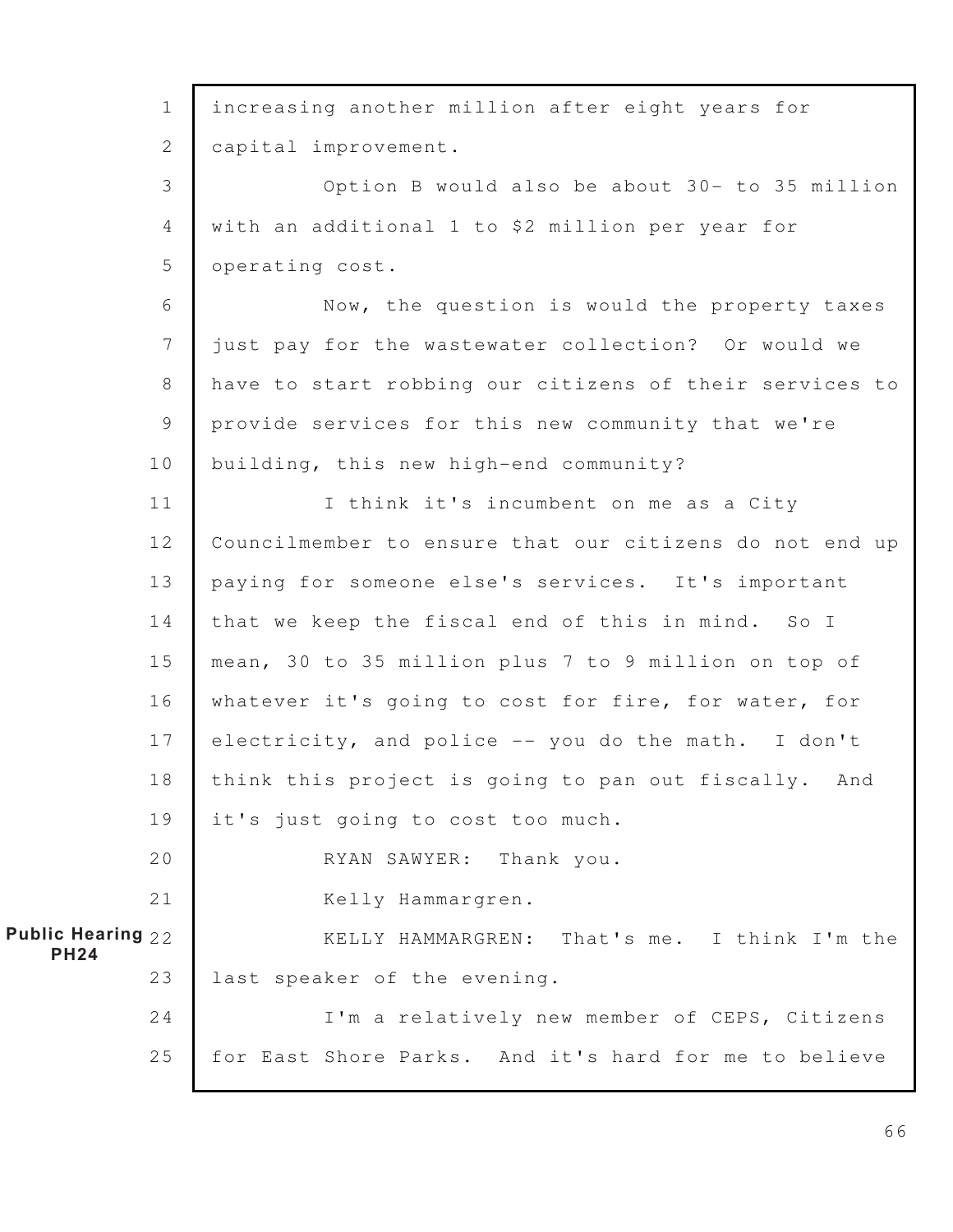| $\mathbf 1$    | that we're really trying to update an EIR from 2011     |
|----------------|---------------------------------------------------------|
| 2              | because so much has changed in that period of time.     |
| 3              | And I think about my own understanding of               |
| 4              | climate and the climate catastrophe that we are         |
| 5              | currently in and my understanding of what's happening.  |
| 6              | It -- it's just unbelievable with all of those changes  |
| $7\phantom{.}$ | that we would try to make something that is old and out |
| 8              | of date new and current instead of starting over and    |
| 9              | looking at this.                                        |
| 10             | It's also hard to believe that we're really             |
| 11             | even thinking about building on this site.              |
| 12             | I think about the times that I've gone out to           |
| 13             | Point Molate as an artist to paint and the road going   |
| 14             | in and out and putting 2200 units in that space. And    |
| 15             | what happens to those people if we have a catastrophe,  |
| 16             | if we have a fire? It's a death trap.                   |
| 17             | And where does that leave anyone who supports           |
| 18             | the decision to build and to place all those people in  |
| 19             | this kind of risk? And will we tell them, if we do      |
| 20             | that building, of what kind of risk they're in?<br>Will |
| 21             | they be fully informed to know what is behind them, the |
| 22             | jet fuel, the crude oil?                                |
| 23             | And we have so many other places where we               |
| 24             | could build and really have good housing for people     |
| 25             | with transportation. And it would be so much better.    |
|                |                                                         |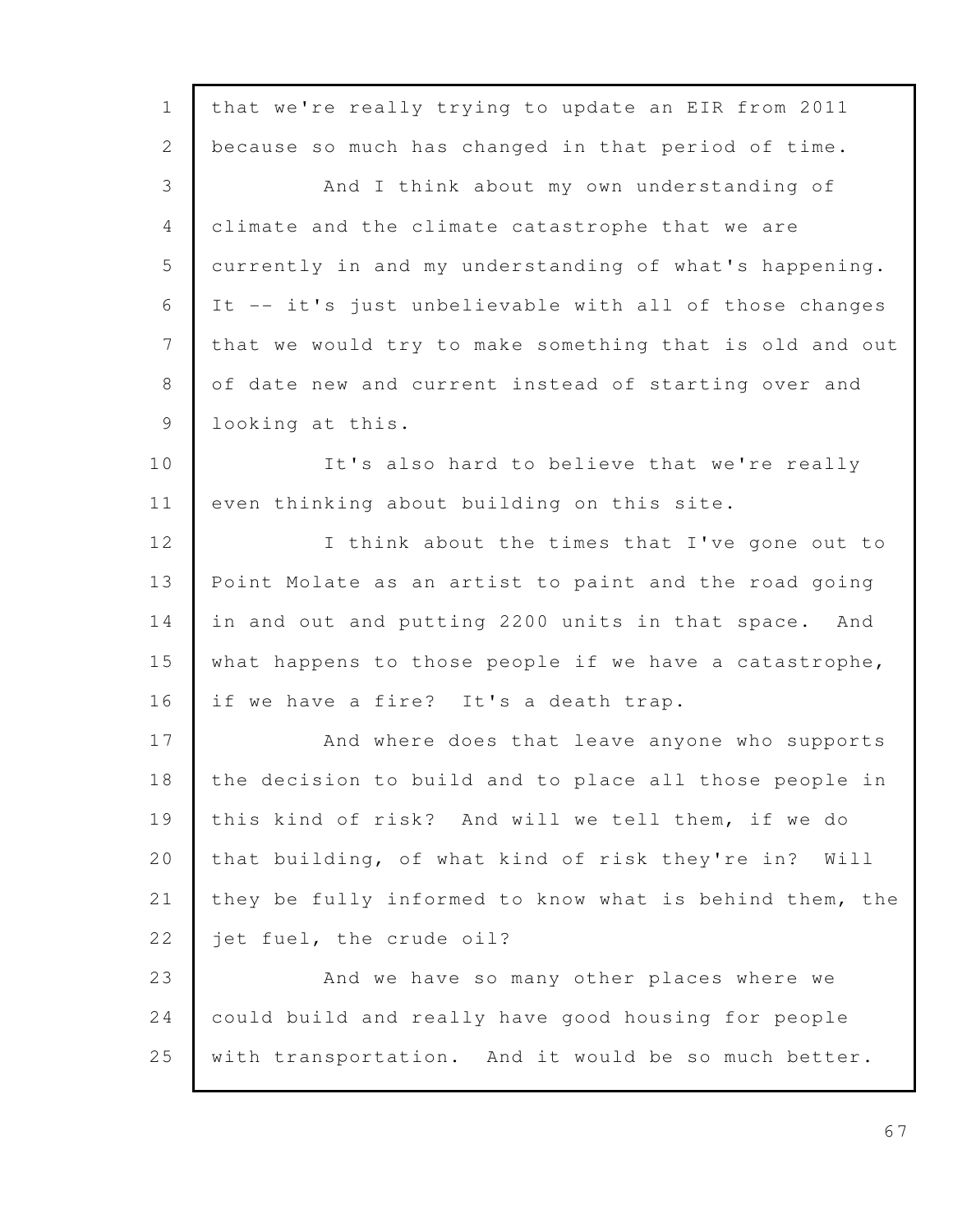|                                      | $\mathbf 1$ | And we would not be destroying the open space. And     |
|--------------------------------------|-------------|--------------------------------------------------------|
|                                      | 2           | I'll just stop there.                                  |
|                                      | 3           | Thank you very much for the opportunity to             |
|                                      | 4           | speak to you.                                          |
|                                      | 5           | RYAN SAWYER:<br>Thank you.                             |
|                                      | 6           | DONNA BALL: Excuse me. I put in a speaker              |
|                                      | 7           | card but didn't get called.                            |
|                                      | 8           | RYAN SAWYER: Okay. If you could just state             |
|                                      | 9           | your name, then.                                       |
| <b>Public Hearing</b><br><b>PH25</b> | 10          | DONNA BALL WITNESS: Sure. My name's                    |
|                                      | 11          | Donna Ball, and I'm speaking as a resident and as the  |
|                                      | 12          | Habitat Restoration Director for Save the Bay.         |
|                                      | 13          | This project needs to start fresh with a new           |
|                                      | 14          | The EIR that was previously prepared no longer<br>EIR. |
|                                      | 15          | applies to this land or to this project.               |
|                                      | 16          | We've learned a lot over the last ten years            |
|                                      | 17          | about climate change, threats of sea level rise, and   |
|                                      | 18          | fire risk. And we also value our offshore and upland   |
|                                      | 19          | natural habitats and understand them more than we did  |
|                                      | 20          | ten years ago, especially their benefits to humans and |
|                                      | 21          | the need to protect them. We also understand the value |
|                                      | 22          | of this land to the Ohlone people and to the general   |
|                                      | 23          | public. And it's important that it's preserved as      |
|                                      | 24          | environmental space for all.                           |
|                                      | 25          | Further, we better understand the Bay Area and         |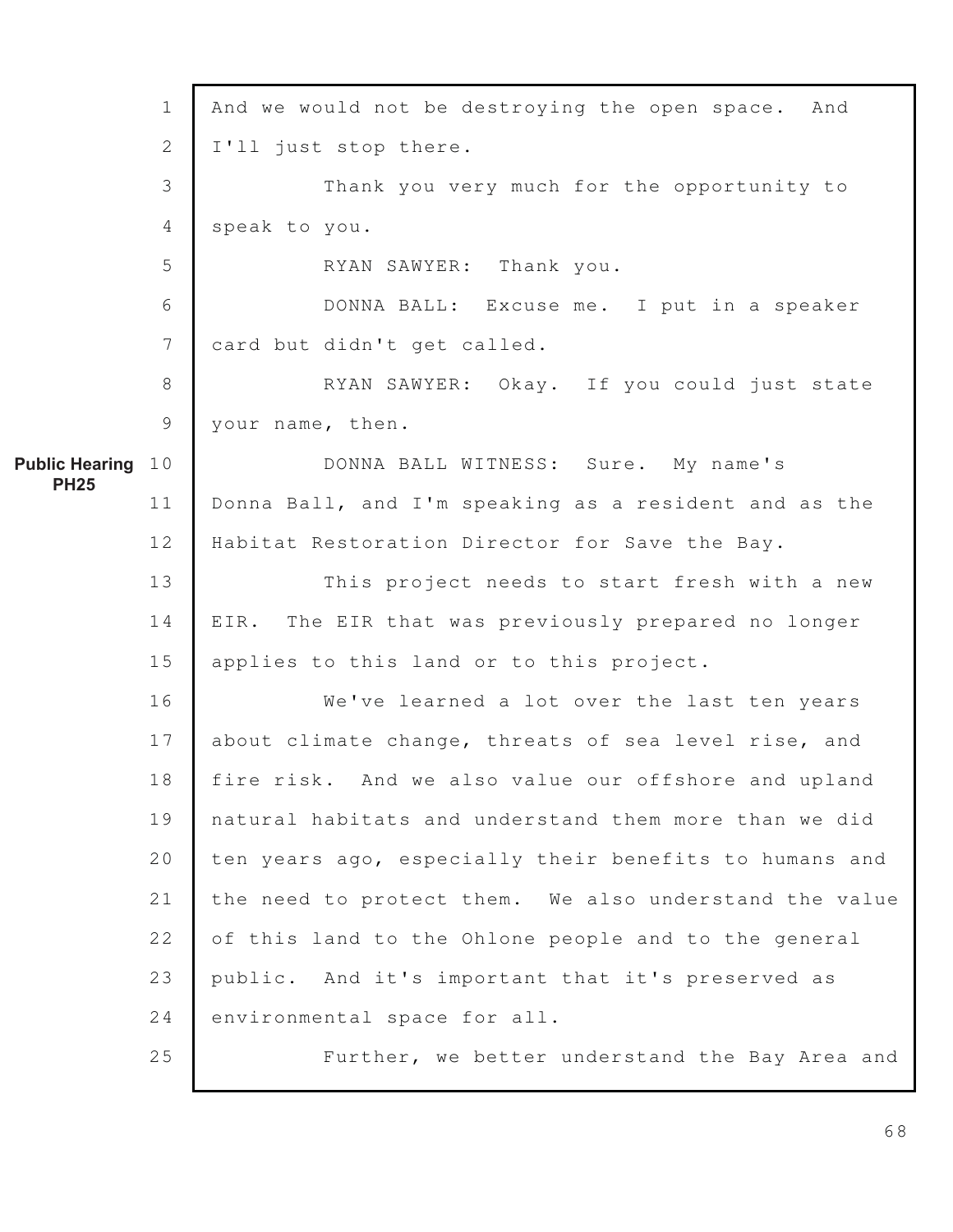| $\mathbf 1$     | the need for affordable housing, especially housing     |
|-----------------|---------------------------------------------------------|
| $\mathbf{2}$    | near transit which can mitigate the effect of CO2       |
| 3               | emissions.                                              |
| 4               | This project is inconsistent with the Plan Bay          |
| 5               | Area policies for development, and it doesn't protect   |
| 6               | the watersheds that lead to the bay and, hence, doesn't |
| $7\phantom{.0}$ | protect the bay.                                        |
| 8               | For these reasons, I advocate that the City             |
| $\mathsf 9$     | start over and do a full new analysis. Previous EIS     |
| 10              | and EIR is not relevant to the current conditions. And  |
| 11              | as was stated earlier at the outset of this meeting,    |
| 12              | this project presents new and substantial more impacts, |
| 13              | and so that warrants a new EIR. Thank you.              |
| 14              | RYAN SAWYER: Is there anyone else that did              |
| 15              | not fill out a card and would like to make a comment?   |
| 16              | (No response)                                           |
| 17              | RYAN SAWYER: And -- okay. Would you like to             |
| 18              | close?                                                  |
| 19              | UNIDENTIFIED SPEAKER: You've got a hand back            |
| 20              | here.                                                   |
| 21              | RYAN SAWYER: Oh, I didn't see you.                      |
| 22              | UNIDENTIFIED SPEAKER: Carol, go ahead.                  |
| 23              | CAROL: I just have a simple question. Are we            |
| 24              | going to have the comments presented to us in writing?  |
| 25              | LINA VELASCO: Yes. So --                                |
|                 |                                                         |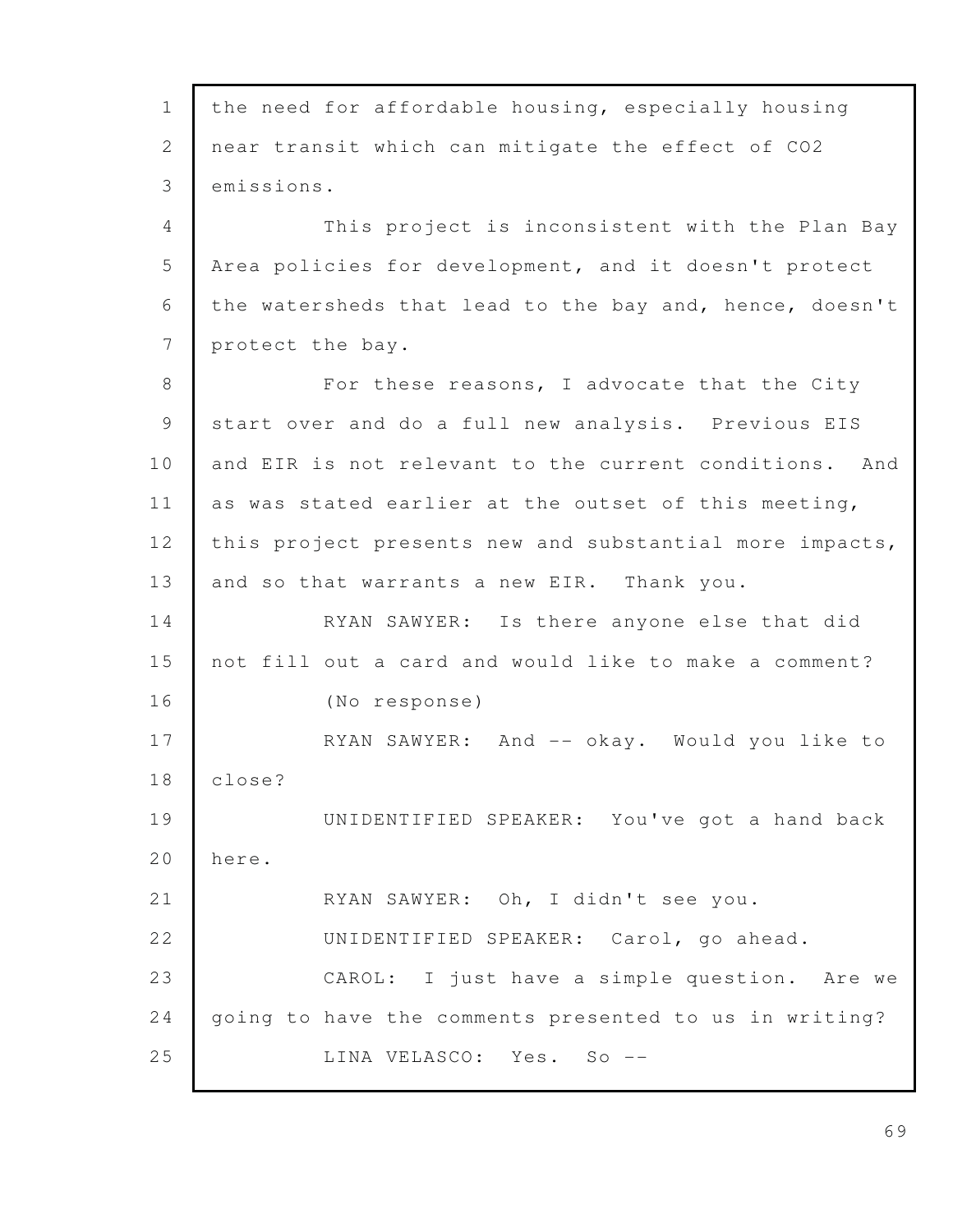1 UNIDENTIFIED SPEAKER: And the responses? 2 LINA VELASCO SAWYER: So what happens now --3 | first of all, thank you all for the comments. 4 As mentioned earlier, we do have a court 5 reporter who is, you know, documenting all the comments 6 that have been made. So we will get that in a few 7 weeks. And once we do, we can provide it on our 8 website. 9 So what happens is, typically, there's a 10 scoping report that gets done, and it's included in the 11 Draft EIR we'll put it. So it there's no actual 12 responses to each comment. Instead, it's integrated 13 into the Draft EIR, the feedback, and the comments and 14 the analysis. 15 So -- but we'll go ahead and post the 16 comments. Again, we'll post the comments we received 17 as soon as we get them from our consultant who's been 18 recording this evening. 19 So just a couple of items. We do have a 20 sign-in sheet. If you're interested in receiving 21 notices regarding future release of the Draft EIR 22 and/or study sessions with the Design Review Board, 23 Planning Commission, City Council, please sign up and 24 just make sure your e-mail is legible. I often get a 25 lot of kick-back. So please make sure, if you want to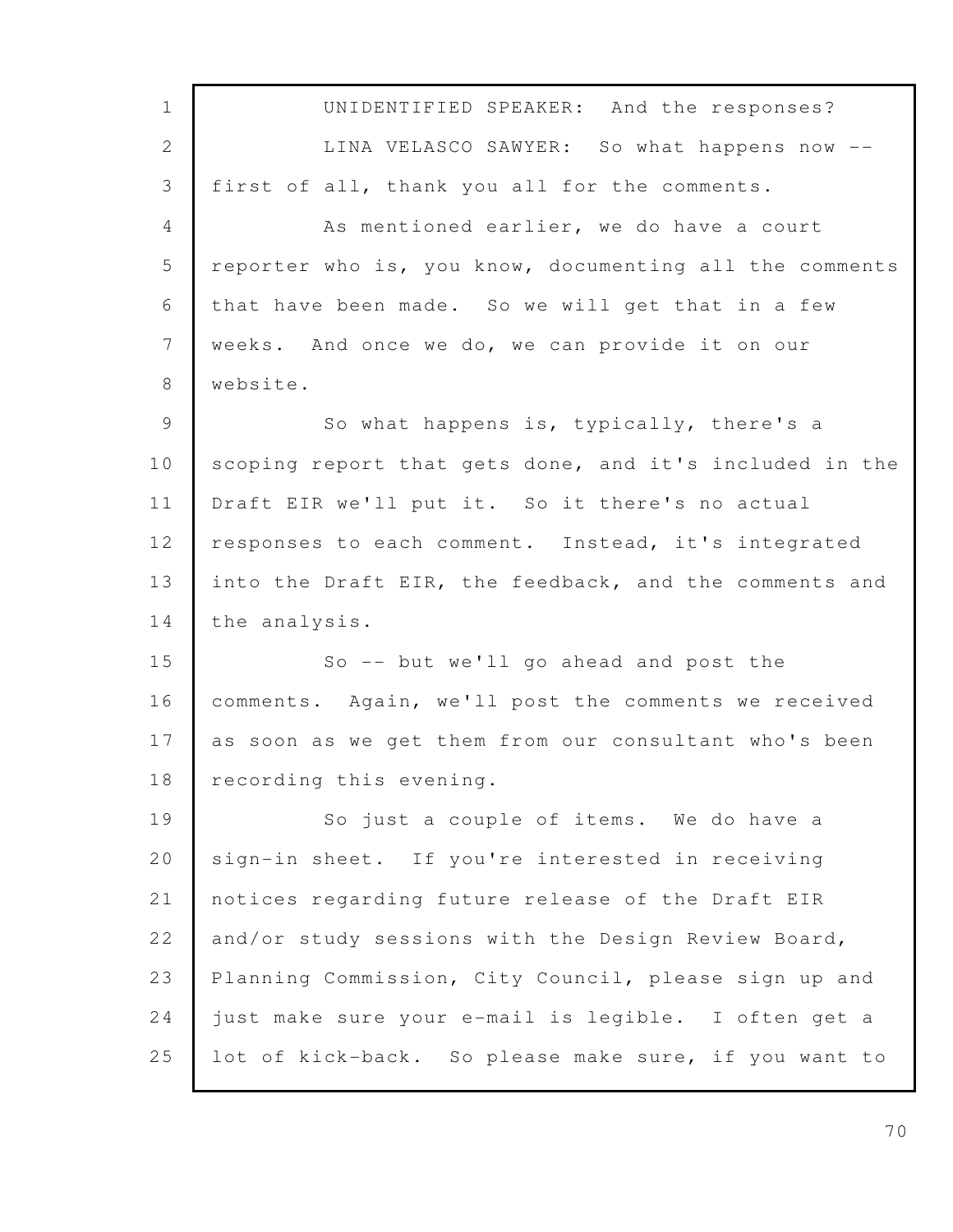1 get notices, you sign up. 2 Also, just thank you for participating in the 3 process. And we'll be around if you have any specific 4 questions. And I hope you all have a good evening. 5 (Whereupon, the proceedings concluded 6 at 5:32 p.m.)